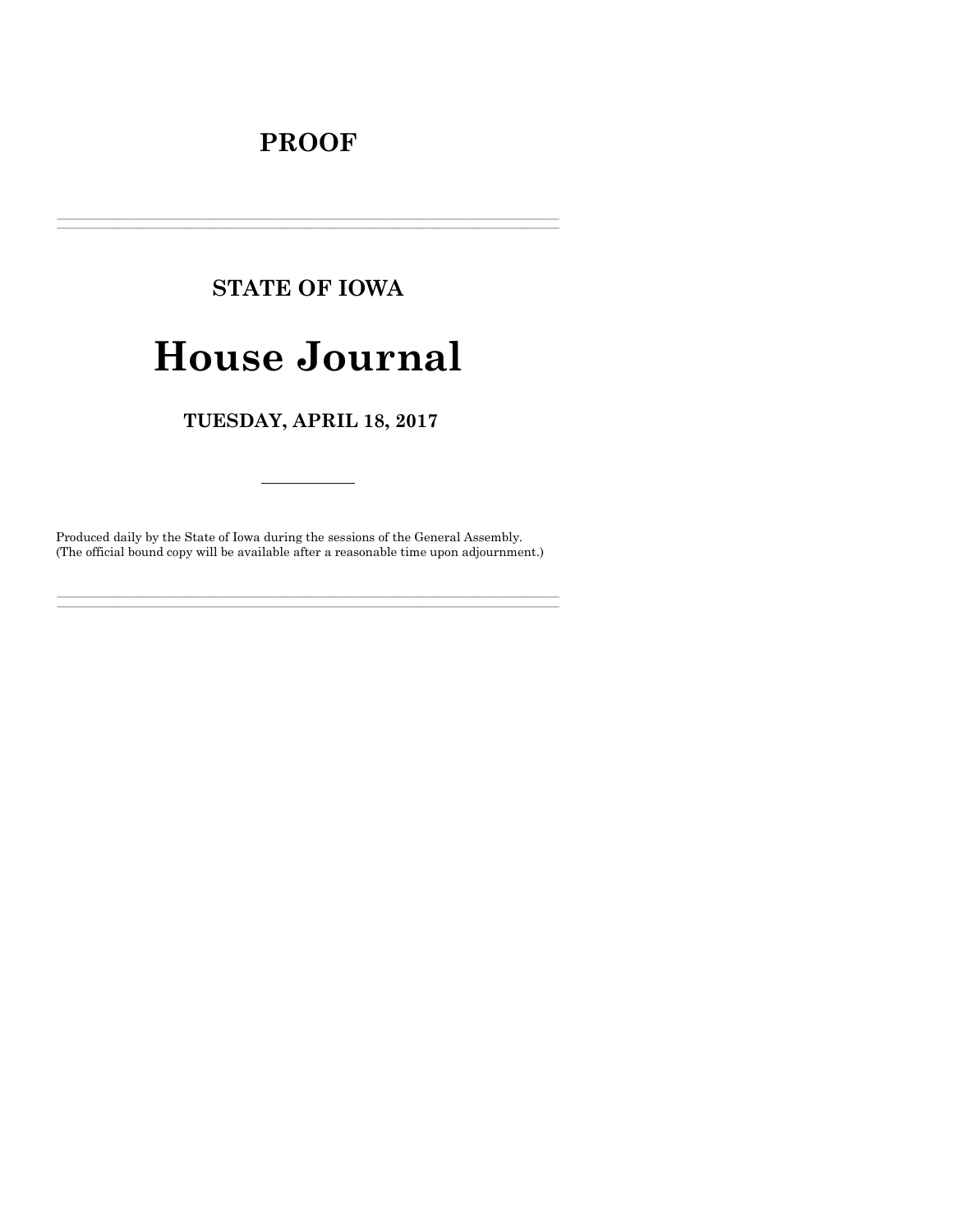# **JOURNAL OF THE HOUSE**

One Hundredth Calendar Day - Sixty-seventh Session Day

Hall of the House of Representatives Des Moines, Iowa, Tuesday, April 18, 2017

The House met pursuant to adjournment at 8:33 a.m., Speaker Upmeyer in the chair.

Prayer was offered by Pastor Nick Koenig, New Hope Evangelical Free Church, Orange City. He was the guest of Wheeler of Sioux.

#### PLEDGE OF ALLEGIANCE

The Pledge of Allegiance was led by Rachel Zumbach, Speaker's Page from Coggon.

The Journal of Monday, April 17, 2017, was approved.

#### INTRODUCTION OF BILLS

**House [File 652,](https://www.legis.iowa.gov/legislation/BillBook?ga=87&ba=HF652)** by committee on Appropriations, a bill for an act relating to state revenue and finance by modifying certain tax credits and tax credit programs and providing for transfers to the cash reserve fund and the taxpayers trust fund, and including effective date and retroactive and other applicability provisions.

Read first time and referred to committee on **Ways and Means.**

**[House File 653,](https://www.legis.iowa.gov/legislation/BillBook?ga=87&ba=HF653)** by committee on Appropriations, a bill for an act relating to appropriations for health and human services and veterans and including other related provisions and appropriations, providing penalties, and including effective date and retroactive and other applicability date provisions.

Read first time and placed on the **Appropriations calendar.**

#### SENATE MESSAGES CONSIDERED

**[Senate File 506,](https://www.legis.iowa.gov/legislation/BillBook?ga=87&ba=SF506)** by committee on Appropriations, a bill for an act concerning the compassionate use of medical cannabis Act, reclassifying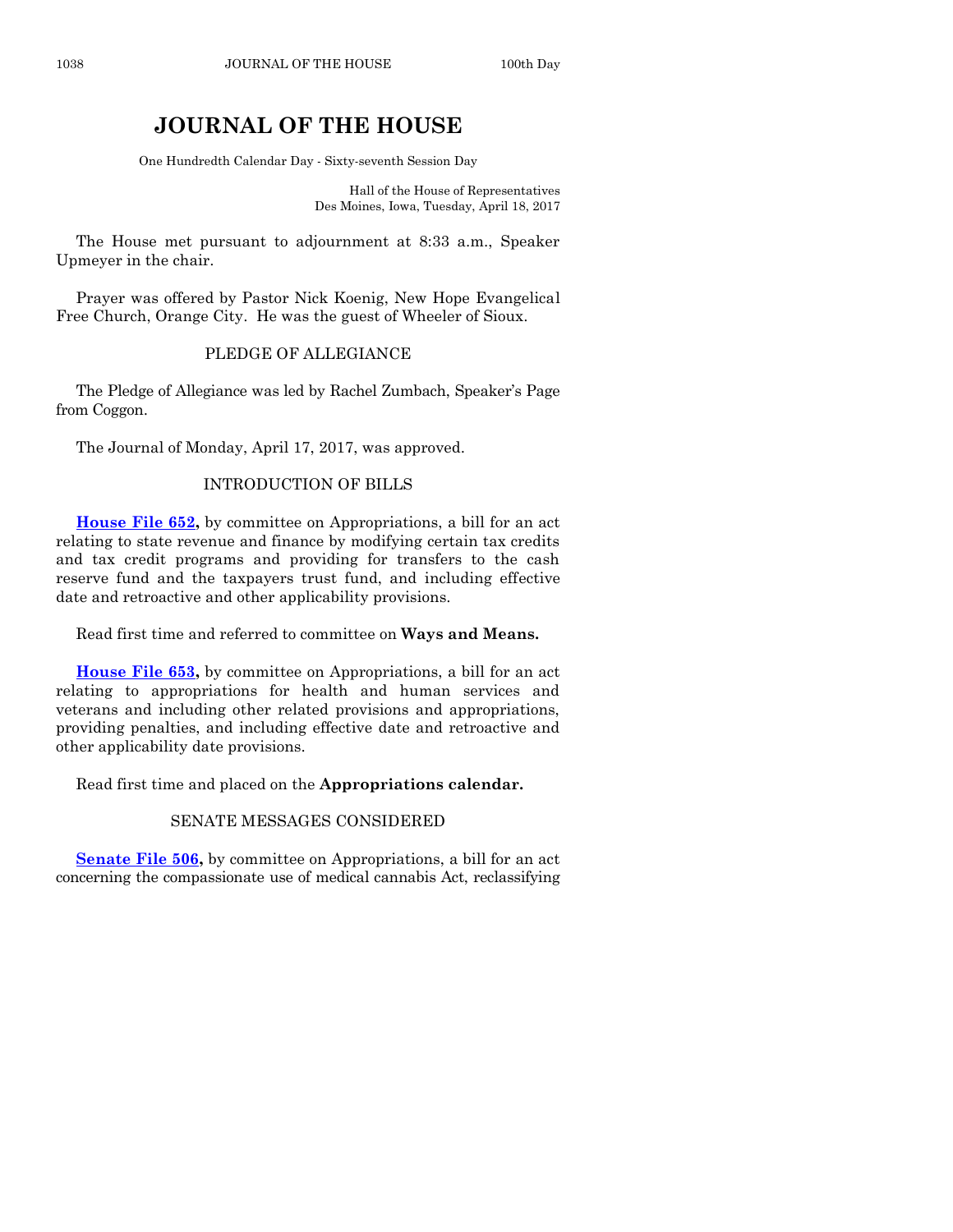marijuana, including tetrahydrocannabinols, from a schedule I controlled substance to a schedule II controlled substance, providing for civil and criminal penalties and fees, and including effective date provisions.

Read first time and referred to committee on **Ways and Means.**

**[Senate File 510,](https://www.legis.iowa.gov/legislation/BillBook?ga=87&ba=SF510)** by committee on Appropriations, a bill for an act relating to and making appropriations and related statutory changes involving state government entities involved with agriculture, natural resources, and environmental protection, and including effective date provisions.

Read first time and **passed on file.**

CONSIDERATION OF BILLS Appropriations Calendar

**[House File 634,](https://www.legis.iowa.gov/legislation/BillBook?ga=87&ba=HF634)** a bill for an act relating to educational assistance programs administered by the college student aid commission for nurses, physician assistants, advanced registered nurse practitioners, and nurse educators, was taken up for consideration.

Heaton of Henry offered amendment  $H-1356$  $H-1356$  filed by him and moved its adoption.

Amendment  $H-1356$  $H-1356$  was adopted.

R. Taylor of Dallas moved that the bill be read a last time now and placed upon its passage which motion prevailed and the bill was read a last time.

On the question "Shall the bill pass?" ([H.F. 634\)](https://www.legis.iowa.gov/legislation/BillBook?ga=87&ba=HF634)

The ayes were, 92:

| Abdul-Samad   | Anderson     | Bacon        | Baltimore    |
|---------------|--------------|--------------|--------------|
| Baudler       | Baxter       | Bearinger    | Bergan       |
| $_{\rm Best}$ | Bloomingdale | Breckenridge | Brown-Powers |
| Carlin        | Carlson      | Cohoon       | Cownie       |
| Devoe         | Dolecheck    | Fisher       | Forbes       |
| Fry           | Gaines       | Gaskill      | Gassman      |
| Grassley      | Gustafson    | Hagenow      | Hager        |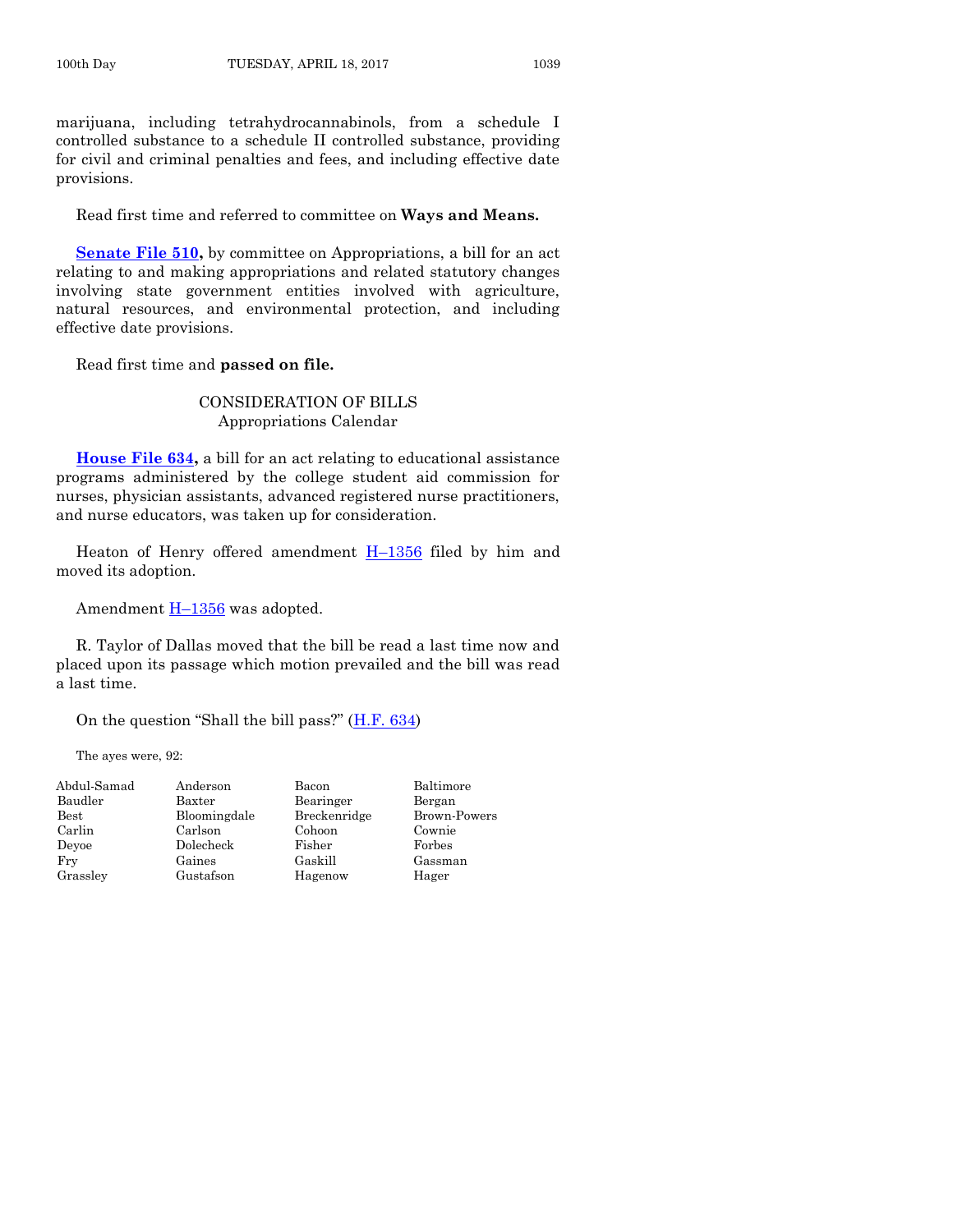| Hanusa            | Heartsill | Heaton        | Heddens            |
|-------------------|-----------|---------------|--------------------|
| Hein              | Highfill  | Hinson        | Holt               |
| Holz              | Hunter    | Huseman       | Isenhart           |
| Jacoby            | Jones     | Kacena        | Kaufmann           |
| Kearns            | Kerr      | Klein         | Koester            |
| Kressig           | Kurth     | Landon        | Lensing            |
| Lundgren          | Mascher   | Maxwell       | McConkey           |
| McKean            | Meyer     | Miller        | Mohr               |
| Mommsen           | Moore     | Nunn          | Oldson             |
| Olson             | Ourth     | Paustian      | Pettengill         |
| Prichard          | Rizer     | Rogers        | Salmon             |
| Sexton            | Sheets    | Sieck         | Smith, M.          |
| Smith, R.         | Staed     | Steckman      | Taylor, R.         |
| Taylor, T.        | Thede     | Vander Linden | Watts              |
| Wessel-Kroeschell | Wheeler   | Wills         | Winckler           |
| Windschitl        | Worthan   | Zumbach       | Speaker<br>Upmeyer |

The nays were, none.

Absent or not voting, 8:

| Bennett | Finkenauer | Forristall              | Hall |
|---------|------------|-------------------------|------|
| Hanson  | Nielsen    | Running-Marquardt Wolfe |      |

The bill having received a constitutional majority was declared to have passed the House and the title, as amended, was agreed to.

#### Ways and Means Calendar

**[House File 631,](https://www.legis.iowa.gov/legislation/BillBook?ga=87&ba=HF631)** a bill for an act relating to the establishment of certain licenses and fees by rules adopted by the natural resource commission and including coordinating and transition provisions, and effective date provisions, was taken up for consideration.

Heartsill of Marion asked and received unanimous consent to withdraw amendment  $H-1354$  $H-1354$  filed by him on April 17, 2017, placing out of order amendment  $H-1361$ , to amendment  $H-1354$ , filed by Isenhart of Dubuque on April 17, 2017.

Heartsill of Marion offered amendment  $H-1355$  $H-1355$  filed by him and moved its adoption.

Amendment  $H-1355$  $H-1355$  was adopted.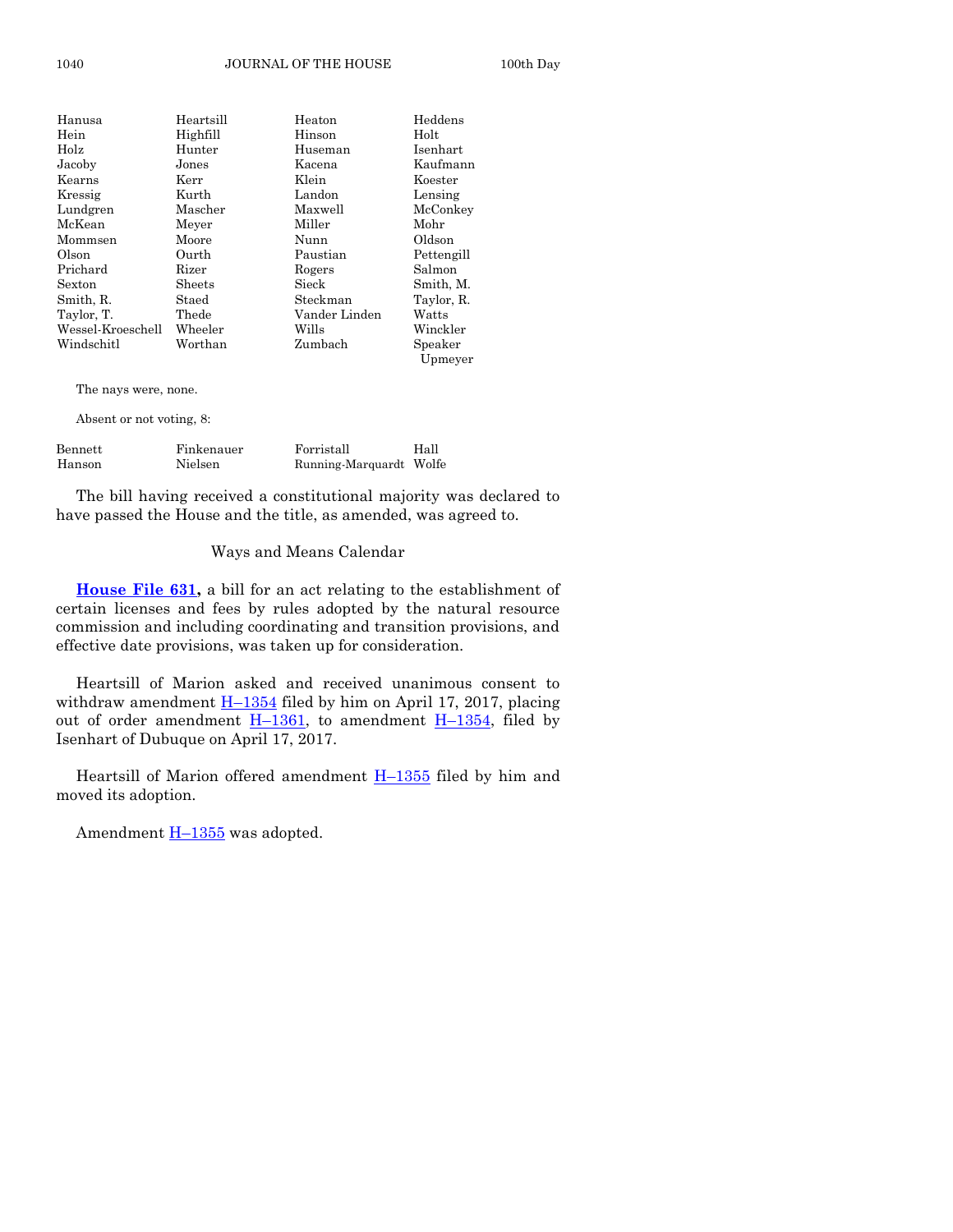Wills of Dickinson moved that the bill be read a last time now and placed upon its passage which motion prevailed and the bill was read a last time.

On the question "Shall the bill pass?" ([H.F. 631\)](https://www.legis.iowa.gov/legislation/BillBook?ga=87&ba=HF631)

The ayes were, 92:

| Abdul-Samad       | Anderson      | Bacon         | Baltimore         |
|-------------------|---------------|---------------|-------------------|
| Baudler           | Baxter        | Bearinger     | Bennett           |
| Bergan            | $_{\rm Best}$ | Bloomingdale  | Breckenridge      |
| Brown-Powers      | Carlson       | Cohoon        | Cownie            |
| Deyoe             | Dolecheck     | Fisher        | Forbes            |
| Fry               | Gaines        | Gaskill       | Gassman           |
| Grassley          | Gustafson     | Hagenow       | Hall              |
| Hanson            | Hanusa        | Heaton        | Heddens           |
| Hein              | Hinson        | Holt          | Holz              |
| Hunter            | Huseman       | Isenhart      | Jacoby            |
| Jones             | Kacena        | Kaufmann      | Kearns            |
| Kerr              | Klein         | Koester       | Kressig           |
| Kurth             | Landon        | Lensing       | Lundgren          |
| Mascher           | Maxwell       | McConkey      | McKean            |
| Meyer             | Miller        | Mohr          | Mommsen           |
| Moore             | Nielsen       | Nunn          | Oldson            |
| Olson             | Ourth         | Paustian      | Pettengill        |
| Prichard          | Rizer         | Rogers        | Running-Marquardt |
| Salmon            | Sexton        | Sieck         | Smith. M.         |
| Smith, R.         | Staed         | Steckman      | Taylor, R.        |
| Taylor, T.        | Thede         | Vander Linden | Watts             |
| Wessel-Kroeschell | Wills         | Winckler      | Windschitl        |
| Wolfe             | Worthan       | Zumbach       | Speaker           |
|                   |               |               | Upmeyer           |
| The nays were, 6: |               |               |                   |
| Carlin            | Hager         | Heartsill     | Highfill          |
| Sheets            | Wheeler       |               |                   |

Absent or not voting, 2:

Finkenauer Forristall

The bill having received a constitutional majority was declared to have passed the House and the title was agreed to.

#### Unfinished Business Calendar

**[Senate File 274,](https://www.legis.iowa.gov/legislation/BillBook?ga=87&ba=SF274)** a bill for an act relating to computer science education by providing for education standards by the state board of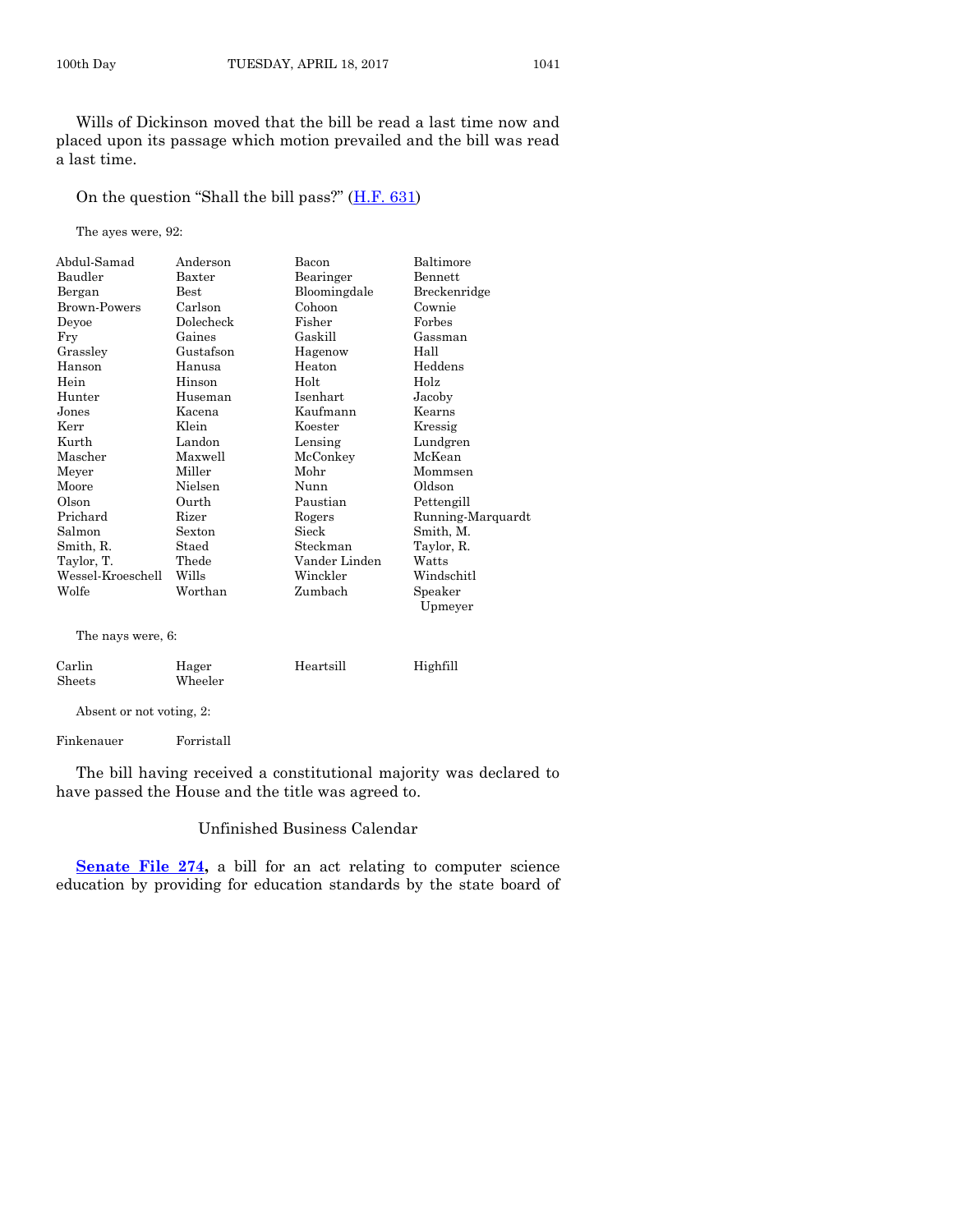education, for instructor endorsements and authorizations issued by the board of educational examiners, for establishment of a computer science professional development incentive fund, and for the establishment of a computer science education work group, with report of committee recommending passage, was taken up for consideration.

R. Smith of Black Hawk offered amendment H–[1325](https://www.legis.iowa.gov/legislation/BillBook?ga=87&ba=H1325) filed by him and moved its adoption.

Amendment H-[1325](https://www.legis.iowa.gov/legislation/BillBook?ga=87&ba=H1325) lost.

Rogers of Black Hawk moved that the bill be read a last time now and placed upon its passage which motion prevailed and the bill was read a last time.

On the question "Shall the bill pass?" ([S.F. 274\)](https://www.legis.iowa.gov/legislation/BillBook?ga=87&ba=SF274)

The ayes were, 95:

| Abdul-Samad   | Anderson          | Bacon             | Baltimore      |
|---------------|-------------------|-------------------|----------------|
| Baudler       | $B$ axter         | <b>Bennett</b>    | Bergan         |
| Best          | Bloomingdale      | Breckenridge      | Brown-Powers   |
| Carlin        | Carlson           | Cohoon            | Cownie         |
| Deyoe         | Dolecheck         | Fisher            | Forbes         |
| Fry           | Gaines            | Gaskill           | Gassman        |
| Grassley      | Gustafson         | Hagenow           | Hager          |
| Hall          | Hanson            | Hanusa            | Heartsill      |
| Heaton        | Heddens           | Hein              | Highfill       |
| Hinson        | Holt              | Holz              | Hunter         |
| Huseman       | Jacoby            | Jones             | Kacena         |
| Kaufmann      | Kearns            | Kerr              | Klein          |
| Koester       | Kressig           | Kurth             | Landon         |
| Lensing       | Lundgren          | Mascher           | Maxwell        |
| McConkey      | McKean            | Meyer             | Miller         |
| Mohr          | Mommsen           | Moore             | Nielsen        |
| Nunn          | Oldson            | Olson             | Ourth          |
| Paustian      | Pettengill        | Prichard          | Rizer          |
| Rogers        | Running-Marquardt | Salmon            | Sexton         |
| Sheets        | Sieck             | Smith, M.         | Smith, R.      |
| Staed         | Steckman          | Taylor, R.        | Taylor, T.     |
| Vander Linden | Watts             | Wessel-Kroeschell | $\rm{Wheeler}$ |
| Wills         | Winckler          | Windschitl        | Wolfe          |
| Worthan       | Zumbach           | Speaker           |                |
|               |                   | Upmeyer           |                |
|               |                   |                   |                |

The nays were, 3:

Bearinger Isenhart Thede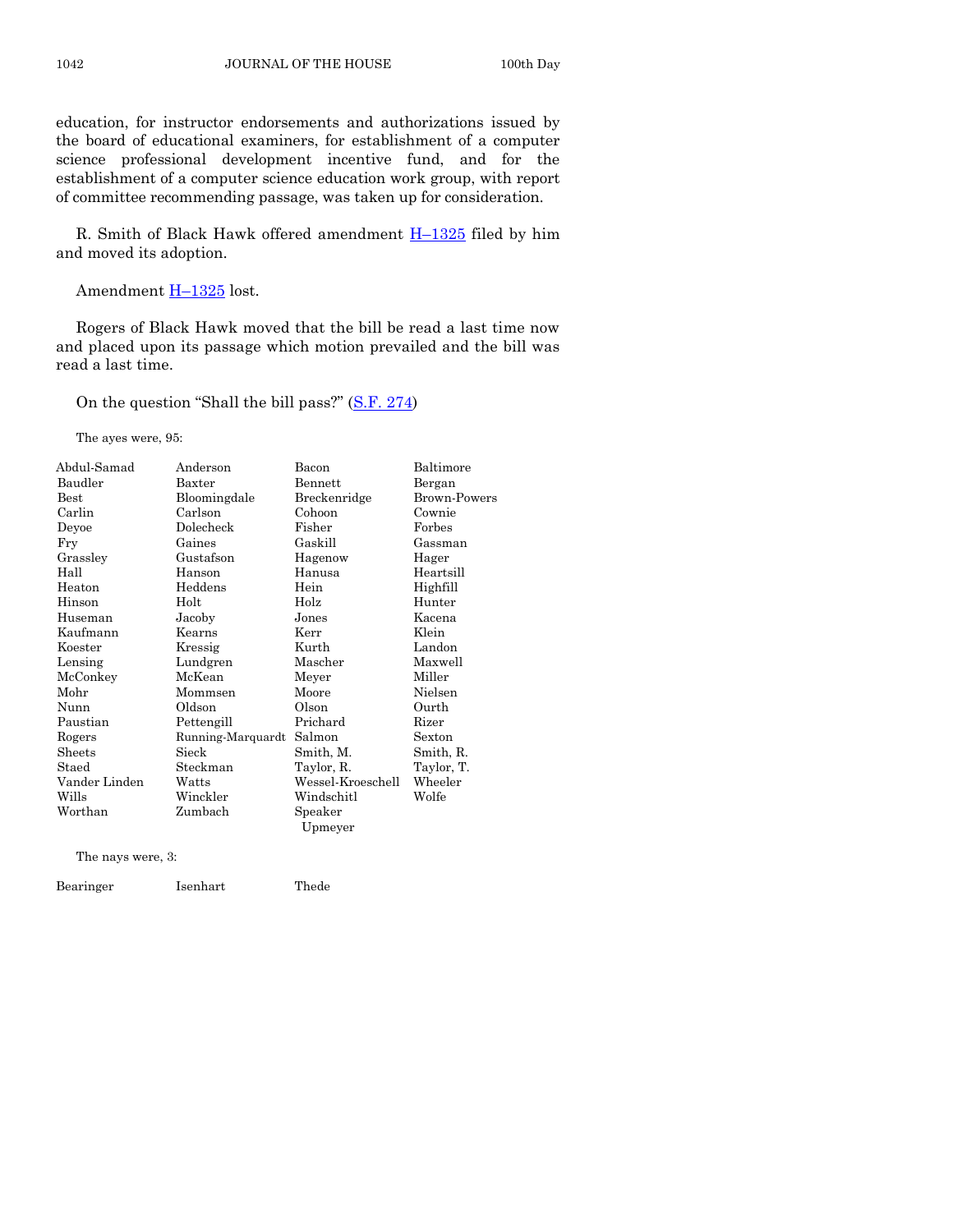Absent or not voting, 2:

Finkenauer Forristall

The bill having received a constitutional majority was declared to have passed the House and the title was agreed to.

The House stood at ease at 9:13 a.m., until the fall of the gavel.

The House resumed session at 10:29 a.m., Speaker Upmeyer in the chair.

#### INTRODUCTION OF BILL

**[House File 654,](https://www.legis.iowa.gov/legislation/BillBook?ga=87&ba=HF654)** by committee on Appropriations, a bill for an act making appropriations to the department of cultural affairs, the economic development authority, the Iowa finance authority, the public employment relations board, the department of workforce development, and the state board of regents and certain regents institutions, and properly related matters.

Read first time and placed on the **Appropriations calendar.**

#### HOUSE FILES WITHDRAWN

Hagenow of Polk asked and received unanimous consent to withdraw House Files 507, 574 and 595 from further consideration by the House.

#### IMMEDIATE MESSAGES

Hagenow of Polk asked and received unanimous consent that the following bills be immediately messaged to the Senate: **House Files 631, 634** and **[Senate File 274.](https://www.legis.iowa.gov/legislation/BillBook?ga=87&ba=SF274)**

#### Ways and Means Calendar

**Senate File 489**, a bill for an act relating to the possession, sale, transfer, purchase, and use of fireworks, providing penalties, and including effective date provisions, with report of committee recommending passage, was taken up for consideration.

T. Taylor of Linn rose on a point of order under Rule 10, decorum in debate.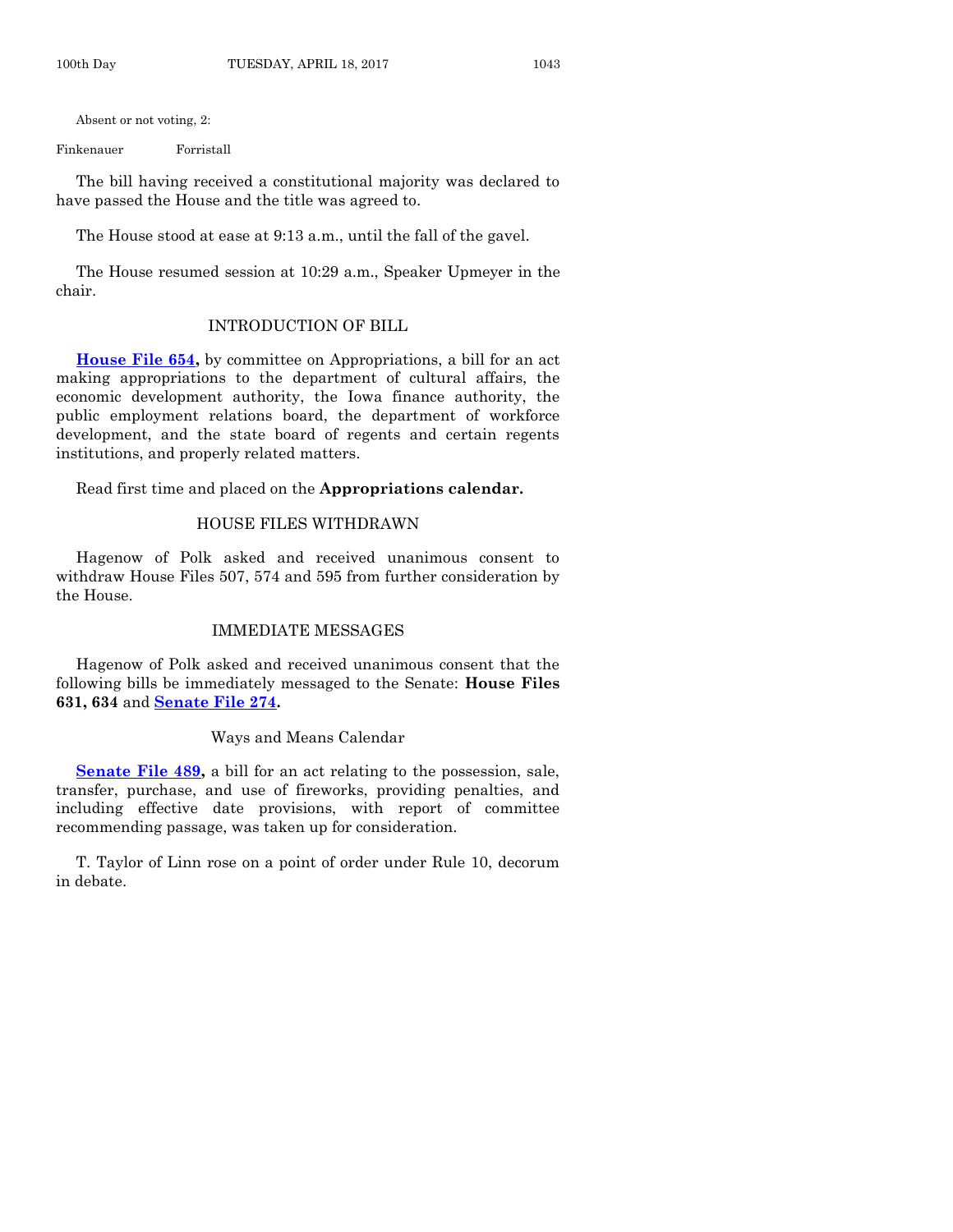The Speaker ruled the point well taken.

Jacoby of Johnson offered amendment H–[1370](https://www.legis.iowa.gov/legislation/BillBook?ga=87&ba=H1370) filed by him and moved its adoption.

Roll call was requested by Jacoby of Johnson and M. Smith of Marshall.

On the question "Shall amendment  $H-1370$  $H-1370$  be adopted?" [\(S.F. 489\)](https://www.legis.iowa.gov/legislation/BillBook?ga=87&ba=SF489)

The ayes were, 45:

| Abdul-Samad | Anderson     | Baudler             | Bearinger         |
|-------------|--------------|---------------------|-------------------|
| Bennett     | Breckenridge | <b>Brown-Powers</b> | Cohoon            |
| Finkenauer  | Forbes       | Gaines              | Gaskill           |
| Hall        | Hanson       | Heddens             | Hunter            |
| Isenhart    | Jacoby       | Kacena              | Kearns            |
| Kerr        | Kressig      | Kurth               | Lensing           |
| Mascher     | Maxwell      | McConkey            | McKean            |
| Meyer       | Miller       | Nielsen             | Oldson            |
| Olson       | Ourth        | Prichard            | Running-Marquardt |
| Smith, M.   | Smith, R.    | Staed               | Steckman          |
| Taylor, T.  | Thede        | Wessel-Kroeschell   | Winckler          |
| Wolfe       |              |                     |                   |

The nays were, 54:

| Bacon         | Baltimore    | Baxter        | Bergan    |
|---------------|--------------|---------------|-----------|
| $_{\rm Best}$ | Bloomingdale | Carlin        | Carlson   |
| Cownie        | Devoe        | Dolecheck     | Fisher    |
| Fry           | Gassman      | Grasslev      | Gustafson |
| Hagenow       | Hager        | Hanusa        | Heartsill |
| Heaton        | Hein         | Highfill      | Hinson    |
| Holt          | Holz         | Huseman       | Jones     |
| Kaufmann      | Klein        | Koester       | Landon    |
| Lundgren      | Mohr         | Mommsen       | Moore     |
| Nunn          | Paustian     | Pettengill    | Rizer     |
| Rogers        | Salmon       | Sexton        | Sheets    |
| Sieck         | Taylor, R.   | Vander Linden | Watts     |
| Wheeler       | Wills        | Windschitl    | Worthan   |
| Zumbach       | Speaker      |               |           |
|               | Upmeyer      |               |           |

Absent or not voting, 1:

Forristall

Amendment **H**-[1370](https://www.legis.iowa.gov/legislation/BillBook?ga=87&ba=H1370) lost.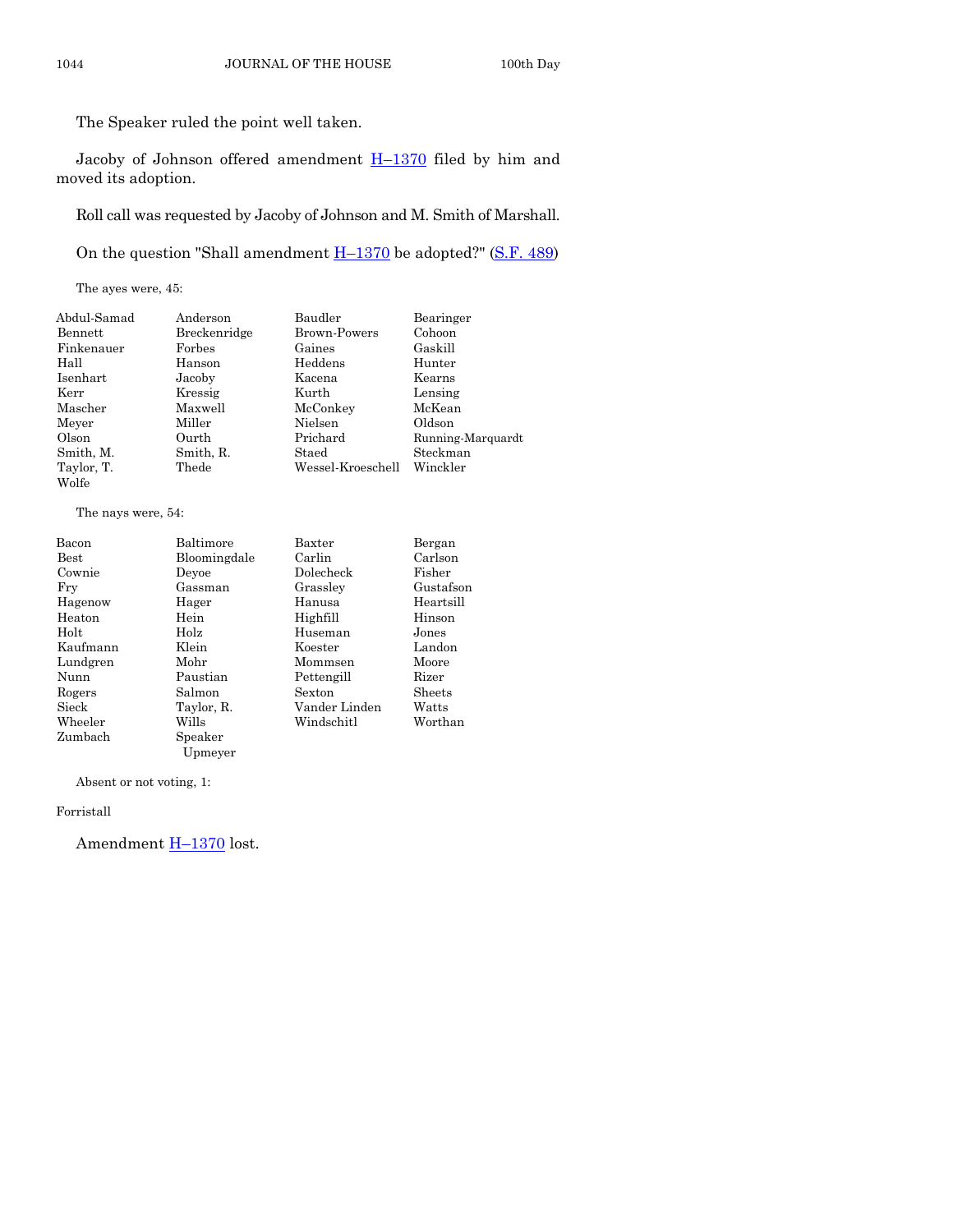McConkey of Pottawattamie offered amendment H–[1364](https://www.legis.iowa.gov/legislation/BillBook?ga=87&ba=H1364) filed by him and moved its adoption.

Roll call was requested by McConkey of Pottawattamie and M. Smith of Marshall.

On the question "Shall amendment  $H-1364$  $H-1364$  be adopted?" [\(S.F. 489\)](https://www.legis.iowa.gov/legislation/BillBook?ga=87&ba=SF489)

The ayes were, 45:

| Abdul-Samad | Anderson     | Baudler           | Bearinger         |
|-------------|--------------|-------------------|-------------------|
| Bennett     | Breckenridge | Brown-Powers      | Cohoon            |
| Finkenauer  | Forbes       | Gaines            | Gaskill           |
| Hall        | Hanson       | Heddens           | Hunter            |
| Isenhart    | Jacoby       | Kacena            | Kearns            |
| Koester     | Kressig      | Kurth             | Lensing           |
| Mascher     | Maxwell      | McConkey          | McKean            |
| Meyer       | Miller       | Nielsen           | Oldson            |
| Olson       | Ourth        | Prichard          | Running-Marquardt |
| Smith, M.   | Smith, R.    | Staed             | Steckman          |
| Taylor, T.  | Thede        | Wessel-Kroeschell | Winckler          |
| Wolfe       |              |                   |                   |

The nays were, 54:

| Bacon         | Baltimore    | Baxter        | Bergan    |
|---------------|--------------|---------------|-----------|
| $_{\rm Best}$ | Bloomingdale | Carlin        | Carlson   |
| Cownie        | Devoe        | Dolecheck     | Fisher    |
| Frv           | Gassman      | Grassley      | Gustafson |
| Hagenow       | Hager        | Hanusa        | Heartsill |
| Heaton        | Hein         | Highfill      | Hinson    |
| Holt          | Holz         | Huseman       | Jones     |
| Kaufmann      | Kerr         | Klein         | Landon    |
| Lundgren      | Mohr         | Mommsen       | Moore     |
| Nunn          | Paustian     | Pettengill    | Rizer     |
| Rogers        | Salmon       | Sexton        | Sheets    |
| Sieck         | Taylor, R.   | Vander Linden | Watts     |
| Wheeler       | Wills        | Windschitl    | Worthan   |
| Zumbach       | Speaker      |               |           |

Absent or not voting, 1:

Forristall

Amendment **H**-[1364](https://www.legis.iowa.gov/legislation/BillBook?ga=87&ba=H1364) lost.

Upmeyer

The House stood at ease at 10:55 a.m., until the fall of the gavel.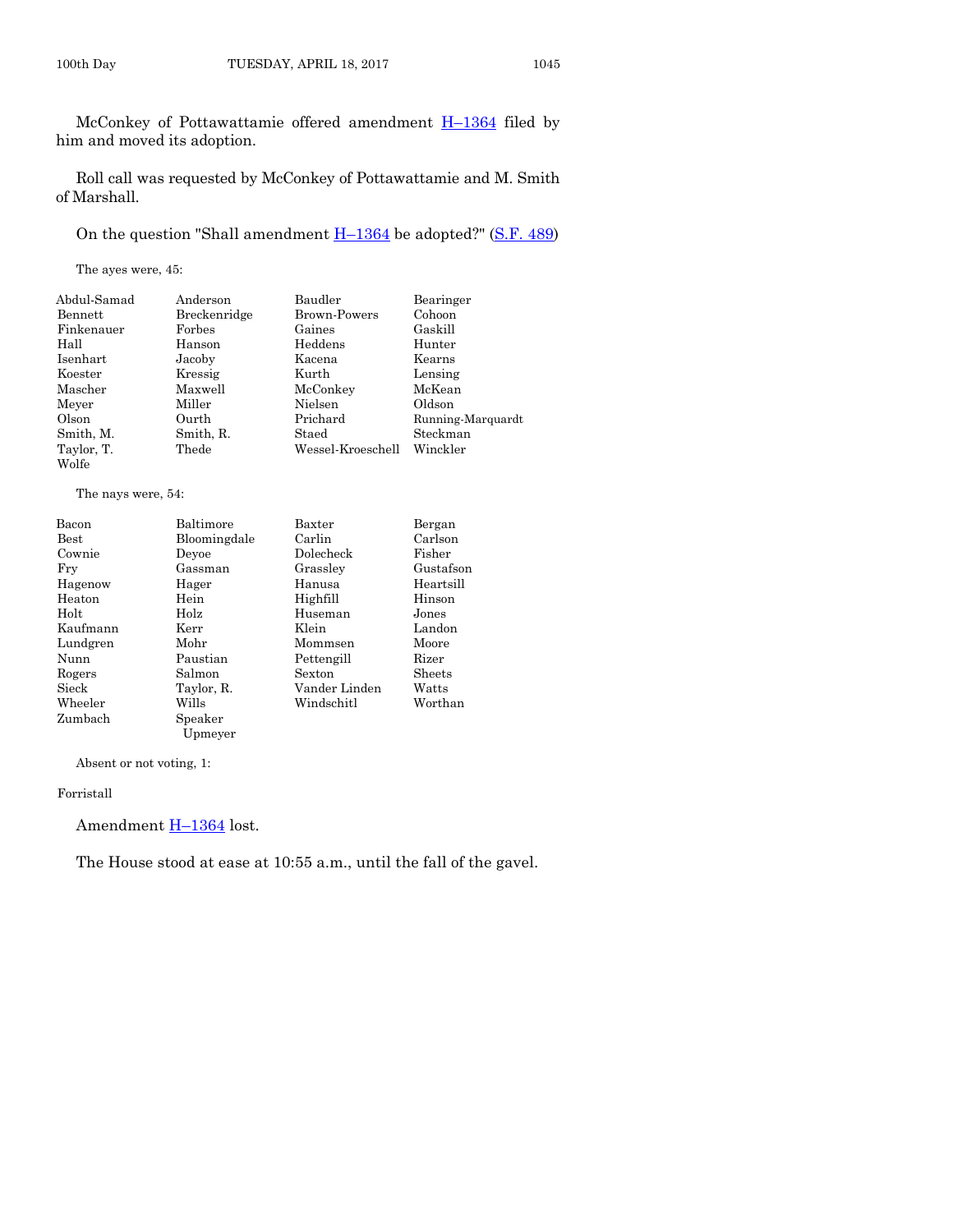The House resumed session at 11:27 a.m., Jones of Clay in the chair.

Jacoby of Johnson offered amendment  $H-1371$  $H-1371$  filed by him and moved its adoption.

Roll call was requested by Jacoby of Johnson and Abdul-Samad of Polk.

On the question "Shall amendment  $H-1371$  $H-1371$  be adopted?" [\(S.F. 489\)](https://www.legis.iowa.gov/legislation/BillBook?ga=87&ba=SF489)

The ayes were, 44:

| Abdul-Samad | Anderson          | Baudler                     | Bearinger  |
|-------------|-------------------|-----------------------------|------------|
| Bennett     | Breckenridge      | <b>Brown-Powers</b>         | Cohoon     |
| Finkenauer  | Forbes            | Gaines                      | Gaskill    |
| Hall        | Hanson            | Heddens                     | Hunter     |
| Isenhart    | Jacoby            | Kacena                      | Kearns     |
| Kressig     | Kurth             | Lensing                     | Mascher    |
| Maxwell     | McConkey          | McKean                      | Meyer      |
| Miller      | Nielsen           | Oldson                      | Olson      |
| Ourth       | Prichard          | Running-Marquardt Smith, M. |            |
| Smith, R.   | Staed             | Steckman                    | Taylor, T. |
| Thede       | Wessel-Kroeschell | Winckler                    | Wolfe      |

The nays were, 54:

| Bacon        | Baxter         | Bergan        | <b>Best</b> |
|--------------|----------------|---------------|-------------|
| Bloomingdale | Carlin         | Carlson       | Cownie      |
| Devoe        | Dolecheck      | Fisher        | Fry         |
| Gassman      | Grassley       | Gustafson     | Hagenow     |
| Hager        | Hanusa         | Heartsill     | Heaton      |
| Hein         | Highfill       | Hinson        | Holt        |
| Holz         | Huseman        | Kaufmann      | Kerr        |
| Klein        | Koester        | Landon        | Lundgren    |
| Mohr         | Mommsen        | Moore         | Nunn        |
| Paustian     | Pettengill     | Rizer         | Rogers      |
| Salmon       | Sexton         | Sheets        | Sieck       |
| Taylor, R.   | Upmeyer, Spkr. | Vander Linden | Watts       |
| Wheeler      | Wills          | Windschitl    | Worthan     |
| Zumbach      | Jones.         |               |             |
|              | Presiding      |               |             |

Absent or not voting, 2:

Baltimore Forristall

Amendment **H**-[1371](https://www.legis.iowa.gov/legislation/BillBook?ga=87&ba=H1371) lost.

Jacoby of Johnson offered amendment  $H-1374$  $H-1374$  filed by him and moved its adoption.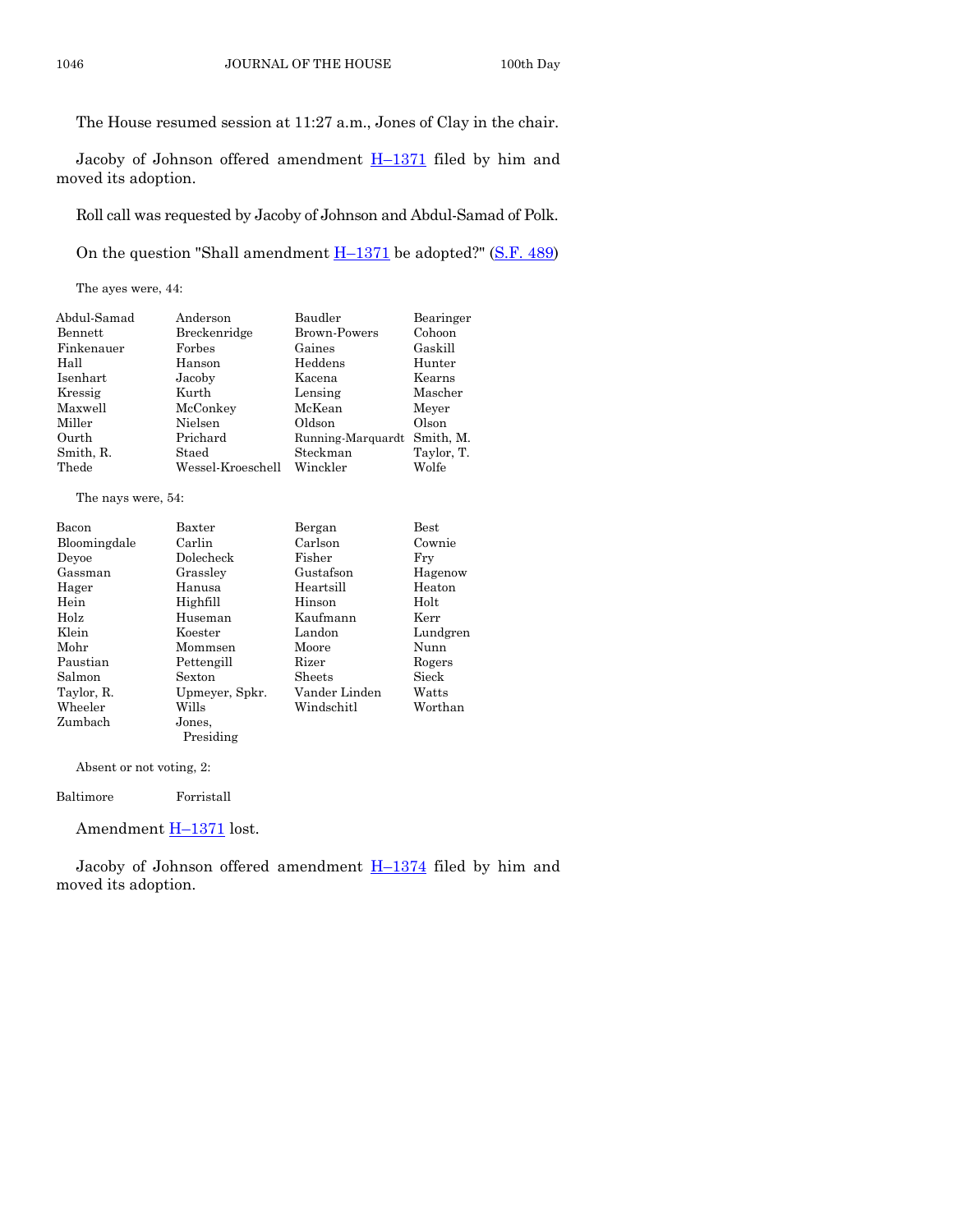Roll call was requested by Jacoby of Johnson and Kressig of Black Hawk.

On the question "Shall amendment  $H-1374$  $H-1374$  be adopted?" [\(S.F. 489\)](https://www.legis.iowa.gov/legislation/BillBook?ga=87&ba=SF489)

The ayes were, 45:

| Abdul-Samad | Anderson          | Baudler             | Bearinger  |
|-------------|-------------------|---------------------|------------|
| Bennett     | Breckenridge      | <b>Brown-Powers</b> | Cohoon     |
| Finkenauer  | Forbes            | Gaines              | Gaskill    |
| Hanson      | Heddens           | Hunter              | Isenhart   |
| Jacoby      | Kacena            | Kearns              | Koester    |
| Kressig     | Kurth             | Lensing             | Mascher    |
| Maxwell     | McConkey          | McKean              | Meyer      |
| Miller      | Nielsen           | Oldson              | Olson      |
| Ourth       | Prichard          | Running-Marquardt   | Smith, M.  |
| Smith, R.   | Staed             | Steckman            | Taylor, T. |
| Thede       | Wessel-Kroeschell | Winckler            | Wolfe      |
| Jones,      |                   |                     |            |

Presiding

The nays were, 54:

| Bacon         | Baltimore    | Baxter         | Bergan        |
|---------------|--------------|----------------|---------------|
| $_{\rm Best}$ | Bloomingdale | Carlin         | Carlson       |
| Cownie        | Devoe        | Dolecheck      | Fisher        |
| Fry           | Gassman      | Grassley       | Gustafson     |
| Hagenow       | Hager        | Hall           | Hanusa        |
| Heartsill     | Heaton       | Hein           | Highfill      |
| Hinson        | Holt         | Holz           | Huseman       |
| Kaufmann      | Kerr         | Klein          | Landon        |
| Lundgren      | Mohr         | Mommsen        | Moore         |
| Nunn          | Paustian     | Pettengill     | Rizer         |
| Rogers        | Salmon       | Sexton         | Sheets        |
| Sieck         | Taylor, R.   | Upmeyer, Spkr. | Vander Linden |
| Watts         | Wheeler      | Wills          | Windschitl    |
| Worthan       | Zumbach      |                |               |

Absent or not voting, 1:

Forristall

Amendment **H**-[1374](https://www.legis.iowa.gov/legislation/BillBook?ga=87&ba=H1374) lost.

Breckenridge of Jasper offered amendment H–[1372](https://www.legis.iowa.gov/legislation/BillBook?ga=87&ba=H1372) filed by him and moved its adoption.

Roll call was requested by Breckenridge of Jasper and Meyer of Polk.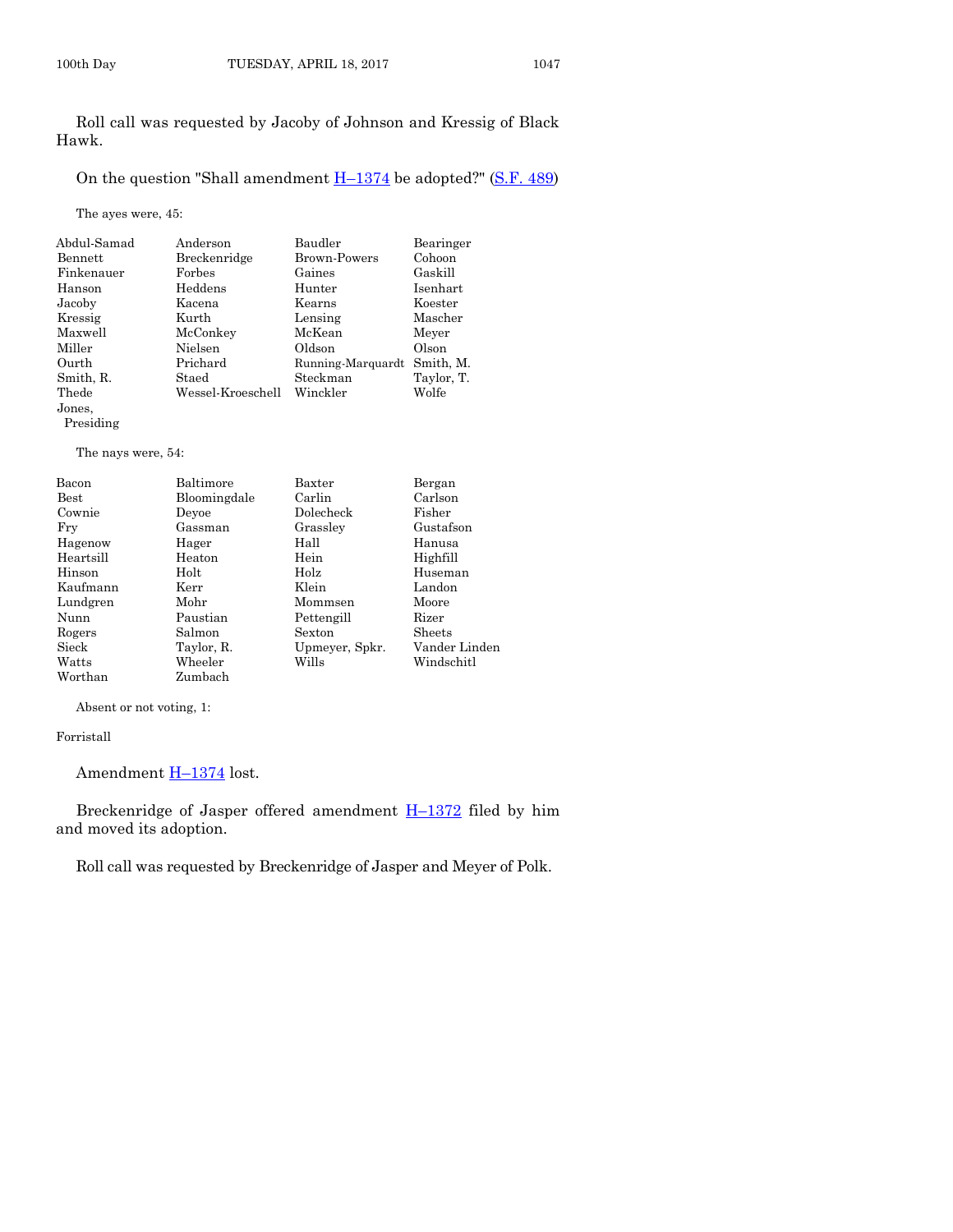## On the question "Shall amendment  $H-1372$  $H-1372$  be adopted?" [\(S.F. 489\)](https://www.legis.iowa.gov/legislation/BillBook?ga=87&ba=SF489)

The ayes were, 44:

| Abdul-Samad | Anderson          | Baudler             | Bearinger  |
|-------------|-------------------|---------------------|------------|
| Bennett     | Breckenridge      | <b>Brown-Powers</b> | Cohoon     |
| Finkenauer  | Forbes            | Gaines              | Gaskill    |
| Hall        | Hanson            | Heddens             | Hunter     |
| Isenhart    | Jacoby            | Kacena              | Kearns     |
| Kressig     | Kurth             | Lensing             | Mascher    |
| Maxwell     | McConkey          | McKean              | Meyer      |
| Miller      | Nielsen           | Oldson              | Olson      |
| Ourth       | Prichard          | Running-Marquardt   | Smith, M.  |
| Smith, R.   | Staed             | Steckman            | Taylor, T. |
| Thede       | Wessel-Kroeschell | Winckler            | Wolfe      |
|             |                   |                     |            |

The nays were, 55:

| Bacon    | Baltimore    | Baxter         | Bergan        |
|----------|--------------|----------------|---------------|
| Best     | Bloomingdale | Carlin         | Carlson       |
| Cownie   | Devoe        | Dolecheck      | Fisher        |
| Fry      | Gassman      | Grassley       | Gustafson     |
| Hagenow  | Hager        | Hanusa         | Heartsill     |
| Heaton   | Hein         | Highfill       | Hinson        |
| Holt     | Holz         | Huseman        | Kaufmann      |
| Kerr     | Klein        | Koester        | Landon        |
| Lundgren | Mohr         | Mommsen        | Moore         |
| Nunn     | Paustian     | Pettengill     | Rizer         |
| Rogers   | Salmon       | Sexton         | <b>Sheets</b> |
| Sieck    | Taylor, R.   | Upmeyer, Spkr. | Vander Linden |
| Watts    | Wheeler      | Wills          | Windschitl    |
| Worthan  | Zumbach      | Jones,         |               |
|          |              | Presiding      |               |

Absent or not voting, 1:

#### Forristall

Amendment **H-[1372](https://www.legis.iowa.gov/legislation/BillBook?ga=87&ba=H1372)** lost.

Windschitl of Harrison moved that the bill be read a last time now and placed upon its passage which motion prevailed and the bill was read a last time.

On the question "Shall the bill pass?" ([S.F. 489\)](https://www.legis.iowa.gov/legislation/BillBook?ga=87&ba=SF489)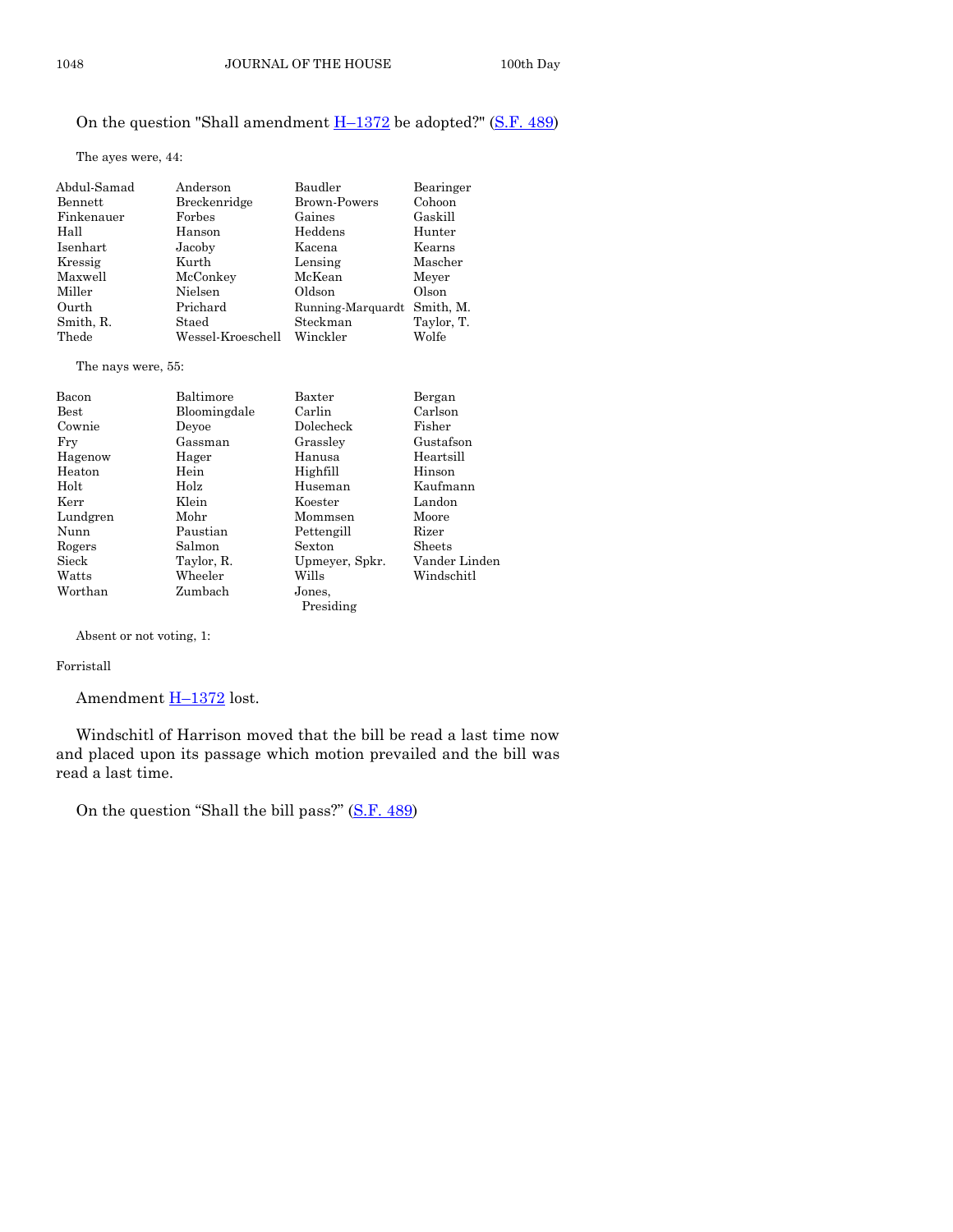The ayes were, 56:

| Baltimore | Baxter         | Best                |
|-----------|----------------|---------------------|
| Carlin    | Carlson        | Cohoon              |
| Devoe     | Dolecheck      | Fisher              |
| Grassley  | Gustafson      | Hagenow             |
| Hall      | Hanusa         | Heartsill           |
| Hein      | Highfill       | Hinson              |
| Holz      | Huseman        | Kaufmann            |
| Klein     | Landon         | Lundgren            |
| Mohr      | Mommsen        | Moore               |
| Olson     | Paustian       | Pettengill          |
| Rogers    | Salmon         | Sexton              |
| Sieck     | Upmeyer, Spkr. | Vander Linden       |
| Wheeler   | Wills          | Windschitl          |
| Worthan   | Zumbach        | Jones.<br>Presiding |
|           |                |                     |

The nays were, 41:

| Anderson   | Bacon      | Baudler      | Bearinger           |
|------------|------------|--------------|---------------------|
| Bennett    | Bergan     | Breckenridge | <b>Brown-Powers</b> |
| Forbes     | Gaskill    | Gassman      | Hanson              |
| Heddens    | Hunter     | Isenhart     | Jacoby              |
| Kacena     | Kearns     | Koester      | Kressig             |
| Kurth      | Lensing    | Mascher      | Maxwell             |
| McKean     | Meyer      | Miller       | Nielsen             |
| Oldson     | Ourth      | Prichard     | Running-Marquardt   |
| Smith, M.  | Smith, R.  | Staed        | Steckman            |
| Taylor, R. | Taylor, T. | Thede        | Wessel-Kroeschell   |
| Winckler   |            |              |                     |

Absent or not voting, 3:

Finkenauer Forristall Gaines

The bill having received a constitutional majority was declared to have passed the House and the title was agreed to.

#### IMMEDIATE MESSAGE

Hagenow of Polk asked and received unanimous consent that **Senate [File 489](https://www.legis.iowa.gov/legislation/BillBook?ga=87&ba=SF489)** be immediately messaged to the Senate.

On motion by Hagenow of Polk, the House was recessed at 1:02 p.m., until the conclusion of the committee on Ways and Means.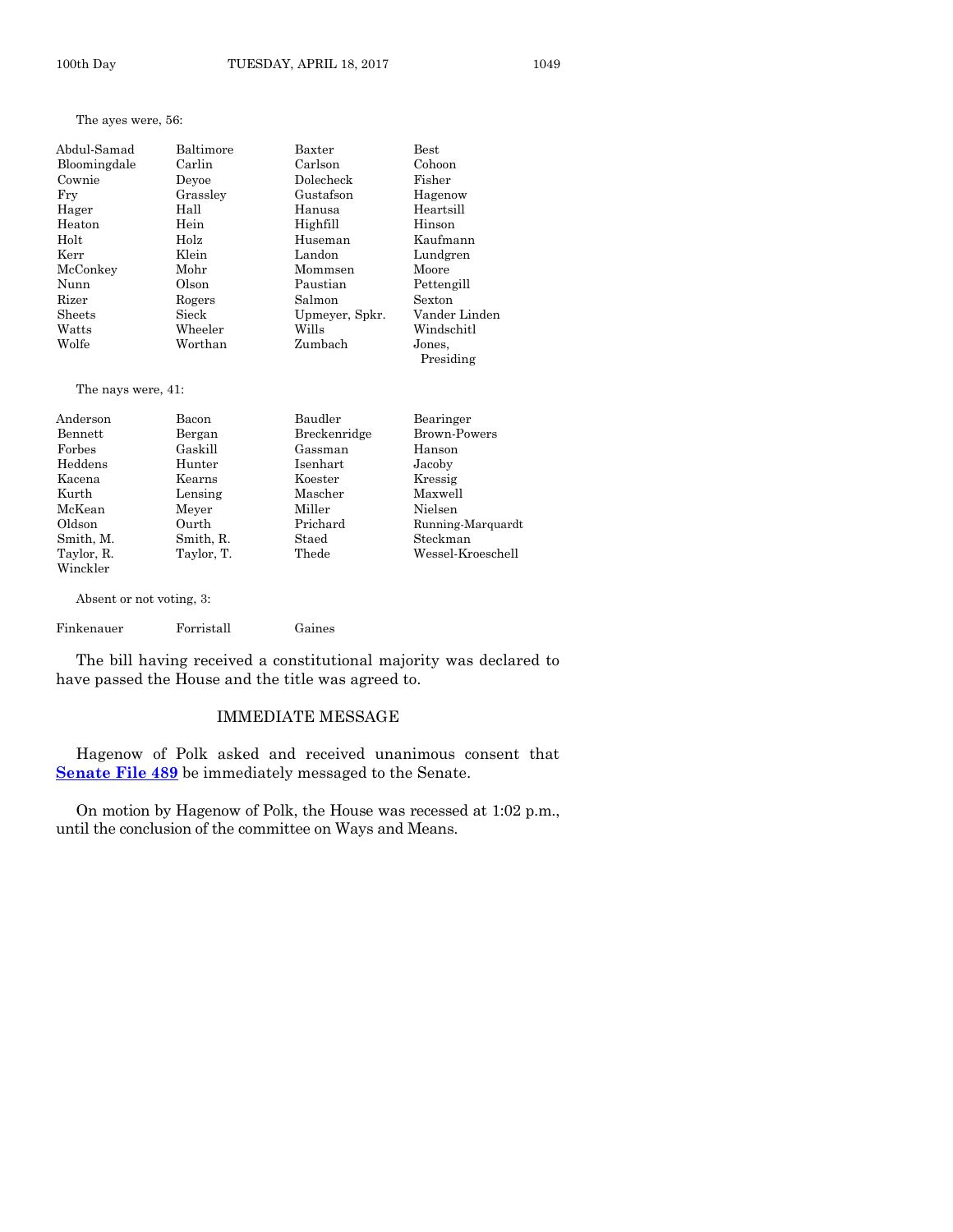#### EVENING SESSION

The House reconvened at 6:56 p.m., Bloomingdale of Worth in the chair.

# QUORUM CALL

A non-record roll call was requested to determine that a quorum was present. The vote revealed eighty-nine members present, eleven absent.

Windschitl of Harrison in the chair at 7:13 p.m.

# INTRODUCTION OF BILLS

**[House File 655,](https://www.legis.iowa.gov/legislation/BillBook?ga=87&ba=HF655)** by committee on Ways and Means, a bill for an act relating to the approval and imposition of local option sales and services taxes.

Read first time and placed on the **Ways and Means calendar.**

**[House File 656,](https://www.legis.iowa.gov/legislation/BillBook?ga=87&ba=HF656)** by committee on Ways and Means, a bill for an act relating to Iowa's urban renewal law by excluding the school foundation property tax from certain divisions of tax revenue and including effective date and applicability provisions.

Read first time and placed on the **Ways and Means calendar.**

Hagenow of Polk asked and received unanimous consent for the immediate consideration of [House File 643.](https://www.legis.iowa.gov/legislation/BillBook?ga=87&ba=HF643)

### CONSIDERATION OF BILLS Appropriations Calendar

**[House File 643,](https://www.legis.iowa.gov/legislation/BillBook?ga=87&ba=HF643)** a bill for an act relating to and making appropriations to state departments and agencies from the rebuild Iowa infrastructure fund, the state bond repayment fund, the technology reinvestment fund, and the revenue bonds capitals fund, providing for related matters, and including effective date provisions, was taken up for consideration.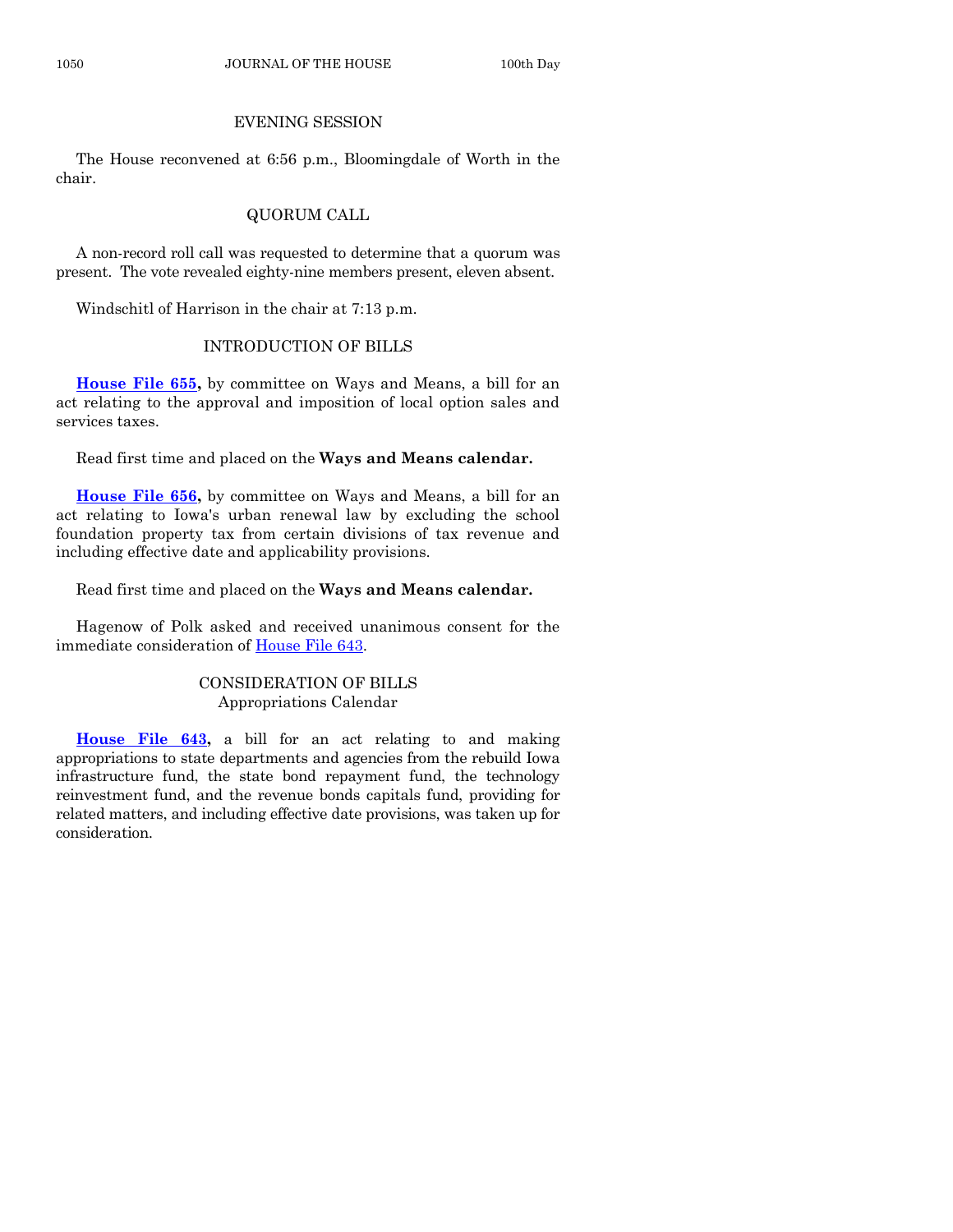Mascher of Johnson rose on a point of order under Rule 10, decorum in debate.

The Speaker ruled the point well taken.

Huseman of Cherokee offered amendment H–[1387](https://www.legis.iowa.gov/legislation/BillBook?ga=87&ba=H1387) filed by him from the floor and moved its adoption.

Amendment **H**-[1387](https://www.legis.iowa.gov/legislation/BillBook?ga=87&ba=H1387) was adopted.

Breckenridge of Jasper asked and received unanimous consent to withdraw amendment H–[1388](https://www.legis.iowa.gov/legislation/BillBook?ga=87&ba=H1388) filed by him from the floor.

Cohoon of Des Moines asked and received unanimous consent to withdraw amendment  $H-1377$  $H-1377$  filed by him from the floor.

Mascher of Johnson offered amendment H–[1378](https://www.legis.iowa.gov/legislation/BillBook?ga=87&ba=H1378) filed by her from the floor.

Huseman of Cherokee rose on a point of order that amendment  $H-1378$  $H-1378$ was not germane.

The Speaker ruled the point well taken and amendment  $H-1378$  $H-1378$ not germane.

Mascher of Johnson asked for unanimous consent to suspend the rules to consider amendment H–[1378.](https://www.legis.iowa.gov/legislation/BillBook?ga=87&ba=H1378)

Objection was raised.

Mascher of Johnson moved to suspend the rules to consider amendment H–[1378.](https://www.legis.iowa.gov/legislation/BillBook?ga=87&ba=H1378)

Roll call was requested by Mascher of Johnson and Abdul-Samad of Polk.

On the question "Shall the rules be suspended to consider amendment H–[1378?](https://www.legis.iowa.gov/legislation/BillBook?ga=87&ba=H1378)" [\(H.F. 643\)](https://www.legis.iowa.gov/legislation/BillBook?ga=87&ba=HF643)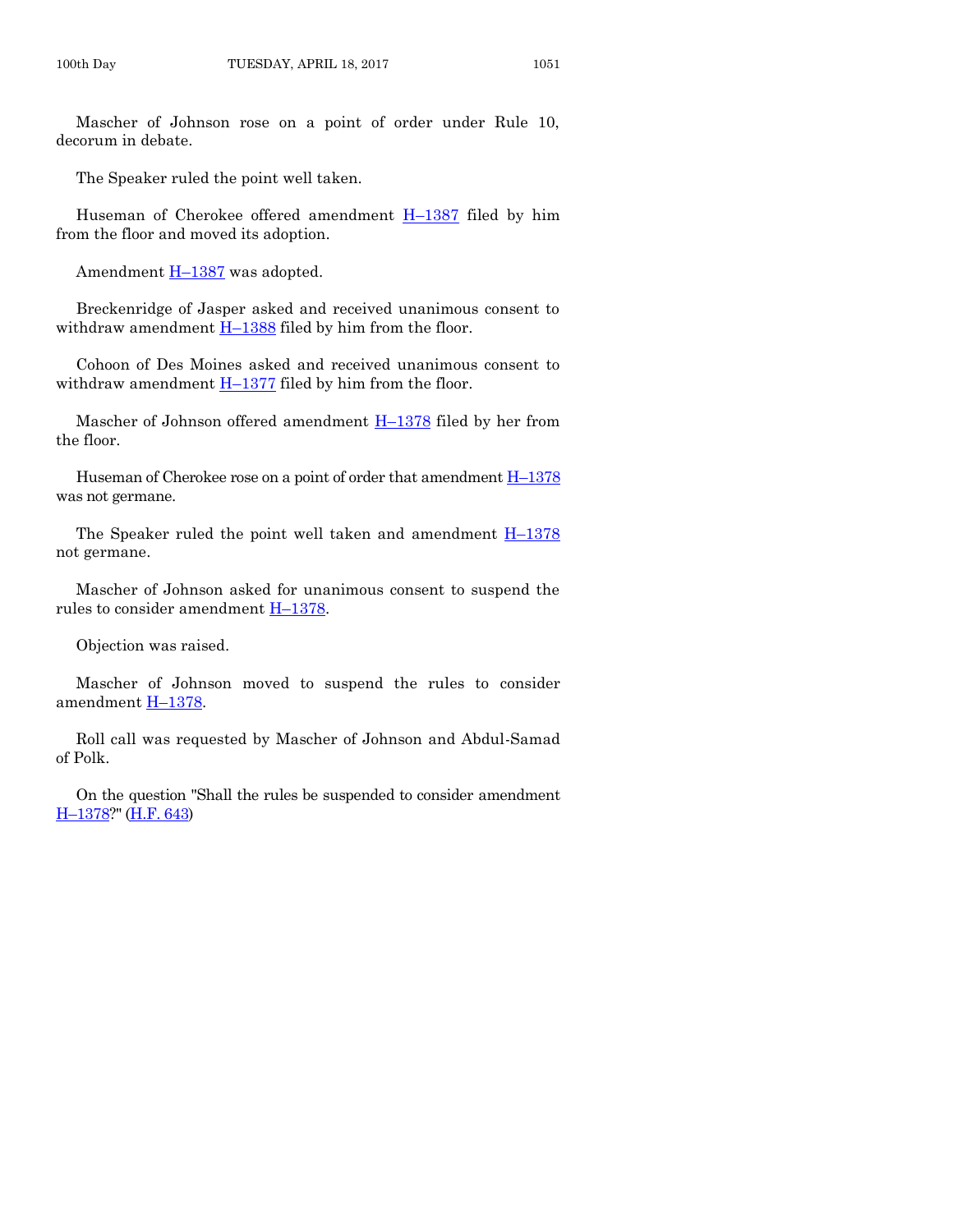The ayes were, 40:

| Abdul-Samad  | Anderson            | Bearinger         | <b>Bennett</b> |
|--------------|---------------------|-------------------|----------------|
| Breckenridge | <b>Brown-Powers</b> | Cohoon            | Finkenauer     |
| Forbes       | Gaskill             | Hall              | Hanson         |
| Heddens      | Hunter              | Isenhart          | Jacoby         |
| Kacena       | Kearns              | Kressig           | Kurth          |
| Lensing      | Mascher             | McConkey          | Meyer          |
| Miller       | Nielsen             | Oldson            | Olson          |
| Ourth        | Prichard            | Running-Marquardt | Smith, M.      |
| Smith, R.    | Staed               | Steckman          | Taylor, T.     |
| Thede        | Wessel-Kroeschell   | Winckler          | Wolfe          |
|              |                     |                   |                |

The nays were, 58:

| Bacon     | Baltimore     | Baudler        | Baxter        |
|-----------|---------------|----------------|---------------|
| Bergan    | $_{\rm Best}$ | Bloomingdale   | Carlin        |
| Carlson   | Cownie        | Devoe          | Dolecheck     |
| Fisher    | Frv           | Gassman        | Grassley      |
| Gustafson | Hagenow       | Hager          | Hanusa        |
| Heartsill | Heaton        | Hein           | Highfill      |
| Hinson    | Holt          | Holz           | Huseman       |
| Jones     | Kaufmann      | Kerr           | Klein         |
| Koester   | Landon        | Lundgren       | Maxwell       |
| McKean    | Mohr          | Mommsen        | Moore         |
| Nunn      | Paustian      | Pettengill     | Rizer         |
| Rogers    | Salmon        | Sexton         | Sheets        |
| Sieck     | Taylor, R.    | Upmeyer, Spkr. | Vander Linden |
| Watts     | Wheeler       | Wills          | Worthan       |
| Zumbach   | Windschitl.   |                |               |

Absent or not voting, 2:

#### Forristall Gaines

The motion to suspend the rules lost.

Presiding

Mascher of Johnson offered amendment  $H-1379$  $H-1379$  filed by her from the floor and moved its adoption.

Amendment  $H-1379$  $H-1379$  was adopted.

Bennett of Linn asked and received unanimous consent to withdraw amendment  $H-1391$  $H-1391$  filed by her from the floor.

Huseman of Cherokee moved that the bill be read a last time now and placed upon its passage which motion prevailed and the bill was read a last time.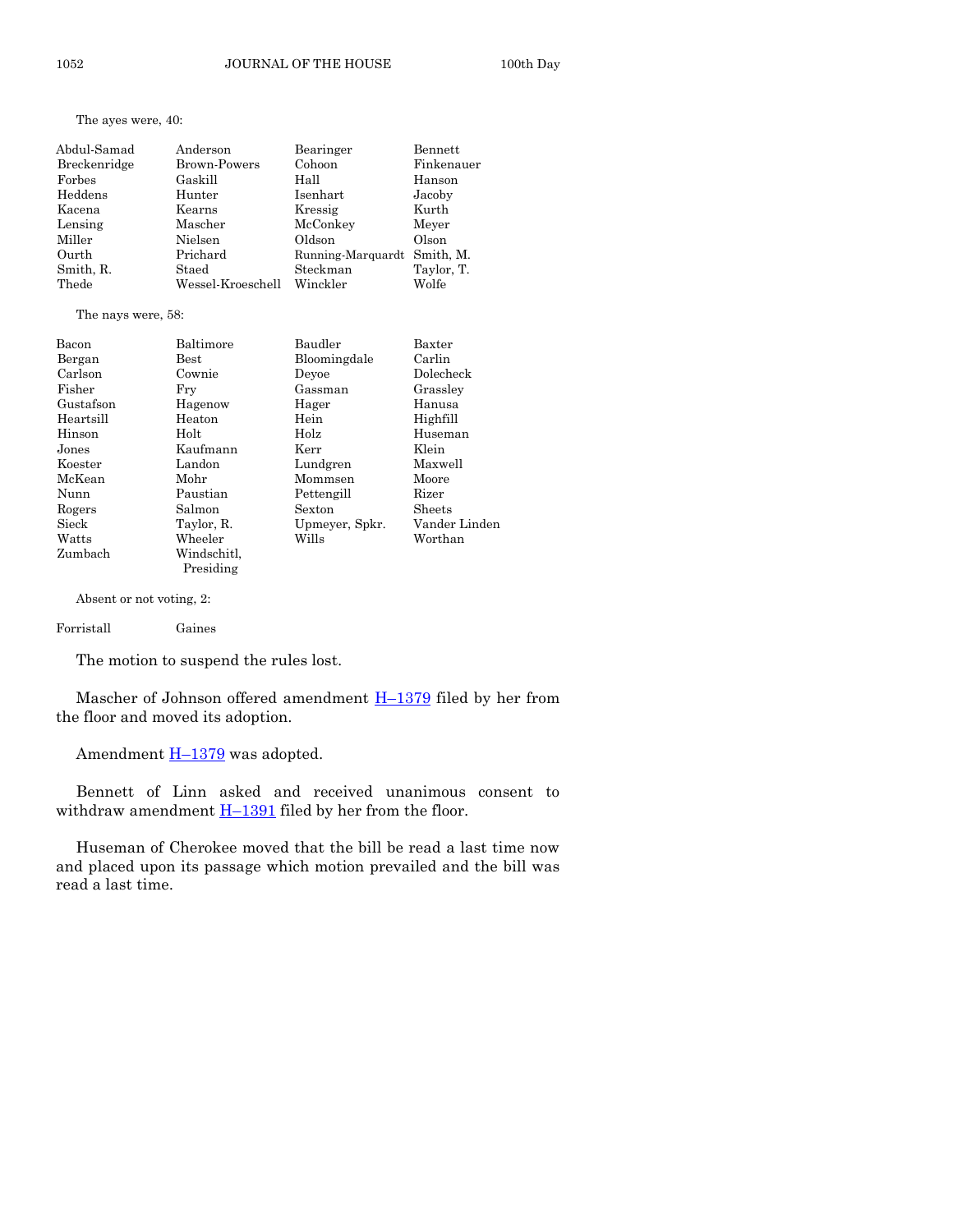### On the question "Shall the bill pass?" ([H.F. 643\)](https://www.legis.iowa.gov/legislation/BillBook?ga=87&ba=HF643)

The ayes were, 58:

| Bacon           | Baltimore                | Baudler        | Baxter        |
|-----------------|--------------------------|----------------|---------------|
| Bergan          | $_{\rm Best}$            | Bloomingdale   | Carlin        |
| Carlson         | Cownie                   | Devoe          | Dolecheck     |
| Fisher          | Fry                      | Gassman        | Grassley      |
| Gustafson       | Hagenow                  | Hager          | Hanusa        |
| Heartsill       | Heaton                   | Hein           | Highfill      |
| Hinson          | Holt                     | Holz           | Huseman       |
| Jones           | Kaufmann                 | Kerr           | Klein         |
| Koester         | Landon                   | Lundgren       | Maxwell       |
| McKean          | Mohr                     | Mommsen        | Moore         |
| Nunn            | Paustian                 | Pettengill     | Rizer         |
| Rogers          | Salmon                   | Sexton         | <b>Sheets</b> |
| Sieck           | Taylor, R.               | Upmeyer, Spkr. | Vander Linden |
| Watts           | Wheeler                  | Wills          | Worthan       |
| Zumbach         | Windschitl.<br>Presiding |                |               |
| <b>CONTRACT</b> |                          |                |               |

The nays were, 40:

| Abdul-Samad  | Anderson          | Bearinger         | Bennett    |
|--------------|-------------------|-------------------|------------|
| Breckenridge | Brown-Powers      | Cohoon            | Finkenauer |
| Forbes       | Gaskill           | Hall              | Hanson     |
| Heddens      | Hunter            | Isenhart          | Jacoby     |
| Kacena       | Kearns            | Kressig           | Kurth      |
| Lensing      | Mascher           | McConkey          | Meyer      |
| Miller       | Nielsen           | Oldson            | Olson      |
| Ourth        | Prichard          | Running-Marquardt | Smith, M.  |
| Smith, R.    | Staed             | Steckman          | Taylor, T. |
| Thede        | Wessel-Kroeschell | Winckler          | Wolfe      |
|              |                   |                   |            |

Absent or not voting, 2:

Forristall Gaines

The bill having received a constitutional majority was declared to have passed the House and the title was agreed to.

#### IMMEDIATE MESSAGE

Hagenow of Polk asked and received unanimous consent that **[House File 643](https://www.legis.iowa.gov/legislation/BillBook?ga=87&ba=HF643)** be immediately messaged to the Senate.

Hagenow of Polk asked for unanimous consent for the immediate consideration of [House File 644.](https://www.legis.iowa.gov/legislation/BillBook?ga=87&ba=HF644)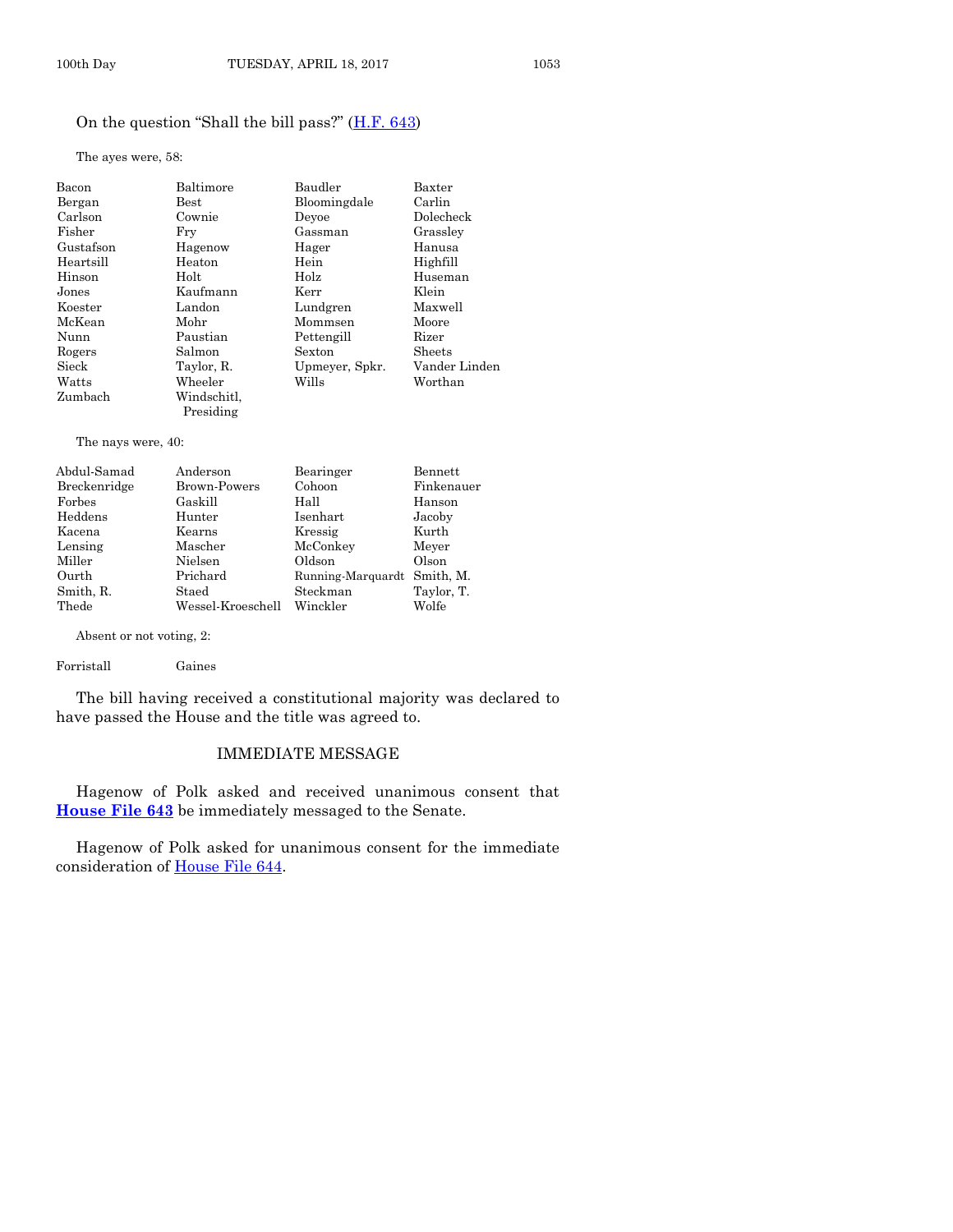Objection was raised.

Hagenow of Polk moved to suspend the rules for the immediate consideration of [House File 644.](https://www.legis.iowa.gov/legislation/BillBook?ga=87&ba=HF644)

The motion prevailed.

**[House File 644,](https://www.legis.iowa.gov/legislation/BillBook?ga=87&ba=HF644)** a bill for an act relating to appropriations to the justice system, was taken up for consideration.

Worthan of Buena Vista offered amendment  $H-1380$  $H-1380$  filed by him from the floor and moved its adoption.

Amendment **H**-[1380](https://www.legis.iowa.gov/legislation/BillBook?ga=87&ba=H1380) was adopted.

[SENATE FILE 509](https://www.legis.iowa.gov/legislation/BillBook?ga=87&ba=SF509) SUBSTITUTED FOR [HOUSE FILE 644](https://www.legis.iowa.gov/legislation/BillBook?ga=87&ba=HF644)

Worthan of Buena Vista asked and received unanimous consent to substitute [Senate File 509](https://www.legis.iowa.gov/legislation/BillBook?ga=87&ba=SF509) for [House File 644.](https://www.legis.iowa.gov/legislation/BillBook?ga=87&ba=HF644)

**Senate File 509**, a bill for an act relating to appropriations to the justice system, was taken up for consideration.

Worthan of Buena Vista offered amendment  $H-1386$  $H-1386$  filed by him from the floor and moved its adoption.

Amendment **H**-[1386](https://www.legis.iowa.gov/legislation/BillBook?ga=87&ba=H1386) was adopted.

Worthan of Buena Vista moved that the bill be read a last time now and placed upon its passage which motion prevailed and the bill was read a last time.

On the question "Shall the bill pass?" ([S.F. 509\)](https://www.legis.iowa.gov/legislation/BillBook?ga=87&ba=SF509)

The ayes were, 58:

| Bacon     | Baltimore     | Baudler      | Baxter    |
|-----------|---------------|--------------|-----------|
| Bergan    | $_{\rm Best}$ | Bloomingdale | Carlin    |
| Carlson   | Cownie        | Devoe        | Dolecheck |
| Fisher    | Frv           | Gassman      | Grassley  |
| Gustafson | Hagenow       | Hager        | Hanusa    |
| Heartsill | Heaton        | Hein         | Highfill  |
| Hinson    | Holt          | Holz         | Huseman   |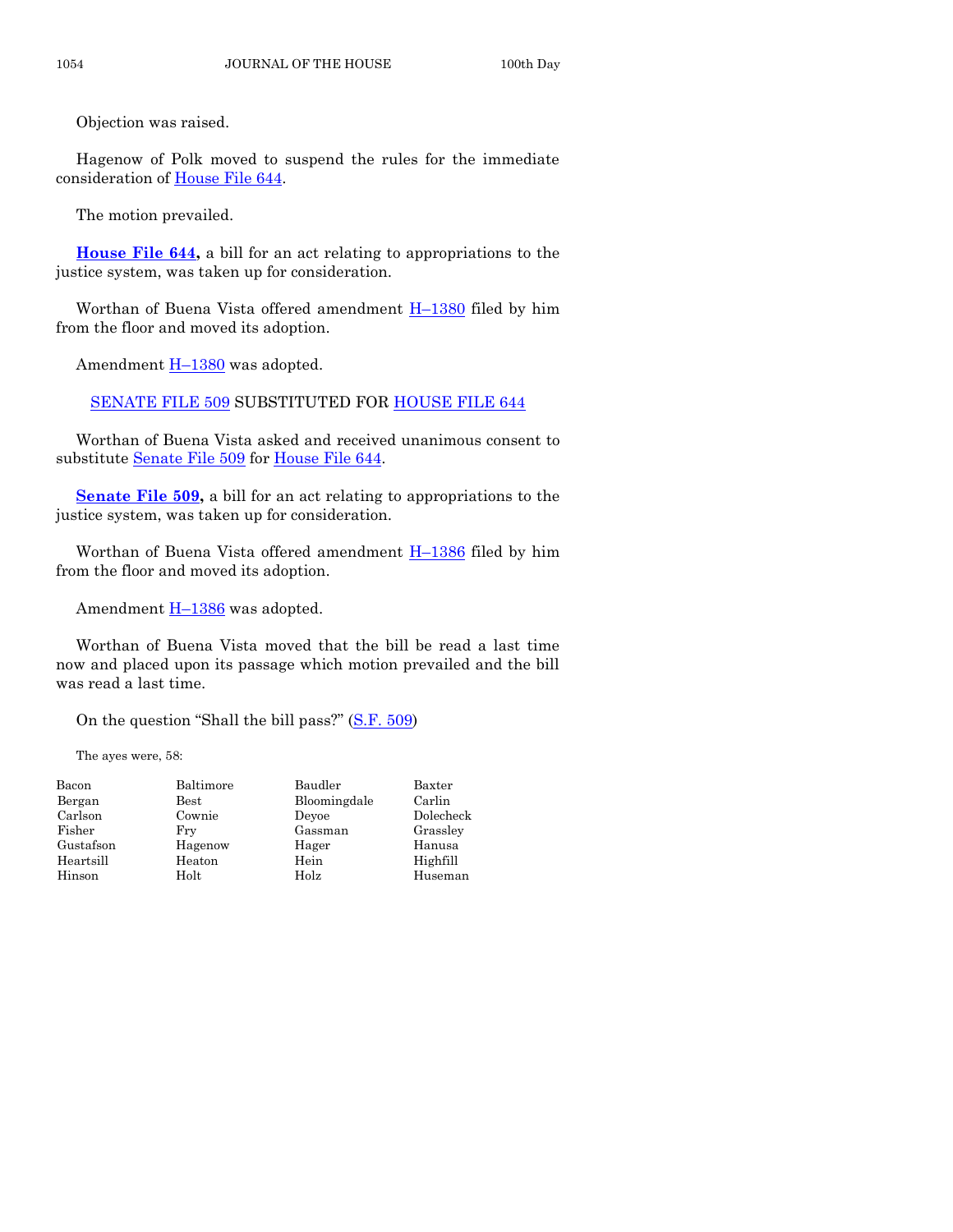| Jones   | Kaufmann    | Kerr           | Klein         |
|---------|-------------|----------------|---------------|
| Koester | Landon      | Lundgren       | Maxwell       |
| McKean  | Mohr        | Mommsen        | Moore         |
| Nunn    | Paustian    | Pettengill     | Rizer         |
| Rogers  | Salmon      | Sexton         | Sheets        |
| Sieck   | Taylor, R.  | Upmeyer, Spkr. | Vander Linden |
| Watts   | Wheeler     | Wills          | Worthan       |
| Zumbach | Windschitl, |                |               |
|         | Presiding   |                |               |

#### The nays were, 40:

| Abdul-Samad  | Anderson          | Bearinger         | Bennett    |
|--------------|-------------------|-------------------|------------|
| Breckenridge | Brown-Powers      | Cohoon            | Finkenauer |
| Forbes       | Gaskill           | Hall              | Hanson     |
| Heddens      | Hunter            | Isenhart          | Jacoby     |
| Kacena       | Kearns            | Kressig           | Kurth      |
| Lensing      | Mascher           | McConkey          | Meyer      |
| Miller       | Nielsen           | Oldson            | Olson      |
| Ourth        | Prichard          | Running-Marquardt | Smith, M.  |
| Smith, R.    | Staed             | Steckman          | Taylor, T. |
| Thede        | Wessel-Kroeschell | Winckler          | Wolfe      |

Absent or not voting, 2:

#### Forristall Gaines

The bill having received a constitutional majority was declared to have passed the House and the title was agreed to.

#### MESSAGES FROM THE SENATE

The following messages were received from the Senate:

Madam Speaker: I am directed to inform your honorable body that the Senate has on April 18, 2017, amended and passed the following bill in which the concurrence of the House is asked:

[House File 608,](https://www.legis.iowa.gov/legislation/BillBook?ga=87&ba=HF608) a bill for an act relating to the technical administration of the tax laws by the department of revenue, including administration of the research activities credit, income taxes, and the flood mitigation program, and including effective date and retroactive applicability provisions.

Also: That the Senate has on April 18, 2017, amended and passed the following bill in which the concurrence of the House is asked:

[House File 640,](https://www.legis.iowa.gov/legislation/BillBook?ga=87&ba=HF640) a bill for an act relating to and making appropriations to certain state departments, agencies, funds, and certain other entities, providing for regulatory authority, and other properly related matters and including effective date provisions.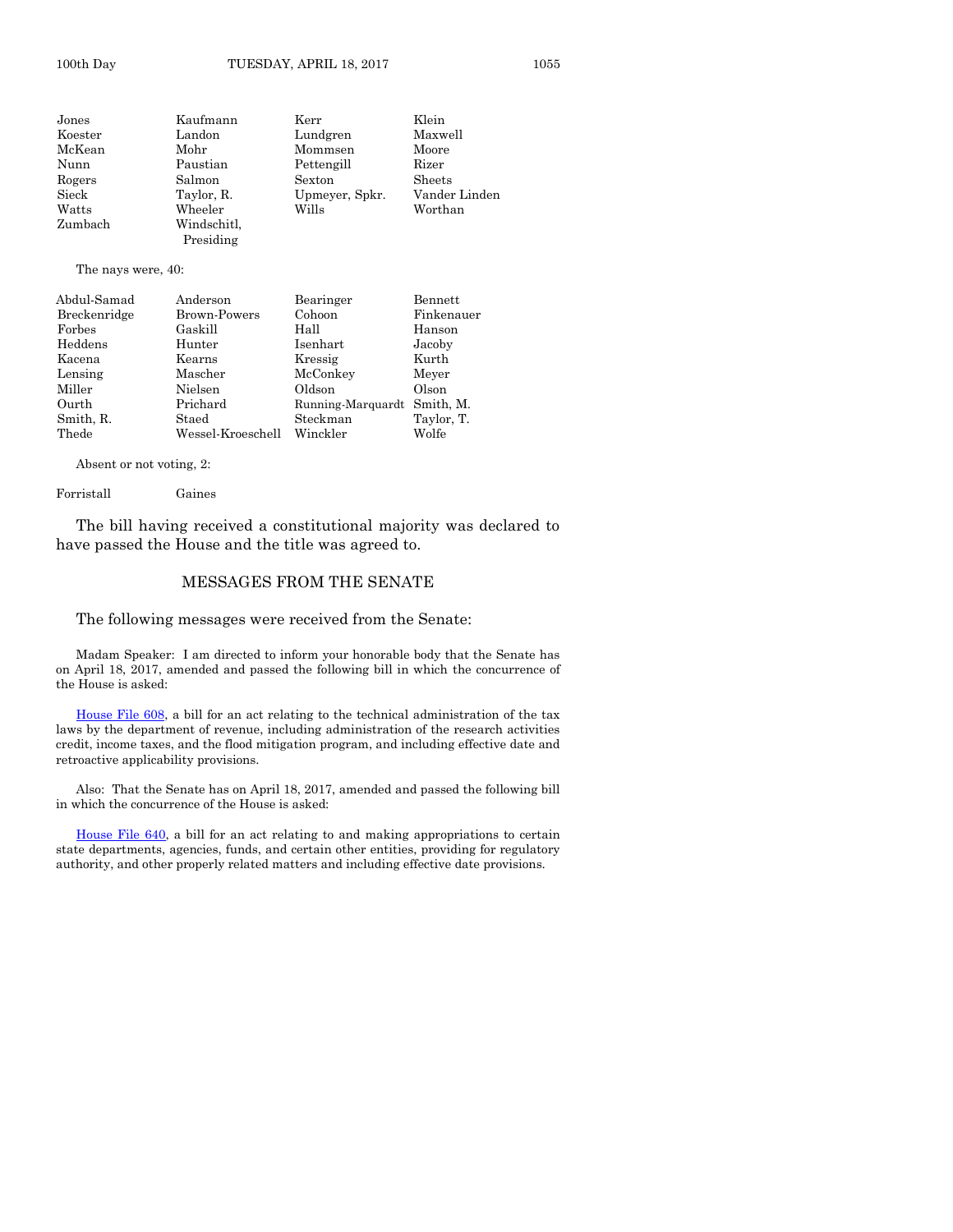Also: That the Senate has on April 18, 2017, passed the following bill in which the concurrence of the Senate was asked:

[House File 642,](https://www.legis.iowa.gov/legislation/BillBook?ga=87&ba=HF642) a bill for an act relating to the funding of, the operation of, and appropriation of moneys to the college student aid commission, the department for the blind, the department of education, and the state board of regents, and providing for related matters.

Also: That the Senate has on April 18, 2017, concurred in the House amendment and passed the following bill in which the concurrence of the Senate was asked:

[Senate File 431,](https://www.legis.iowa.gov/legislation/BillBook?ga=87&ba=SF431) a bill for an act relating to the siting of small wireless facilities.

Also: That the Senate has on April 18, 2017, concurred in the House amendment and passed the following bill in which the concurrence of the Senate was asked:

[Senate File 471,](https://www.legis.iowa.gov/legislation/BillBook?ga=87&ba=SF471) a bill for an act relating to 1 imitations on and prerequisites for an abortion, providing for licensee discipline, providing civil penalties, and including effective date provisions.

Also: That the Senate has on April 18, 2017, passed the following bill in which the concurrence of the Senate was asked:

[Senate File 488,](https://www.legis.iowa.gov/legislation/BillBook?ga=87&ba=SF488) a bill for an act relating to the workforce housing tax incentives program by requiring allocations to certain housing projects and by increasing the allowable average dwelling unit cost and the percentage of investment for tax incentives for certain housing projects.

Also: That the Senate has on April 18, 2017, passed the following bill in which the concurrence of the House is asked:

[Senate File 504,](https://www.legis.iowa.gov/legislation/BillBook?ga=87&ba=SF504) a bill for an act relating to mental health and disabilities, including the funding of mental health and disability services by modifying the mental health and disability services property tax levy, providing for the expenditure and deposit of certain county hospital property tax revenues, requiring the use of specified excess cash flow funds, including certain law enforcement notification provisions, and including effective date and applicability provisions.

#### W. CHARLES SMITHSON, Secretary

#### SENATE AMENDMENTS CONSIDERED House Concurred

Heartsill of Marion called up for consideration **[House File 69,](https://www.legis.iowa.gov/legislation/BillBook?ga=87&ba=HF69)** a bill for an act modifying penalties for trespassing, amended by the Senate amendment **H**-[1340.](https://www.legis.iowa.gov/legislation/BillBook?ga=87&ba=H1340)

Heartsill of Marion offered amendment  $H-1373$ , to the Senate amendment  $H-1340$ , filed by him and moved its adoption.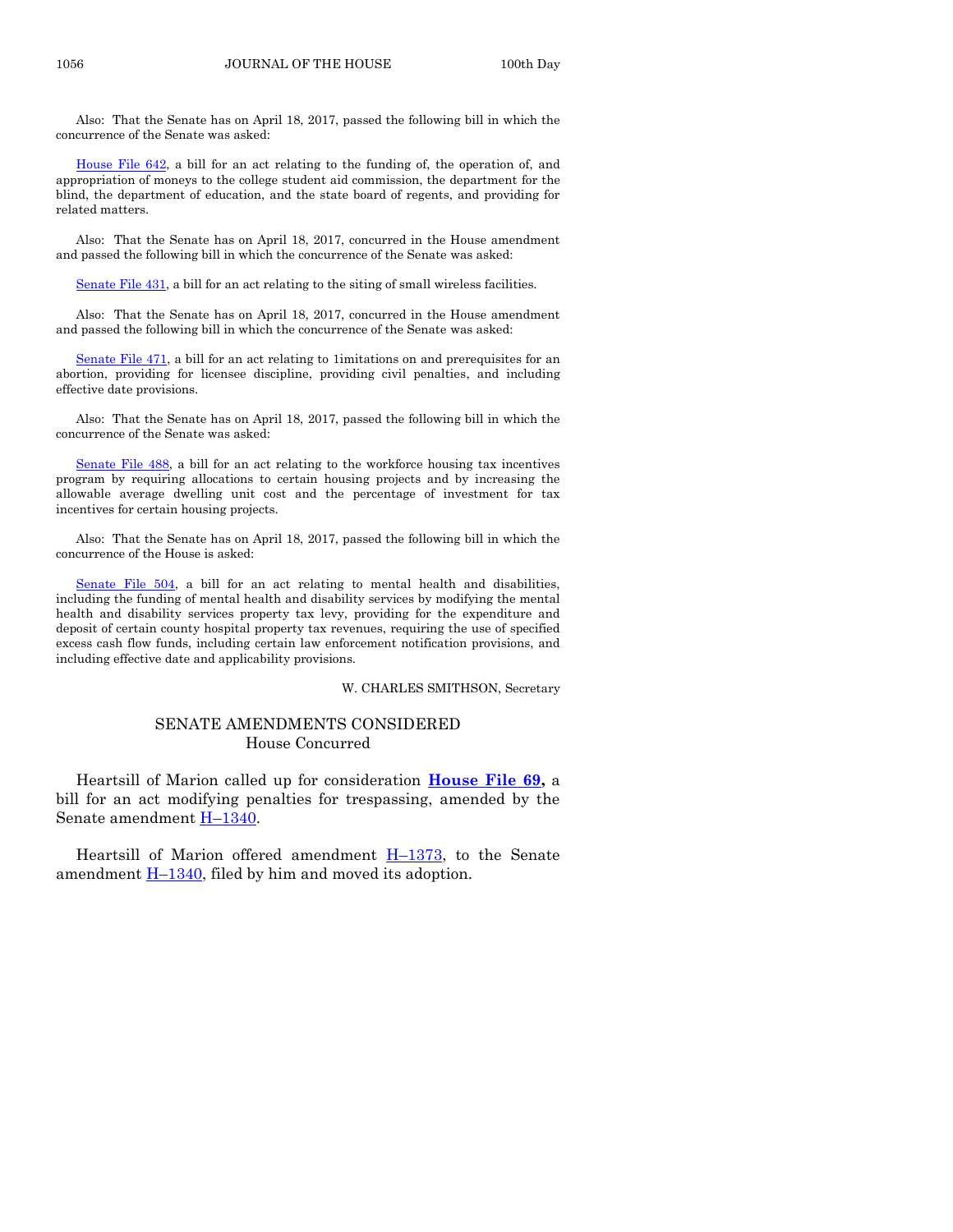Amendment  $H-1373$ , to the Senate amendment  $H-1340$ , was adopted.

Heartsill of Marion moved that the House concur in the Senate amendment  $H-1340$ , as amended.

The motion prevailed and the House concurred in the Senate amendment  $H-1340$ , as amended.

Heartsill of Marion moved that the bill, as amended by the Senate, further amended and concurred in by the House, be read a last time now and placed upon its passage which motion prevailed and the bill was read a last time.

On the question "Shall the bill pass?"  $(\underline{H.F. 69})$ 

The ayes were, 97:

| Abdul-Samad  | Anderson          | Bacon          | Baltimore         |
|--------------|-------------------|----------------|-------------------|
| Baudler      | Baxter            | Bearinger      | Bennett           |
| Bergan       | <b>Best</b>       | Bloomingdale   | Breckenridge      |
| Brown-Powers | Carlin            | Carlson        | Cohoon            |
| Cownie       | Deyoe             | Dolecheck      | Finkenauer        |
| Fisher       | Forbes            | Fry            | Gaskill           |
| Gassman      | Grassley          | Gustafson      | Hagenow           |
| Hager        | Hall              | Hanson         | Hanusa            |
| Heartsill    | Heaton            | Heddens        | Hein              |
| Highfill     | Hinson            | Holt           | Holz              |
| Hunter       | Huseman           | Isenhart       | Jacoby            |
| Jones        | Kacena            | Kaufmann       | Kearns            |
| Kerr         | Klein             | Koester        | Kressig           |
| Kurth        | Landon            | Lensing        | Lundgren          |
| Mascher      | Maxwell           | McConkey       | McKean            |
| Meyer        | Miller            | Mohr           | Mommsen           |
| Moore        | Nielsen           | Nunn           | Oldson            |
| Olson        | Ourth             | Paustian       | Pettengill        |
| Prichard     | Rizer             | Rogers         | Running-Marquardt |
| Salmon       | Sexton            | Sheets         | Sieck             |
| Smith, M.    | Staed             | Steckman       | Taylor, R.        |
| Taylor, T.   | Thede             | Upmeyer, Spkr. | Vander Linden     |
| Watts        | Wessel-Kroeschell | Wheeler        | Wills             |
| Winckler     | Wolfe             | Worthan        | Zumbach           |
| Windschitl,  |                   |                |                   |
| Presiding    |                   |                |                   |

The nays were, none.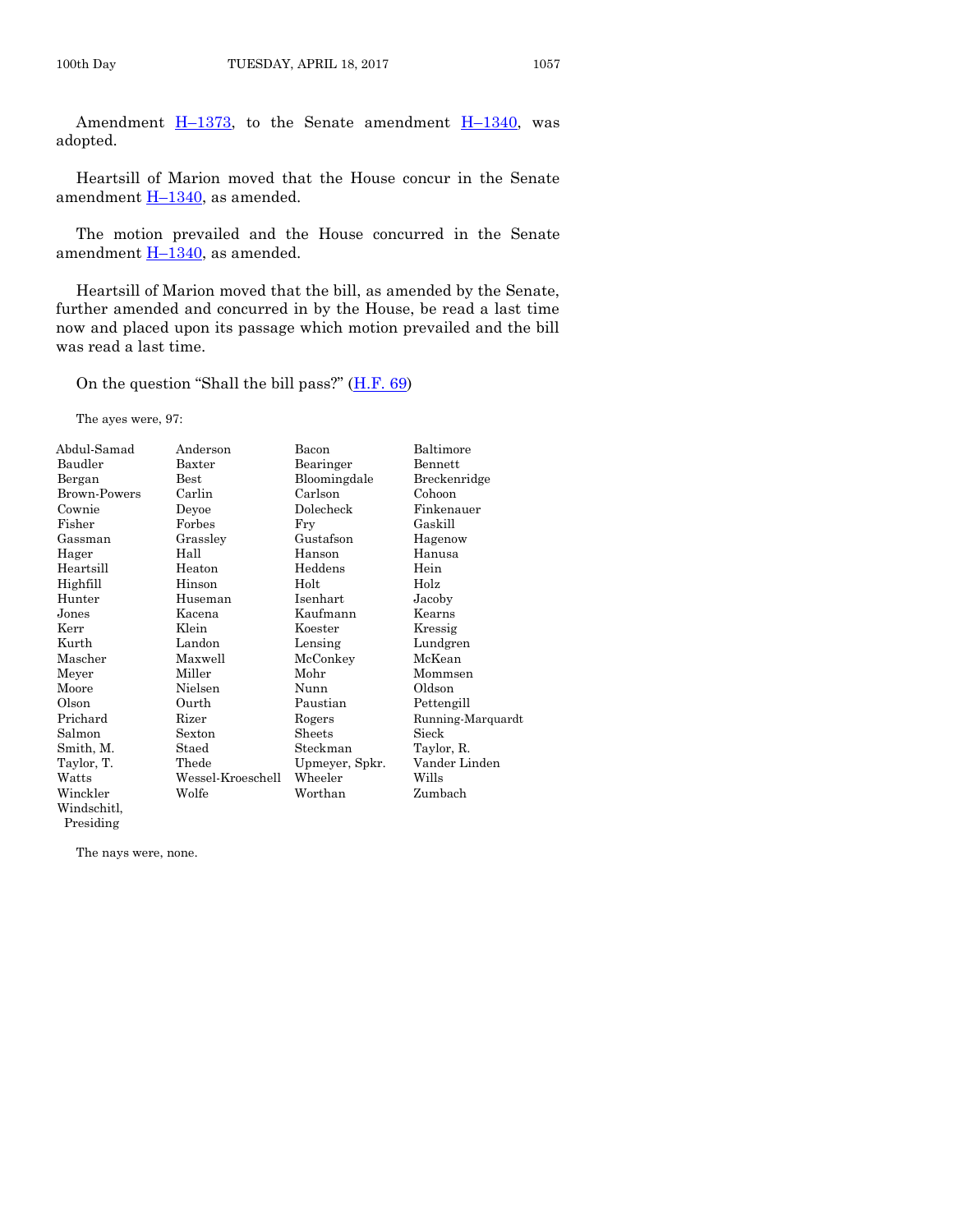Absent or not voting, 3:

Forristall Gaines Smith, R.

The bill having received a constitutional majority was declared to have passed the House and the title, as amended, was agreed to.

#### House Concurred

Heartsill of Marion called up for consideration **[House File 526,](https://www.legis.iowa.gov/legislation/BillBook?ga=87&ba=HF526)** a bill for an act relating to the criminal offense of harassment or invasion of privacy, providing penalties, and making penalties applicable, amended by the Senate, and moved that the House concur in the Senate amendment **H**-[1326.](https://www.legis.iowa.gov/legislation/BillBook?ga=87&ba=H1326)

The motion prevailed and the House concurred in the Senate amendment H–[1326.](https://www.legis.iowa.gov/legislation/BillBook?ga=87&ba=H1326)

Heartsill of Marion moved that the bill, as amended by the Senate and concurred in by the House, be read a last time now and placed upon its passage which motion prevailed and the bill was read a last time.

On the question "Shall the bill pass?"  $(H.F. 526)$  $(H.F. 526)$ 

The ayes were, 97:

| Abdul-Samad  | Anderson      | Bacon        | Baltimore         |
|--------------|---------------|--------------|-------------------|
| Baudler      | Baxter        | Bearinger    | Bennett           |
| Bergan       | $_{\rm Best}$ | Bloomingdale | Breckenridge      |
| Brown-Powers | Carlin        | Carlson      | Cohoon            |
| Cownie       | Devoe         | Dolecheck    | Finkenauer        |
| Fisher       | Forbes        | Fry          | Gaskill           |
| Gassman      | Grassley      | Gustafson    | Hagenow           |
| Hager        | Hall          | Hanson       | Hanusa            |
| Heartsill    | Heaton        | Heddens      | Hein              |
| Highfill     | Hinson        | Holt         | Holz              |
| Hunter       | Huseman       | Isenhart     | Jacoby            |
| Jones        | Kacena        | Kaufmann     | Kearns            |
| Kerr         | Klein         | Koester      | Kressig           |
| Kurth        | Landon        | Lensing      | Lundgren          |
| Mascher      | Maxwell       | McConkey     | McKean            |
| Meyer        | Miller        | Mohr         | Mommsen           |
| Moore        | Nielsen       | Nunn         | Oldson            |
| Olson        | Ourth         | Paustian     | Pettengill        |
| Prichard     | Rizer         | Rogers       | Running-Marquardt |
| Salmon       | Sexton        | Sheets       | Sieck             |
|              |               |              |                   |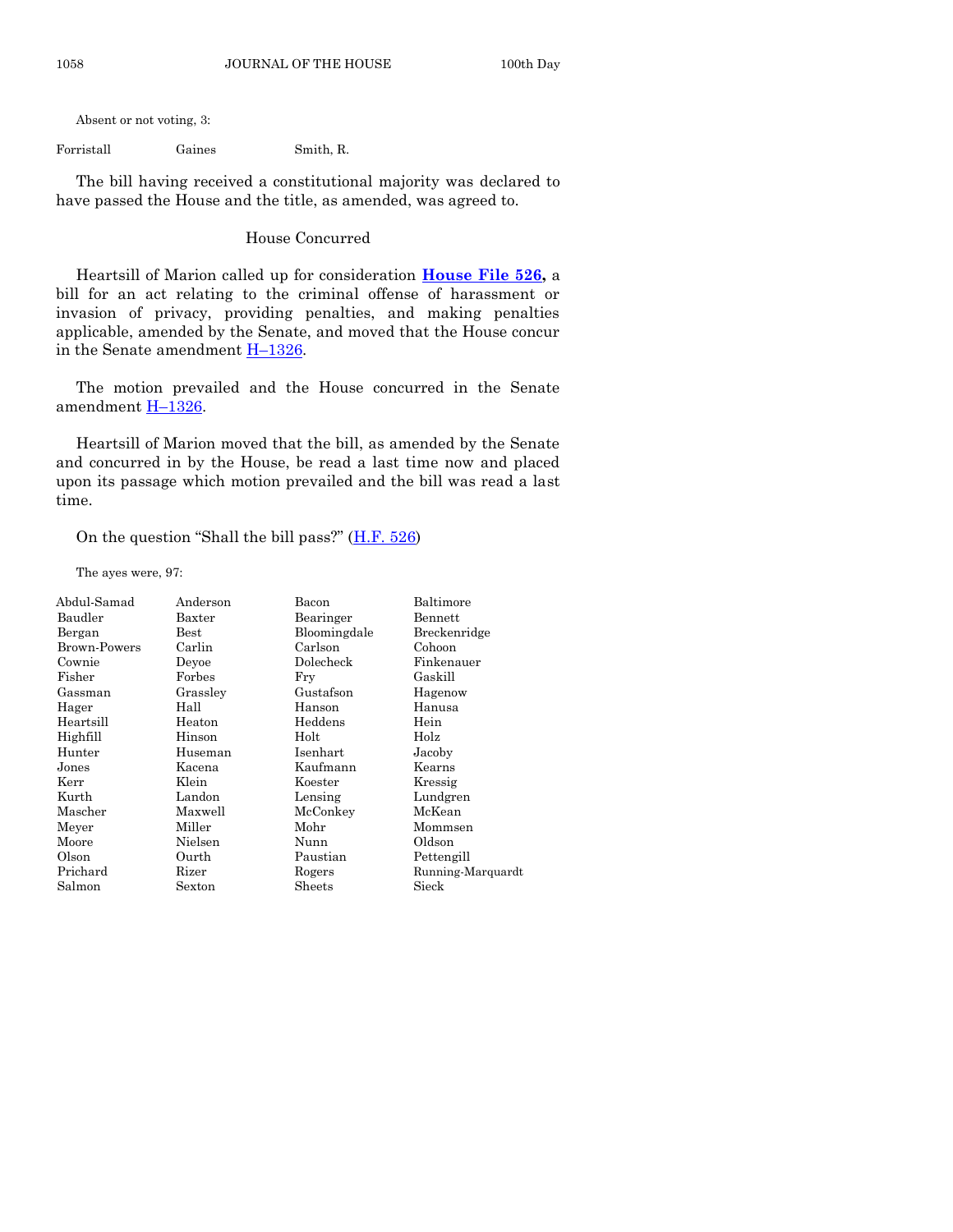| Smith. M.     | Smith, R.  | Staed             | Steckman       |
|---------------|------------|-------------------|----------------|
| Taylor, R.    | Taylor, T. | Thede             | Upmeyer, Spkr. |
| Vander Linden | Watts      | Wessel-Kroeschell | Wheeler        |
| Wills         | Winckler   | Worthan           | Zumbach        |
| Windschitl.   |            |                   |                |
| Presiding     |            |                   |                |

The nays were, 1:

Wolfe

Absent or not voting, 2:

Forristall Gaines

The bill having received a constitutional majority was declared to have passed the House and the title was agreed to.

#### House Refused to Concur

Zumbach of Linn called up for consideration **[House File 440,](https://www.legis.iowa.gov/legislation/BillBook?ga=87&ba=HF440)** a bill for an act relating to the filing and publication duties of county agricultural extension councils, amended by the Senate, and moved that the House concur in the Senate amendment  $H-1310$ .

Roll call was requested by Isenhart of Dubuque and Hunter of Polk.

On the question "Shall the House concur in the Senate amendment H–[1310?](https://www.legis.iowa.gov/legislation/BillBook?ga=87&ba=H1310)" [\(H.F. 440\)](https://www.legis.iowa.gov/legislation/BillBook?ga=87&ba=HF440)

The ayes were, 40:

| Abdul-Samad  | Anderson            | Bearinger                   | Bennett    |
|--------------|---------------------|-----------------------------|------------|
| Breckenridge | <b>Brown-Powers</b> | Cohoon                      | Finkenauer |
| Forbes       | Gaskill             | Hall                        | Hanson     |
| Heddens      | Hunter              | Isenhart                    | Jacoby     |
| Kacena       | Kearns              | Kressig                     | Kurth      |
| Lensing      | Mascher             | McConkey                    | Meyer      |
| Miller       | Nielsen             | Oldson                      | Olson      |
| Ourth        | Prichard            | Running-Marquardt Smith, M. |            |
| Smith, R.    | Staed               | Steckman                    | Taylor, T. |
| Thede        | Wessel-Kroeschell   | Winckler                    | Wolfe      |

The nays were, 58:

| Bacon   | Baltimore     | Baudler      | Baxter    |
|---------|---------------|--------------|-----------|
| Bergan  | $_{\rm Best}$ | Bloomingdale | Carlin    |
| Carlson | Cownie        | Devoe        | Dolecheck |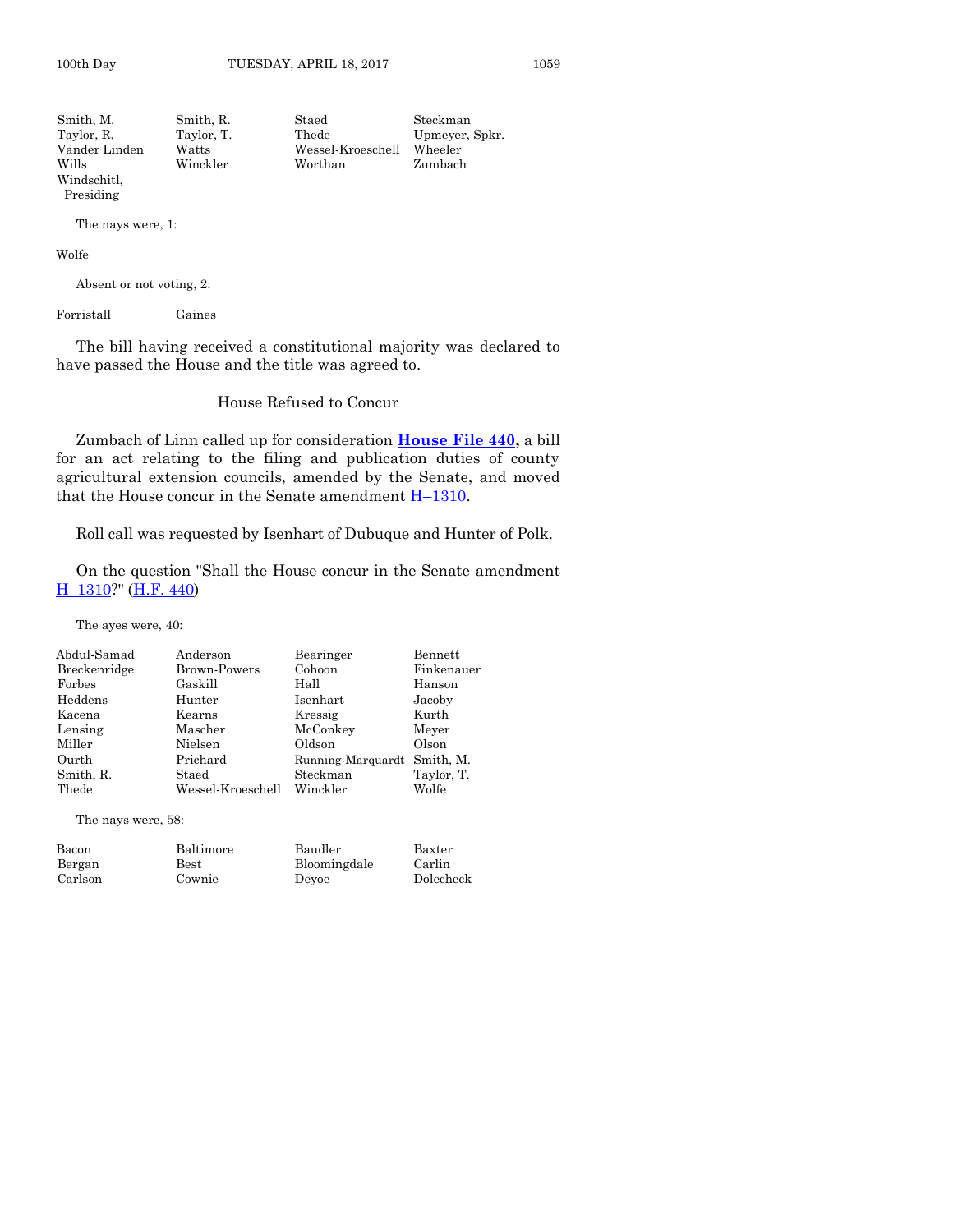| Fisher    | Fry         | Gassman        | Grassley      |
|-----------|-------------|----------------|---------------|
| Gustafson | Hagenow     | Hager          | Hanusa        |
| Heartsill | Heaton      | Hein           | Highfill      |
| Hinson    | Holt        | Holz           | Huseman       |
| Jones     | Kaufmann    | Kerr           | Klein         |
| Koester   | Landon      | Lundgren       | Maxwell       |
| McKean    | Mohr        | Mommsen        | Moore         |
| Nunn      | Paustian    | Pettengill     | Rizer         |
| Rogers    | Salmon      | Sexton         | Sheets        |
| Sieck     | Taylor, R.  | Upmeyer, Spkr. | Vander Linden |
| Watts     | Wheeler     | Wills          | Worthan       |
| Zumbach   | Windschitl, |                |               |
|           | Presiding   |                |               |

Absent or not voting, 2:

Forristall Gaines

The motion lost and the House refused to concur in the Senate amendment H–[1310.](https://www.legis.iowa.gov/legislation/BillBook?ga=87&ba=H1310)

#### CONSIDERATION OF BILLS Appropriations Calendar

**[House File 637,](https://www.legis.iowa.gov/legislation/BillBook?ga=87&ba=HF637)** a bill for an act relating to state government operations concerning background checks and investigations of employees of the office of the chief information officer and the credit union division and eliminating the technology advisory council, was taken up for consideration.

Lundgren of Dubuque moved that the bill be read a last time now and placed upon its passage which motion prevailed and the bill was read a last time.

On the question "Shall the bill pass?" ([H.F. 637\)](https://www.legis.iowa.gov/legislation/BillBook?ga=87&ba=HF637)

The ayes were, 98:

| Abdul-Samad  | Anderson      | Bacon        | Baltimore    |
|--------------|---------------|--------------|--------------|
| Baudler      | Baxter        | Bearinger    | Bennett      |
| Bergan       | $_{\rm Best}$ | Bloomingdale | Breckenridge |
| Brown-Powers | Carlin        | Carlson      | Cohoon       |
| Cownie       | Devoe         | Dolecheck    | Finkenauer   |
| Fisher       | Forbes        | Frv          | Gaskill      |
| Gassman      | Grassley      | Gustafson    | Hagenow      |
| Hager        | Hall          | Hanson       | Hanusa       |
| Heartsill    | Heaton        | Heddens      | Hein         |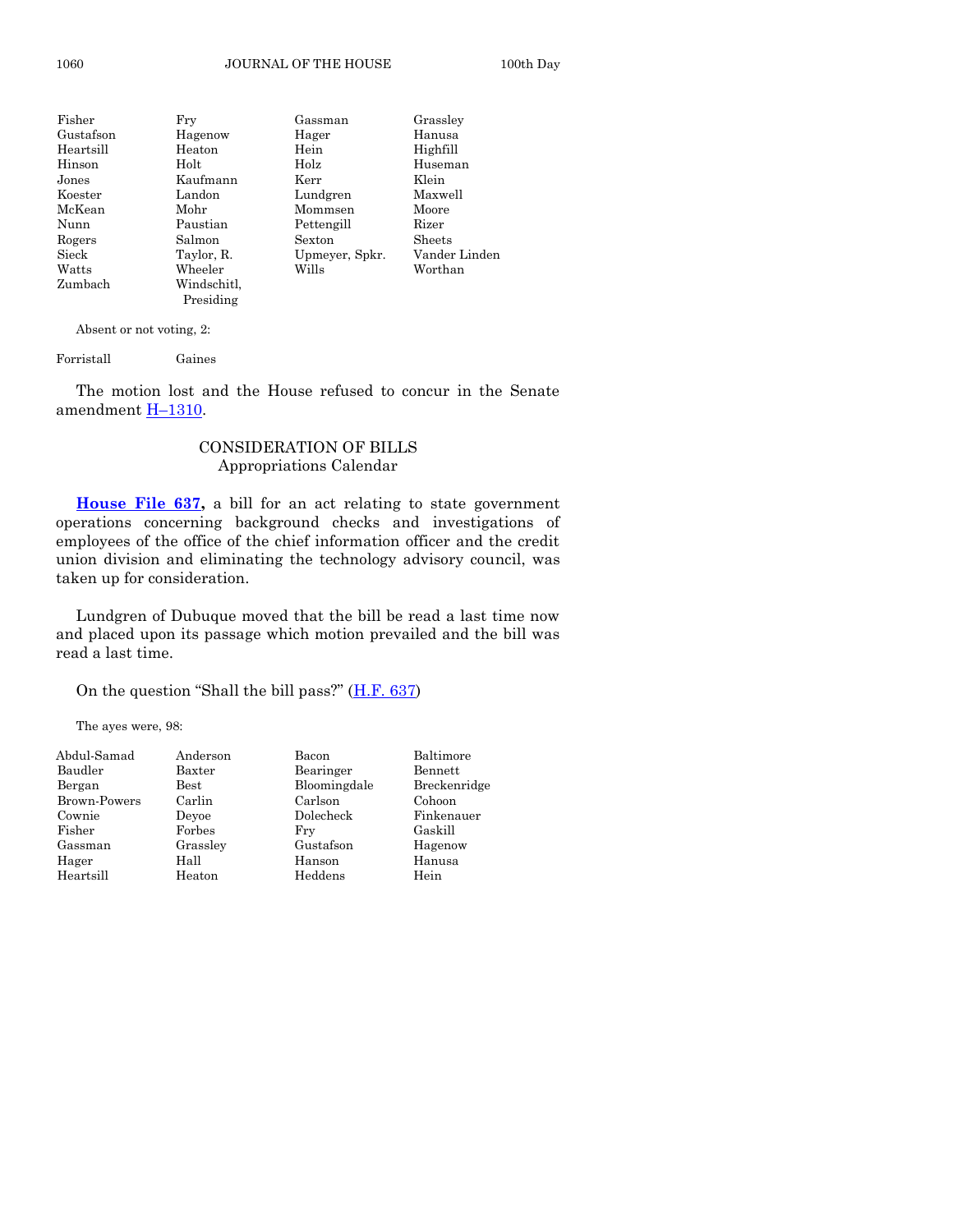| Highfill      | Hinson                   | Holt              | Holz              |
|---------------|--------------------------|-------------------|-------------------|
| Hunter        | Huseman                  | Isenhart          | Jacoby            |
| Jones         | Kacena                   | Kaufmann          | Kearns            |
| Kerr          | Klein                    | Koester           | Kressig           |
| Kurth         | Landon                   | Lensing           | Lundgren          |
| Mascher       | Maxwell                  | McConkey          | McKean            |
| Meyer         | Miller                   | Mohr              | Mommsen           |
| Moore         | Nielsen                  | Nunn              | Oldson            |
| Olson         | Ourth                    | Paustian          | Pettengill        |
| Prichard      | Rizer                    | Rogers            | Running-Marquardt |
| Salmon        | Sexton                   | Sheets            | Sieck             |
| Smith, M.     | Smith, R.                | Staed             | Steckman          |
| Taylor, R.    | Taylor, T.               | Thede             | Upmeyer, Spkr.    |
| Vander Linden | Watts                    | Wessel-Kroeschell | Wheeler           |
| Wills         | Winckler                 | Wolfe             | Worthan           |
| Zumbach       | Windschitl.<br>Presiding |                   |                   |
|               |                          |                   |                   |

The nays were, none.

Absent or not voting, 2:

Forristall Gaines

The bill having received a constitutional majority was declared to have passed the House and the title was agreed to.

#### Unfinished Business Calendar

**[Senate File 1,](https://www.legis.iowa.gov/legislation/BillBook?ga=87&ba=SF1)** a bill for an act requiring jobs impact statements for administrative rules, with report of committee recommending passage, was taken up for consideration.

Pettengill of Benton moved that the bill be read a last time now and placed upon its passage which motion prevailed and the bill was read a last time.

On the question "Shall the bill pass?" ([S.F. 1\)](https://www.legis.iowa.gov/legislation/BillBook?ga=87&ba=SF1)

The ayes were, 98:

| Abdul-Samad         | Anderson | Bacon        | Baltimore    |
|---------------------|----------|--------------|--------------|
| Baudler             | Baxter   | Bearinger    | Bennett      |
| Bergan              | Best     | Bloomingdale | Breckenridge |
| <b>Brown-Powers</b> | Carlin   | Carlson      | Cohoon       |
| Cownie              | Devoe    | Dolecheck    | Finkenauer   |
| Fisher              | Forbes   | Fry          | Gaskill      |
| Gassman             | Grassley | Gustafson    | Hagenow      |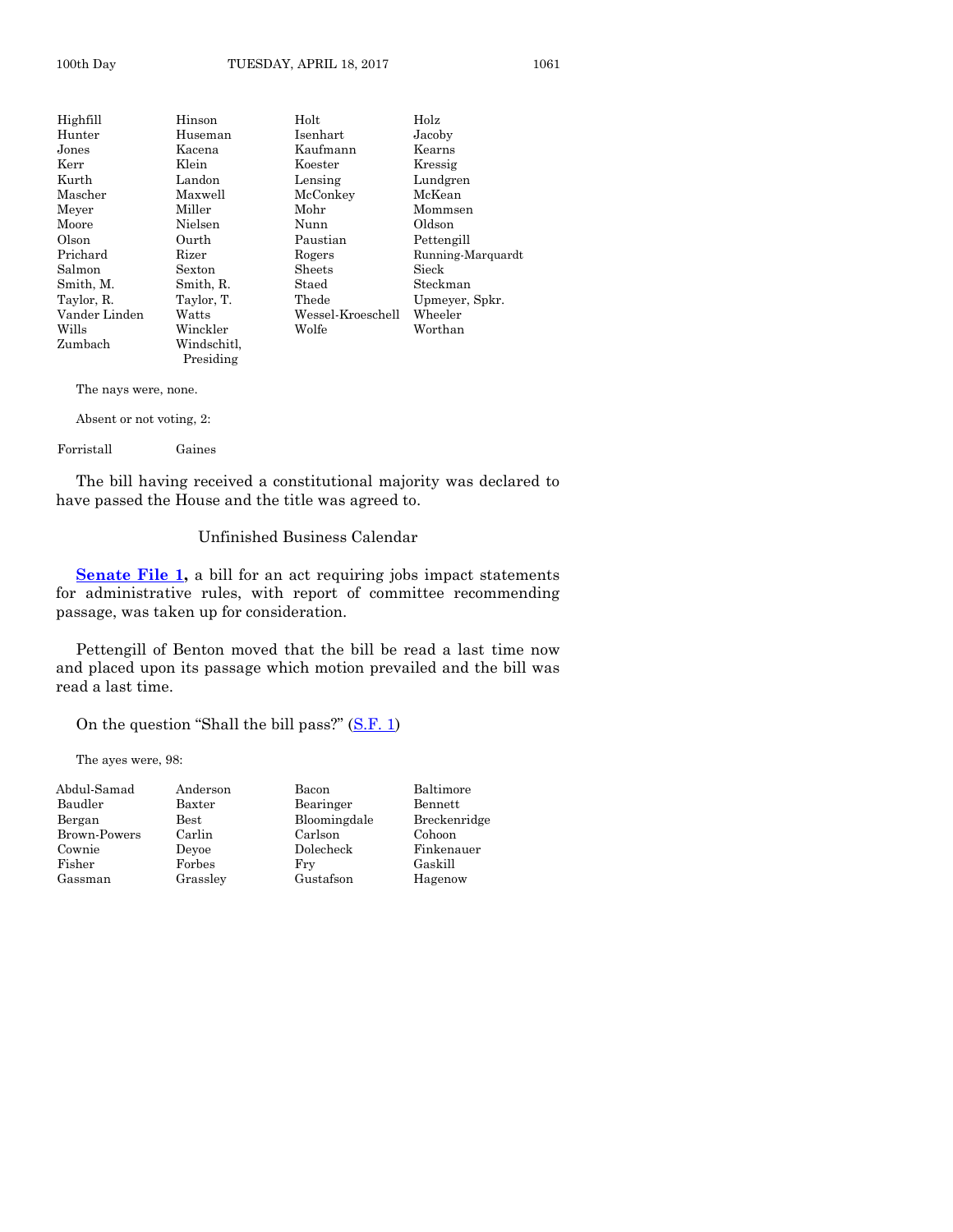| Hager         | Hall        | Hanson            | Hanusa            |
|---------------|-------------|-------------------|-------------------|
| Heartsill     | Heaton      | Heddens           | Hein              |
| Highfill      | Hinson      | Holt              | Holz              |
| Hunter        | Huseman     | Isenhart          | Jacoby            |
| ${\rm Jones}$ | Kacena      | Kaufmann          | Kearns            |
| Kerr          | Klein       | Koester           | Kressig           |
| Kurth         | Landon      | Lensing           | Lundgren          |
| Mascher       | Maxwell     | McConkey          | McKean            |
| Meyer         | Miller      | Mohr              | Mommsen           |
| Moore         | Nielsen     | Nunn              | Oldson            |
| Olson         | Ourth       | Paustian          | Pettengill        |
| Prichard      | Rizer       | Rogers            | Running-Marquardt |
| Salmon        | Sexton      | Sheets            | Sieck             |
| Smith, M.     | Smith, R.   | Staed             | Steckman          |
| Taylor, R.    | Taylor, T.  | Thede             | Upmeyer, Spkr.    |
| Vander Linden | Watts       | Wessel-Kroeschell | Wheeler           |
| Wills         | Winckler    | Wolfe             | Worthan           |
| Zumbach       | Windschitl, |                   |                   |
|               | Presiding   |                   |                   |

The nays were, none.

Absent or not voting, 2:

Forristall Gaines

The bill having received a constitutional majority was declared to have passed the House and the title was agreed to.

**[Senate File 467,](https://www.legis.iowa.gov/legislation/BillBook?ga=87&ba=SF467)** a bill for an act relating to restrictions on the receipt by certain felons of certain insurance proceeds and other benefits, with report of committee recommending passage, was taken up for consideration.

Carlin of Woodbury offered amendment  $H-1365$  $H-1365$  filed by him and moved its adoption.

Amendment  $H-1365$  $H-1365$  was adopted.

Carlin of Woodbury moved that the bill be read a last time now and placed upon its passage which motion prevailed and the bill was read a last time.

On the question "Shall the bill pass?" ([S.F. 467\)](https://www.legis.iowa.gov/legislation/BillBook?ga=87&ba=SF467)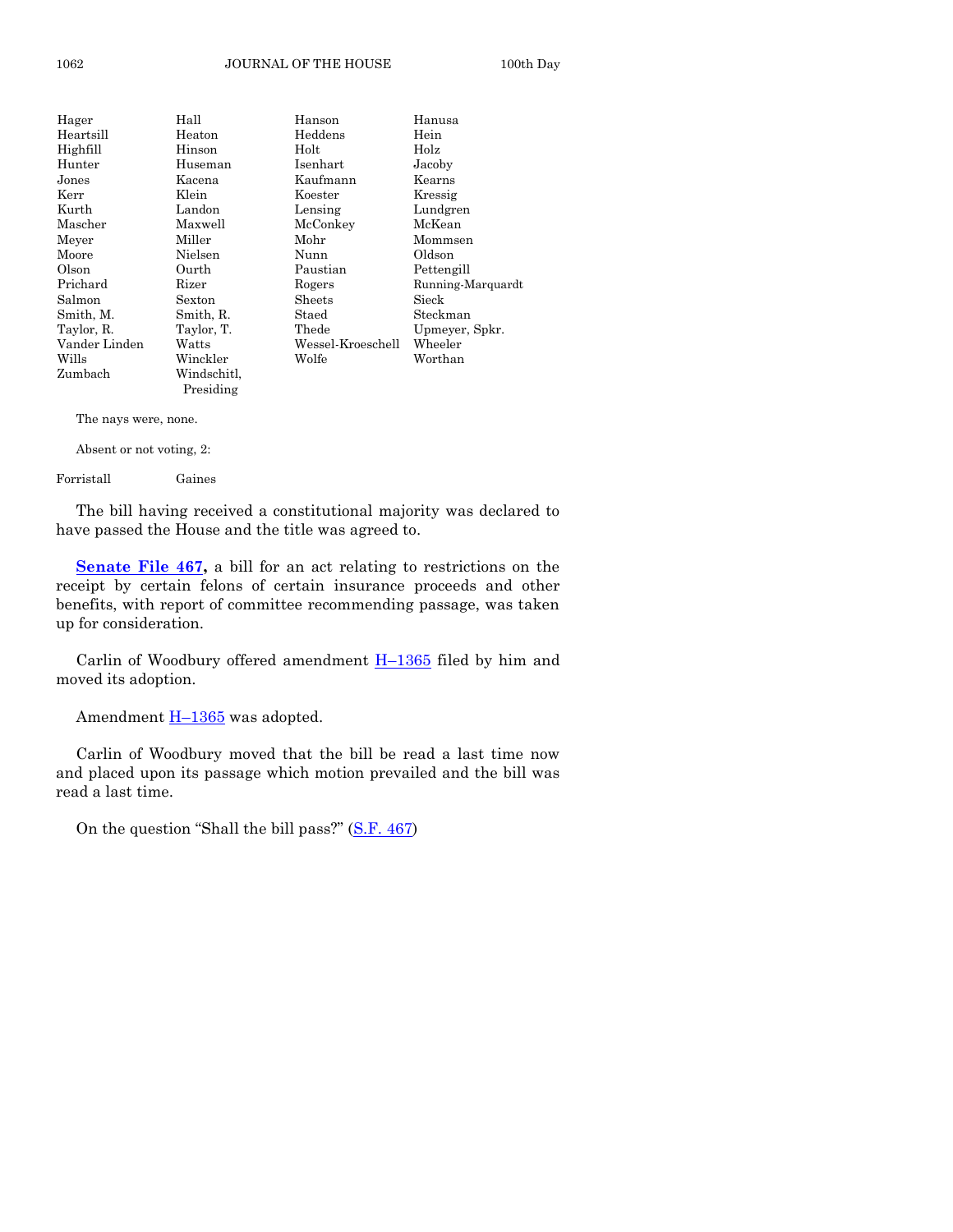The ayes were, 98:

| Abdul-Samad   | Anderson    | Bacon             | Baltimore         |
|---------------|-------------|-------------------|-------------------|
| Baudler       | Baxter      | Bearinger         | Bennett           |
| Bergan        | <b>Best</b> | Bloomingdale      | Breckenridge      |
| Brown-Powers  | Carlin      | Carlson           | Cohoon            |
| Cownie        | Deyoe       | Dolecheck         | Finkenauer        |
| Fisher        | Forbes      | Fry               | Gaskill           |
| Gassman       | Grassley    | Gustafson         | Hagenow           |
| Hager         | Hall        | Hanson            | Hanusa            |
| Heartsill     | Heaton      | Heddens           | Hein              |
| Highfill      | Hinson      | Holt              | Holz              |
| Hunter        | Huseman     | Isenhart          | Jacoby            |
| Jones         | Kacena      | Kaufmann          | Kearns            |
| Kerr          | Klein       | Koester           | Kressig           |
| Kurth         | Landon      | Lensing           | Lundgren          |
| Mascher       | Maxwell     | McConkey          | McKean            |
| Meyer         | Miller      | Mohr              | Mommsen           |
| Moore         | Nielsen     | Nunn              | Oldson            |
| Olson         | Ourth       | Paustian          | Pettengill        |
| Prichard      | Rizer       | Rogers            | Running-Marquardt |
| Salmon        | Sexton      | Sheets            | Sieck             |
| Smith, M.     | Smith, R.   | Staed             | Steckman          |
| Taylor, R.    | Taylor, T.  | Thede             | Upmeyer, Spkr.    |
| Vander Linden | Watts       | Wessel-Kroeschell | Wheeler           |
| Wills         | Winckler    | Wolfe             | Worthan           |
| Zumbach       | Windschitl. |                   |                   |

The nays were, none.

Presiding

Absent or not voting, 2:

Forristall Gaines

The bill having received a constitutional majority was declared to have passed the House and the title was agreed to.

**[House File 596,](https://www.legis.iowa.gov/legislation/BillBook?ga=87&ba=HF596)** a bill for an act relating to an appropriation to support the national junior angus show and including effective date provisions, was taken up for consideration.

Mommsen of Clinton moved that the bill be read a last time now and placed upon its passage which motion prevailed and the bill was read a last time.

On the question "Shall the bill pass?"  $(H.F. 596)$  $(H.F. 596)$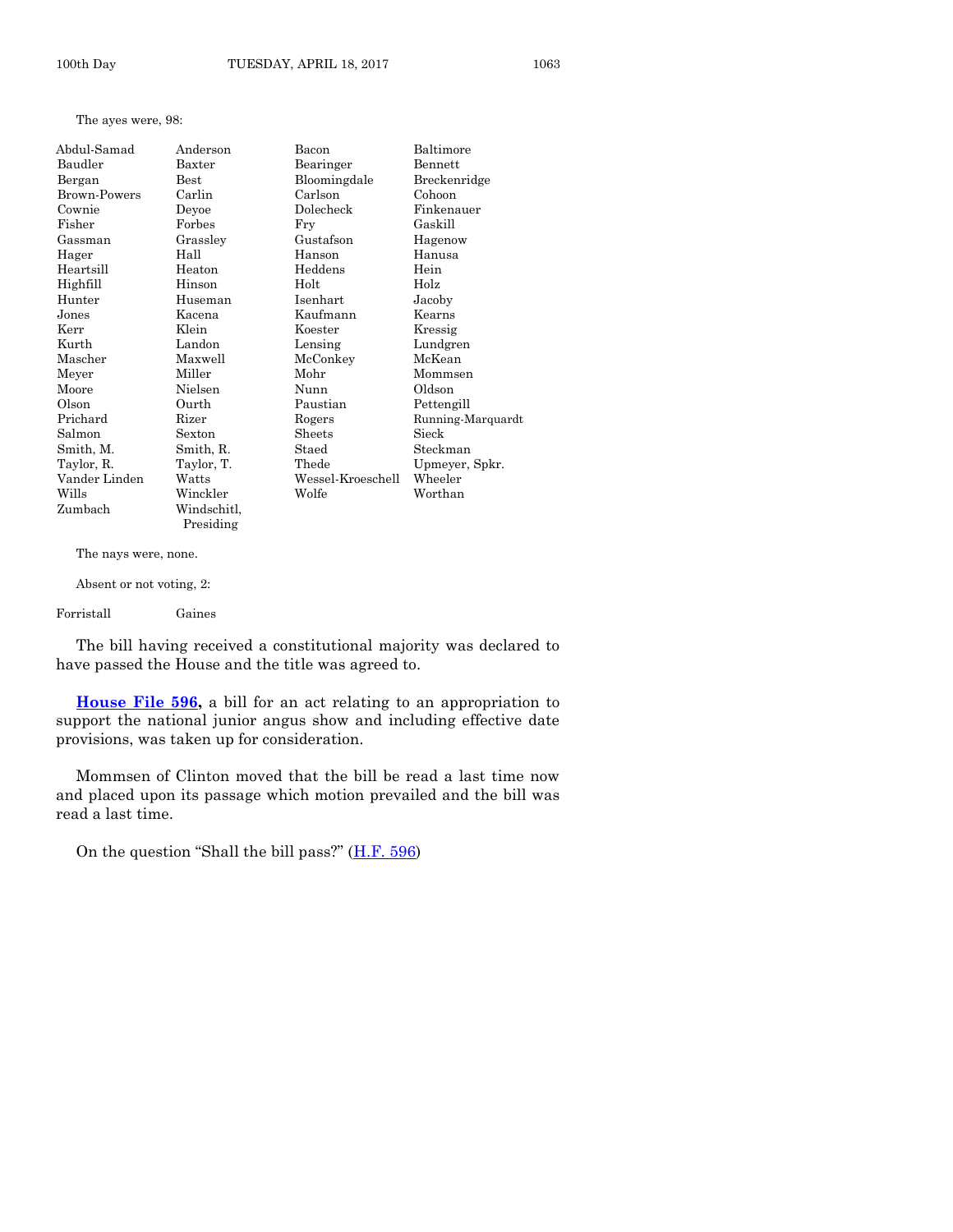The ayes were, 98:

| Abdul-Samad         | Anderson    | Bacon             | Baltimore         |
|---------------------|-------------|-------------------|-------------------|
| Baudler             | Baxter      | Bearinger         | Bennett           |
| Bergan              | Best        | Bloomingdale      | Breckenridge      |
| <b>Brown-Powers</b> | Carlin      | Carlson           | Cohoon            |
| Cownie              | Deyoe       | Dolecheck         | Finkenauer        |
| Fisher              | Forbes      | Fry               | Gaskill           |
| Gassman             | Grassley    | Gustafson         | Hagenow           |
| Hager               | Hall        | Hanson            | Hanusa            |
| Heartsill           | Heaton      | Heddens           | Hein              |
| Highfill            | Hinson      | Holt              | Holz              |
| Hunter              | Huseman     | Isenhart          | Jacoby            |
| Jones               | Kacena      | Kaufmann          | Kearns            |
| Kerr                | Klein       | Koester           | Kressig           |
| Kurth               | Landon      | Lensing           | Lundgren          |
| Mascher             | Maxwell     | McConkey          | McKean            |
| Meyer               | Miller      | Mohr              | Mommsen           |
| Moore               | Nielsen     | Nunn              | Oldson            |
| Olson               | Ourth       | Paustian          | Pettengill        |
| Prichard            | Rizer       | Rogers            | Running-Marquardt |
| Salmon              | Sexton      | Sheets            | Sieck             |
| Smith, M.           | Smith, R.   | Staed             | Steckman          |
| Taylor, R.          | Taylor, T.  | Thede             | Upmeyer, Spkr.    |
| Vander Linden       | Watts       | Wessel-Kroeschell | Wheeler           |
| Wills               | Winckler    | Wolfe             | Worthan           |
| Zumbach             | Windschitl. |                   |                   |

The nays were, none.

Absent or not voting, 2:

Forristall Gaines

The bill having received a constitutional majority was declared to have passed the House and the title was agreed to.

#### Appropriations Calendar

**[House File 636,](https://www.legis.iowa.gov/legislation/BillBook?ga=87&ba=HF636)** a bill for an act relating to authorized expenditures from the veterans trust fund, was taken up for consideration.

Highfill of Polk offered amendment  $H-1396$  $H-1396$  filed by him from the floor and moved its adoption.

Amendment **H**-[1396](https://www.legis.iowa.gov/legislation/BillBook?ga=87&ba=H1396) was adopted.

Presiding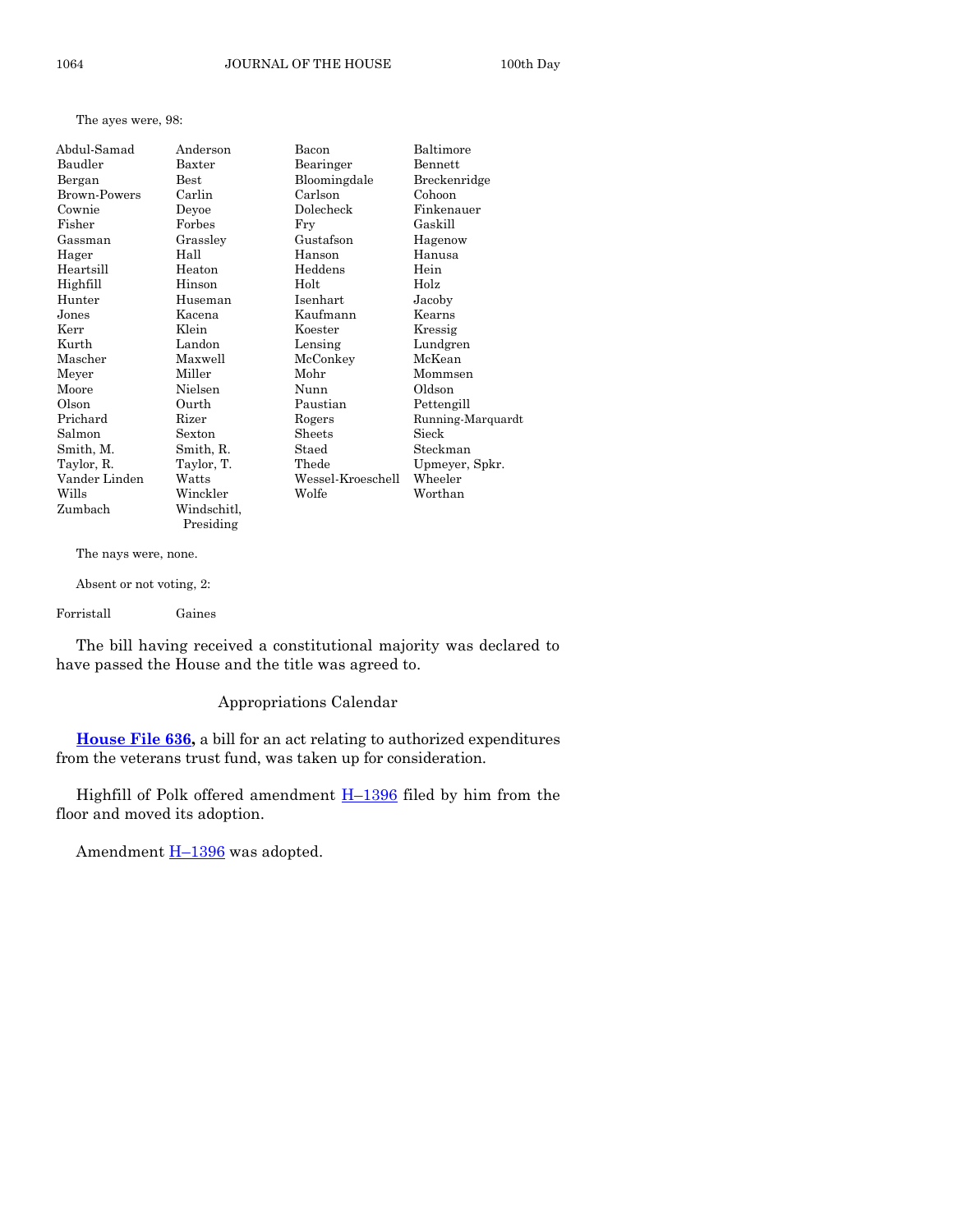Highfill of Polk moved that the bill be read a last time now and placed upon its passage which motion prevailed and the bill was read a last time.

On the question "Shall the bill pass?" ([H.F. 636\)](https://www.legis.iowa.gov/legislation/BillBook?ga=87&ba=HF636)

The ayes were, 98:

| Abdul-Samad   | Anderson    | Bacon             | Baltimore         |
|---------------|-------------|-------------------|-------------------|
| Baudler       | Baxter      | Bearinger         | <b>Bennett</b>    |
| Bergan        | Best        | Bloomingdale      | Breckenridge      |
| Brown-Powers  | Carlin      | Carlson           | Cohoon            |
| Cownie        | Deyoe       | Dolecheck         | Finkenauer        |
| Fisher        | Forbes      | Fry               | Gaskill           |
| Gassman       | Grassley    | Gustafson         | Hagenow           |
| Hager         | Hall        | Hanson            | Hanusa            |
| Heartsill     | Heaton      | Heddens           | Hein              |
| Highfill      | Hinson      | Holt              | Holz              |
| Hunter        | Huseman     | Isenhart          | Jacoby            |
| Jones         | Kacena      | Kaufmann          | Kearns            |
| Kerr          | Klein       | Koester           | Kressig           |
| Kurth         | Landon      | Lensing           | Lundgren          |
| Mascher       | Maxwell     | McConkey          | McKean            |
| Meyer         | Miller      | Mohr              | Mommsen           |
| Moore         | Nielsen     | Nunn              | Oldson            |
| Olson         | Ourth       | Paustian          | Pettengill        |
| Prichard      | Rizer       | Rogers            | Running-Marquardt |
| Salmon        | Sexton      | Sheets            | Sieck             |
| Smith, M.     | Smith, R.   | Staed             | Steckman          |
| Taylor, R.    | Taylor, T.  | Thede             | Upmeyer, Spkr.    |
| Vander Linden | Watts       | Wessel-Kroeschell | Wheeler           |
| Wills         | Winckler    | Wolfe             | Worthan           |
| Zumbach       | Windschitl, |                   |                   |
|               | Presiding   |                   |                   |

The nays were, none.

Absent or not voting, 2:

Forristall Gaines

The bill having received a constitutional majority was declared to have passed the House and the title was agreed to.

Hagenow of Polk asked and received unanimous consent for the immediate consideration of [House File 641.](https://www.legis.iowa.gov/legislation/BillBook?ga=87&ba=HF641)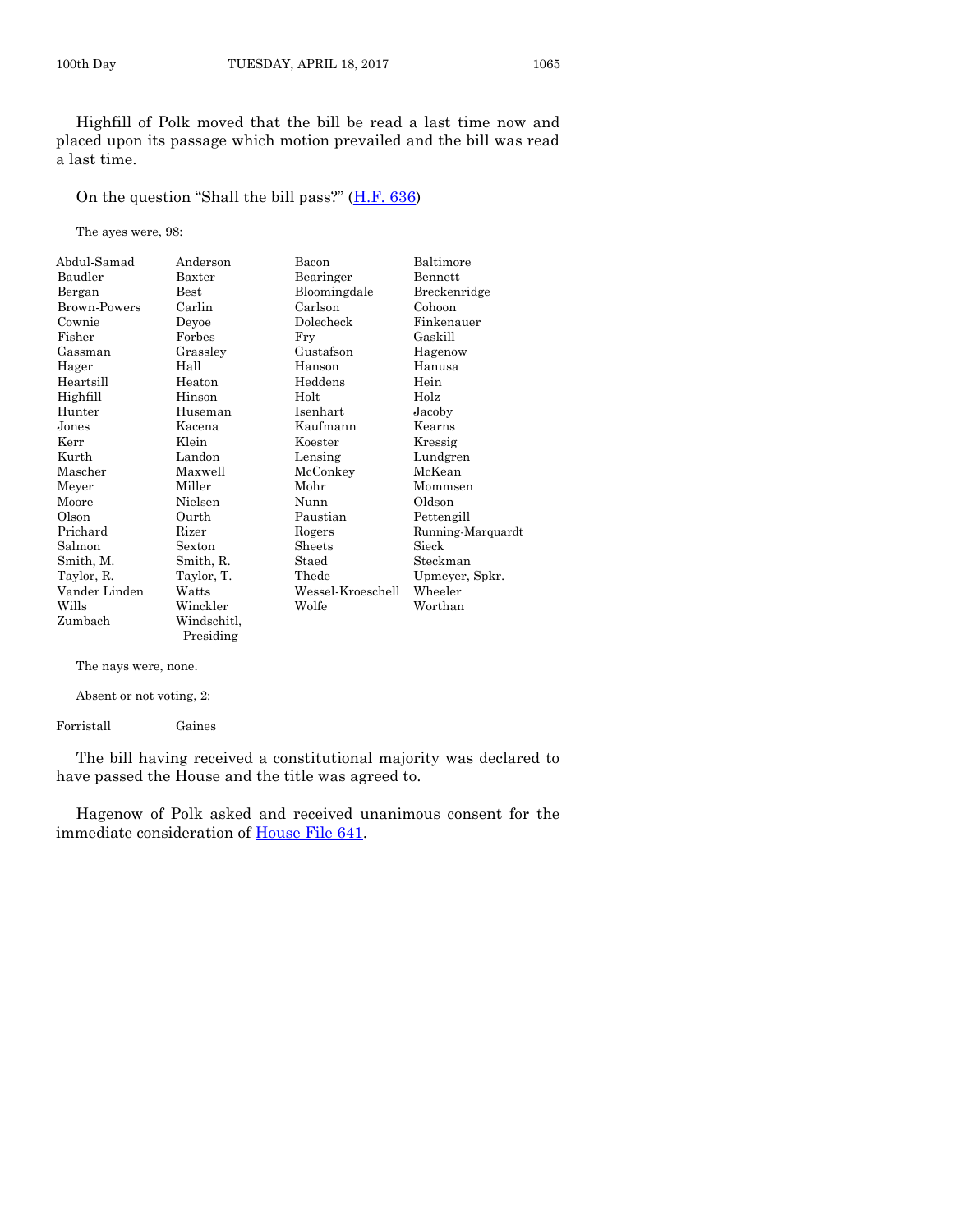**[House File 641,](https://www.legis.iowa.gov/legislation/BillBook?ga=87&ba=HF641)** a bill for an act relating to and making appropriations and related statutory changes involving state government entities involved with agriculture, natural resources, and environmental protection, and including effective date provisions, was taken up for consideration.

Cownie of Polk in the chair at 9:48 p.m.

Mommsen of Clinton offered amendment  $H-1381$  $H-1381$  filed by him from the floor and moved its adoption.

Amendment H–[1381](https://www.legis.iowa.gov/legislation/BillBook?ga=87&ba=H1381) was adopted.

[SENATE FILE 510](https://www.legis.iowa.gov/legislation/BillBook?ga=87&ba=SF510) SUBSTITUTED FOR [HOUSE FILE 641](https://www.legis.iowa.gov/legislation/BillBook?ga=87&ba=HF641)

Mommsen of Clinton asked and received unanimous consent to substitute [Senate File 510](https://www.legis.iowa.gov/legislation/BillBook?ga=87&ba=SF510) for [House File 641.](https://www.legis.iowa.gov/legislation/BillBook?ga=87&ba=HF641)

**[Senate File 510,](https://www.legis.iowa.gov/legislation/BillBook?ga=87&ba=SF510)** a bill for an act relating to and making appropriations and related statutory changes involving state government entities involved with agriculture, natural resources, and environmental protection, and including effective date provisions, was taken up for consideration.

Hall of Woodbury offered amendment  $H-1393$  $H-1393$  filed by him from the floor and moved its adoption.

Amendment H–[1393](https://www.legis.iowa.gov/legislation/BillBook?ga=87&ba=H1393) lost.

Ourth of Warren asked and received unanimous consent to withdraw amendment  $H-1392$  $H-1392$  filed by him from the floor.

Wessel-Kroeschell of Story offered amendment H–[1394](https://www.legis.iowa.gov/legislation/BillBook?ga=87&ba=H1394) filed by her and Heddens of Story from the floor and moved its adoption.

Roll call was requested by Wessel-Kroeschell of Story and Heddens of Story.

On the question "Shall amendment  $H-1394$  $H-1394$  be adopted?" [\(S.F. 510\)](https://www.legis.iowa.gov/legislation/BillBook?ga=87&ba=SF510)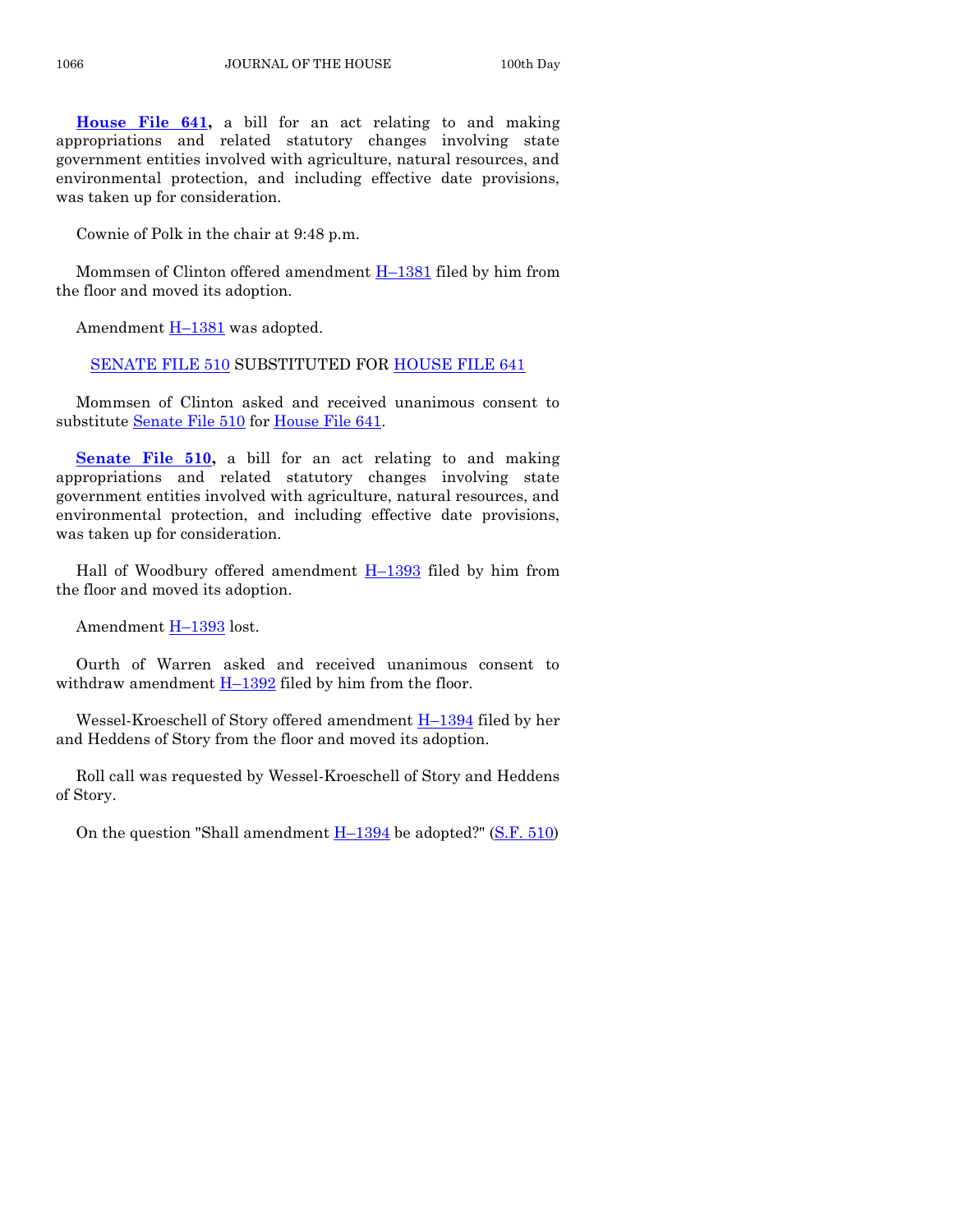The ayes were, 46:

| Abdul-Samad       | Anderson            | Bacon     | Baltimore         |
|-------------------|---------------------|-----------|-------------------|
| Bearinger         | Bennett             | Bergan    | $_{\rm Best}$     |
| Breckenridge      | <b>Brown-Powers</b> | Cohoon    | Devoe             |
| Finkenauer        | Forbes              | Gaskill   | Hall              |
| Hanson            | Heddens             | Hunter    | Isenhart          |
| Jacoby            | Kacena              | Kearns    | Kressig           |
| Kurth             | Lensing             | Mascher   | McConkey          |
| McKean            | Meyer               | Miller    | Nielsen           |
| Oldson            | Olson               | Ourth     | Prichard          |
| Running-Marquardt | Smith, M.           | Smith, R. | Staed             |
| Steckman          | Taylor, T.          | Thede     | Wessel-Kroeschell |
| Winckler          | Wolfe               |           |                   |

The nays were, 52:

| Baudler       | Baxter    | Bloomingdale | Carlin         |
|---------------|-----------|--------------|----------------|
| Carlson       | Dolecheck | Fisher       | Fry            |
| Gassman       | Grassley  | Gustafson    | Hagenow        |
| Hager         | Hanusa    | Heartsill    | Heaton         |
| Hein          | Highfill  | Hinson       | Holt           |
| Holz          | Huseman   | Jones        | Kaufmann       |
| Kerr          | Klein     | Koester      | Landon         |
| Lundgren      | Maxwell   | Mohr         | Mommsen        |
| Moore         | Nunn      | Paustian     | Pettengill     |
| Rizer         | Rogers    | Salmon       | Sexton         |
| <b>Sheets</b> | Sieck     | Taylor, R.   | Upmeyer, Spkr. |
| Vander Linden | Watts     | Wheeler      | Wills          |
| Windschitl    | Worthan   | Zumbach      | Cownie,        |
|               |           |              | Presiding      |

Absent or not voting, 2:

#### Forristall Gaines

Amendment **H**-[1394](https://www.legis.iowa.gov/legislation/BillBook?ga=87&ba=H1394) lost.

Mommsen of Clinton moved that the bill be read a last time now and placed upon its passage which motion prevailed and the bill was read a last time.

On the question "Shall the bill pass?" ([S.F. 510\)](https://www.legis.iowa.gov/legislation/BillBook?ga=87&ba=SF510)

The ayes were, 58:

| Bacon   | Baltimore     | Baudler      | Baxter    |
|---------|---------------|--------------|-----------|
| Bergan  | $_{\rm Best}$ | Bloomingdale | Carlin    |
| Carlson | Devoe         | Dolecheck    | Fisher    |
| Fry     | Gassman       | Grasslev     | Gustafson |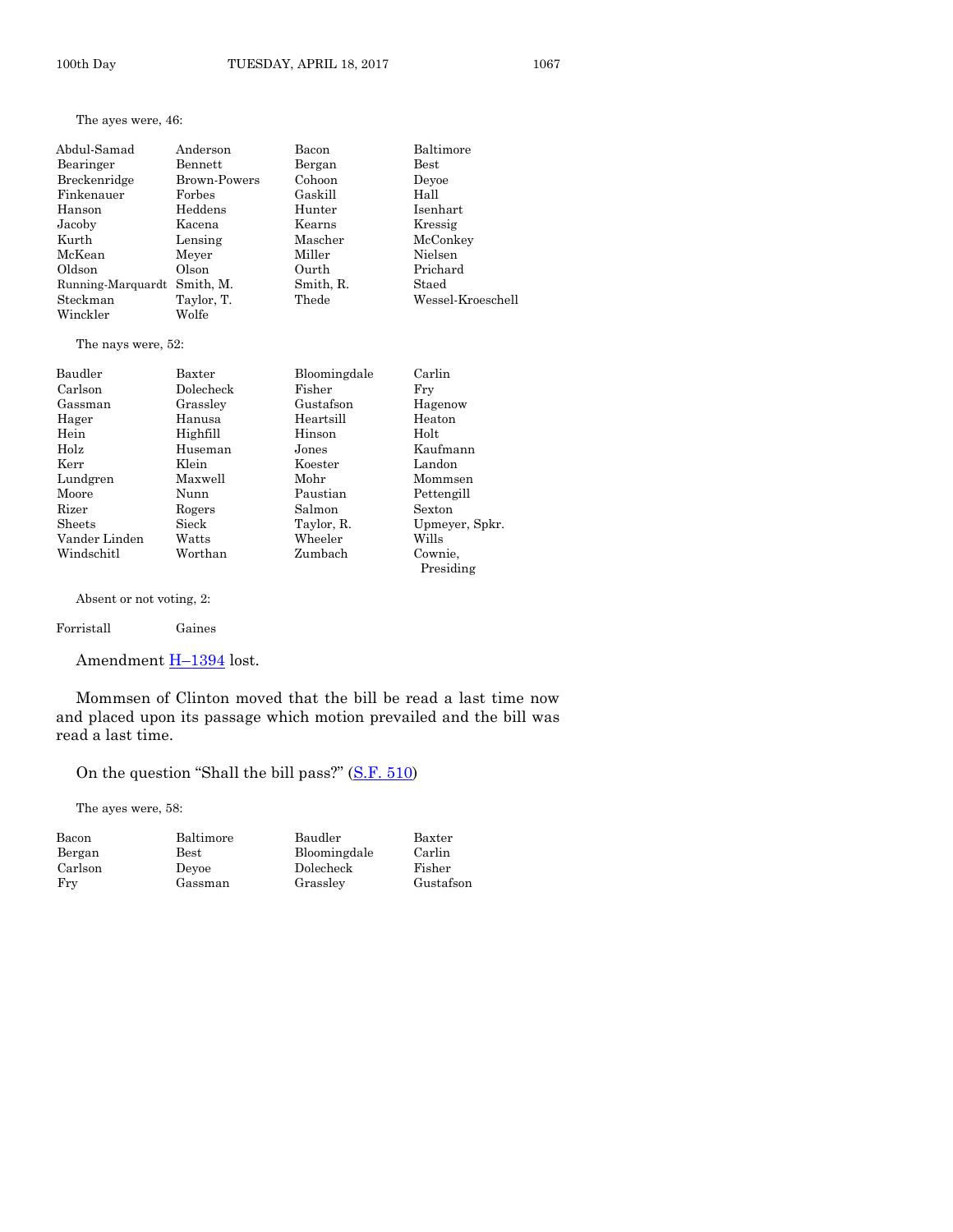1068 JOURNAL OF THE HOUSE 100th Day

| Hagenow    | Hager          | Hanusa        | Heartsill |
|------------|----------------|---------------|-----------|
| Heaton     | Hein           | Highfill      | Hinson    |
| Holt       | Holz           | Huseman       | Jones     |
| Kaufmann   | Kerr           | Klein         | Koester   |
| Landon     | Lundgren       | Maxwell       | McKean    |
| Mohr       | Mommsen        | Moore         | Nunn      |
| Paustian   | Pettengill     | Rizer         | Rogers    |
| Salmon     | Sexton         | Sheets        | Sieck     |
| Taylor, R. | Upmeyer, Spkr. | Vander Linden | Watts     |
| Wheeler    | Wills          | Windschitl    | Worthan   |
| Zumbach    | Cownie.        |               |           |
|            | Presiding      |               |           |

The nays were, 40:

| Abdul-Samad  | Anderson          | Bearinger         | Bennett    |
|--------------|-------------------|-------------------|------------|
| Breckenridge | Brown-Powers      | Cohoon            | Finkenauer |
| Forbes       | Gaskill           | Hall              | Hanson     |
| Heddens      | Hunter            | Isenhart          | Jacoby     |
| Kacena       | Kearns            | Kressig           | Kurth      |
| Lensing      | Mascher           | McConkey          | Meyer      |
| Miller       | Nielsen           | Oldson            | Olson      |
| Ourth        | Prichard          | Running-Marquardt | Smith. M.  |
| Smith, R.    | Staed             | Steckman          | Taylor, T. |
| Thede        | Wessel-Kroeschell | Winckler          | Wolfe      |

Absent or not voting, 2:

Forristall Gaines

The bill having received a constitutional majority was declared to have passed the House and the title was agreed to.

**Senate File 445**, a bill for an act relating to law enforcement officers including the establishment of a law enforcement officer privilege and the confidentiality of certain law enforcement officer personnel records, with report of committee recommending passage, was taken up for consideration.

Nunn of Polk offered amendment  $H-1384$  $H-1384$  filed by him from the floor.

Nunn of Polk offered amendment  $H-1403$ , to amendment  $H-1384$ , filed by him from the floor and moved its adoption.

Amendment  $H-1403$ , to amendment  $H-1384$ , was adopted.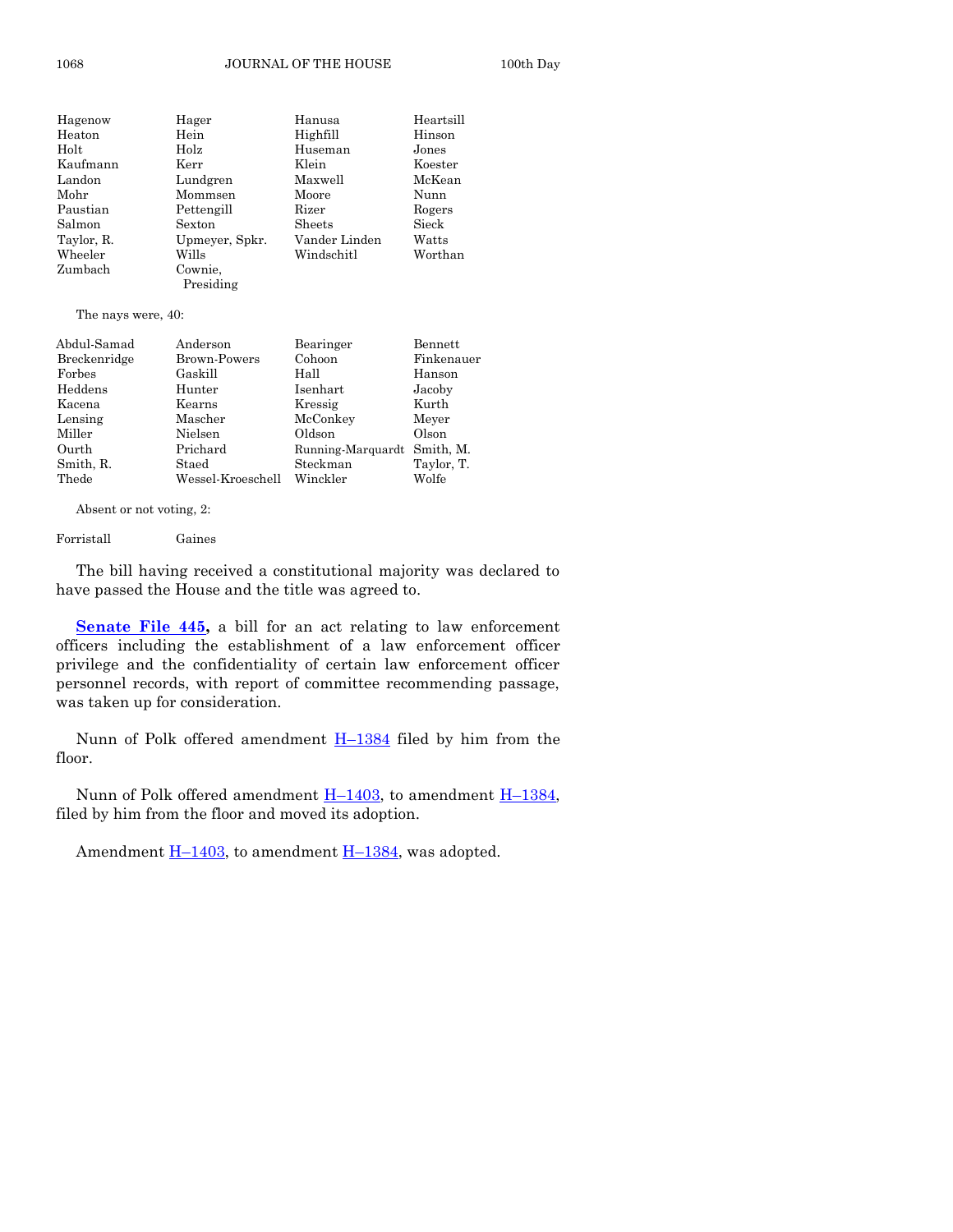Nunn of Polk moved the adoption of amendment  $H-1384$ , as amended.

Amendment  $H-1384$ , as amended, was adopted.

Nunn of Polk asked and received unanimous consent to withdraw amendment  $\underline{H-1375}$  $\underline{H-1375}$  $\underline{H-1375}$  filed by him on April 17, 2017.

Hinson of Linn moved that the bill be read a last time now and placed upon its passage which motion prevailed and the bill was read a last time.

On the question "Shall the bill pass?" ([S.F. 445\)](https://www.legis.iowa.gov/legislation/BillBook?ga=87&ba=SF445)

The ayes were, 97:

| Abdul-Samad  | Anderson          | Bacon             | Baltimore     |
|--------------|-------------------|-------------------|---------------|
| Baudler      | Baxter            | Bearinger         | Bennett       |
| Bergan       | <b>Best</b>       | Bloomingdale      | Breckenridge  |
| Brown-Powers | Carlin            | Carlson           | Cohoon        |
| Deyoe        | Dolecheck         | Finkenauer        | Fisher        |
| Forbes       | Fry               | Gaskill           | Gassman       |
| Grassley     | Gustafson         | Hagenow           | Hager         |
| Hall         | Hanson            | Hanusa            | Heartsill     |
| Heaton       | Heddens           | Hein              | Highfill      |
| Hinson       | Holt              | Holz              | Hunter        |
| Huseman      | Isenhart          | Jacoby            | Jones         |
| Kacena       | Kaufmann          | Kearns            | Kerr          |
| Klein        | Koester           | Kressig           | Kurth         |
| Landon       | Lensing           | Lundgren          | Mascher       |
| Maxwell      | McConkey          | McKean            | Meyer         |
| Miller       | Mohr              | Mommsen           | Moore         |
| Nielsen      | Nunn              | Oldson            | Olson         |
| Ourth        | Paustian          | Pettengill        | Prichard      |
| Rizer        | Rogers            | Running-Marquardt | Salmon        |
| Sexton       | Sheets            | Sieck             | Smith, M.     |
| Smith, R.    | Staed             | Steckman          | Taylor, R.    |
| Taylor, T.   | Thede             | Upmeyer, Spkr.    | Vander Linden |
| Watts        | Wessel-Kroeschell | Wheeler           | Wills         |
| Winckler     | Windschitl        | Worthan           | Zumbach       |
| Cownie,      |                   |                   |               |

Presiding

The nays were, none.

Absent or not voting, 3:

Forristall Gaines Wolfe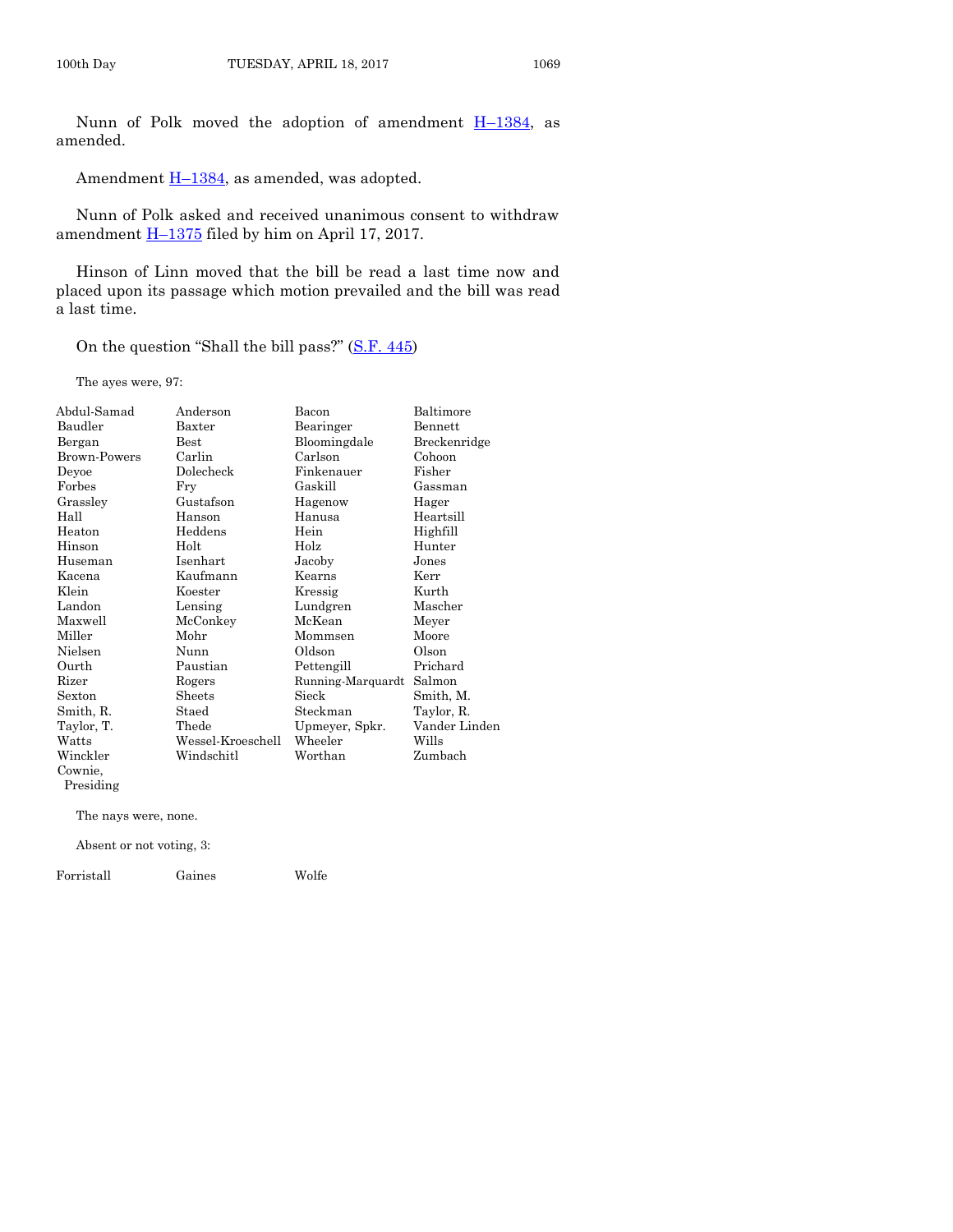The bill having received a constitutional majority was declared to have passed the House and the title, as amended, was agreed to.

Hagenow of Polk asked and received unanimous consent to immediately consider [House File 645.](https://www.legis.iowa.gov/legislation/BillBook?ga=87&ba=HF645)

Speaker Upmeyer in the chair at 11:15 p.m.

**[House File 645,](https://www.legis.iowa.gov/legislation/BillBook?ga=87&ba=HF645)** a bill for an act relating to appropriations to the judicial branch, was taken up for consideration.

Worthan of Buena Vista offered amendment H–[1376](https://www.legis.iowa.gov/legislation/BillBook?ga=87&ba=H1376) filed by him and moved its adoption.

Amendment  $H-1376$  $H-1376$  was adopted.

[SENATE FILE 508](https://www.legis.iowa.gov/legislation/BillBook?ga=87&ba=SF508) SUBSTITUTED FOR [HOUSE FILE 645](https://www.legis.iowa.gov/legislation/BillBook?ga=87&ba=HF645)

Worthan of Buena Vista asked and received unanimous consent to substitute [Senate File 508](https://www.legis.iowa.gov/legislation/BillBook?ga=87&ba=SF508) for [House File 645.](https://www.legis.iowa.gov/legislation/BillBook?ga=87&ba=HF645)

**Senate File 508**, a bill for an act relating to appropriations to the judicial branch, was taken up for consideration.

Meyer of Polk offered amendment  $H-1395$  $H-1395$  filed by him from the floor.

Worthan of Buena Vista rose on a point of order that amendment H-[1395](https://www.legis.iowa.gov/legislation/BillBook?ga=87&ba=H1395) was not germane.

The Speaker ruled the point well taken and amendment  $H-1395$  $H-1395$ not germane.

Meyer of Polk asked for unanimous consent to suspend the rules to consider amendment H-[1395.](https://www.legis.iowa.gov/legislation/BillBook?ga=87&ba=H1395)

Objection was raised.

Meyer of Polk moved to suspend the rules to consider amendment H–[1395.](https://www.legis.iowa.gov/legislation/BillBook?ga=87&ba=H1395)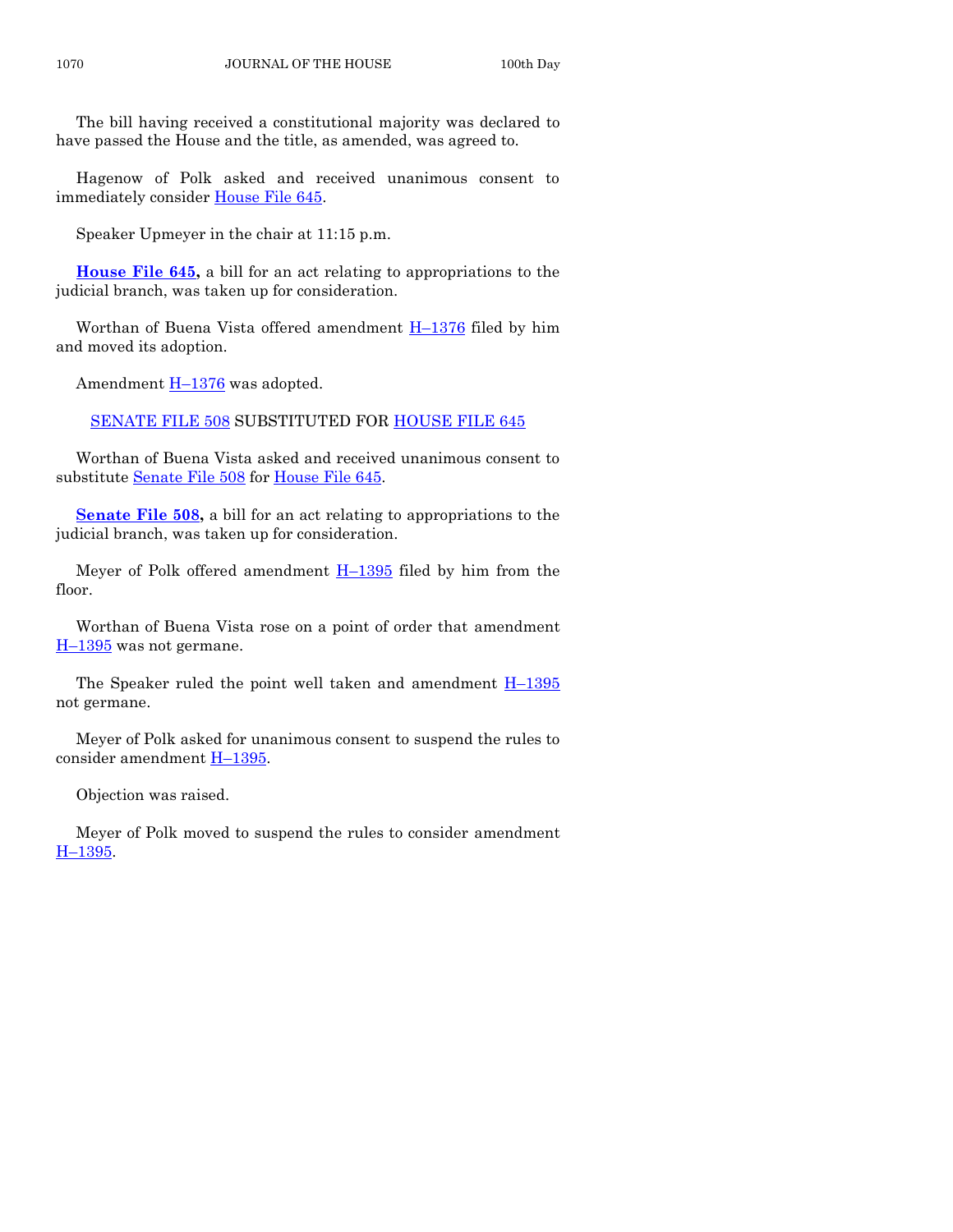Roll call was requested by Meyer of Polk and Hunter of Polk.

On the question "Shall the rules be suspended to consider amendment H–[1395?](https://www.legis.iowa.gov/legislation/BillBook?ga=87&ba=H1395)" [\(S.F. 508\)](https://www.legis.iowa.gov/legislation/BillBook?ga=87&ba=SF508)

The ayes were, 39:

| Abdul-Samad       | Anderson            | Bearinger                   | Bennett    |
|-------------------|---------------------|-----------------------------|------------|
| Breckenridge      | <b>Brown-Powers</b> | Cohoon                      | Finkenauer |
| Forbes            | Gaskill             | Hall                        | Hanson     |
| Heddens           | Hunter              | <b>Isenhart</b>             | Jacoby     |
| Kacena            | Kearns              | Kressig                     | Kurth      |
| Lensing           | Mascher             | McConkey                    | Meyer      |
| Miller            | Nielsen             | Oldson                      | Olson      |
| Ourth             | Prichard            | Running-Marquardt Smith, M. |            |
| Smith, R.         | Staed               | Taylor, T.                  | Thede      |
| Wessel-Kroeschell | Winckler            | Wolfe                       |            |

#### The nays were, 59:

| Bacon     | Baltimore | Baudler      | Baxter        |
|-----------|-----------|--------------|---------------|
| Bergan    | Best      | Bloomingdale | Carlin        |
| Carlson   | Cownie    | Devoe        | Dolecheck     |
| Fisher    | Fry       | Gassman      | Grassley      |
| Gustafson | Hagenow   | Hager        | Hanusa        |
| Heartsill | Heaton    | Hein         | Highfill      |
| Hinson    | Holt      | Holz         | Huseman       |
| Jones     | Kaufmann  | Kerr         | Klein         |
| Koester   | Landon    | Lundgren     | Maxwell       |
| McKean    | Mohr      | Mommsen      | Moore         |
| Nunn      | Paustian  | Pettengill   | Rizer         |
| Rogers    | Salmon    | Sexton       | Sheets        |
| Sieck     | Steckman  | Taylor, R.   | Vander Linden |
| Watts     | Wheeler   | Wills        | Windschitl    |
| Worthan   | Zumbach   | Speaker      |               |
|           |           | Upmeyer      |               |

Absent or not voting, 2:

Forristall Gaines

The motion to suspend the rules lost.

Worthan of Buena Vista moved that the bill be read a last time now and placed upon its passage which motion prevailed and the bill was read a last time.

On the question "Shall the bill pass?" ([S.F. 508\)](https://www.legis.iowa.gov/legislation/BillBook?ga=87&ba=SF508)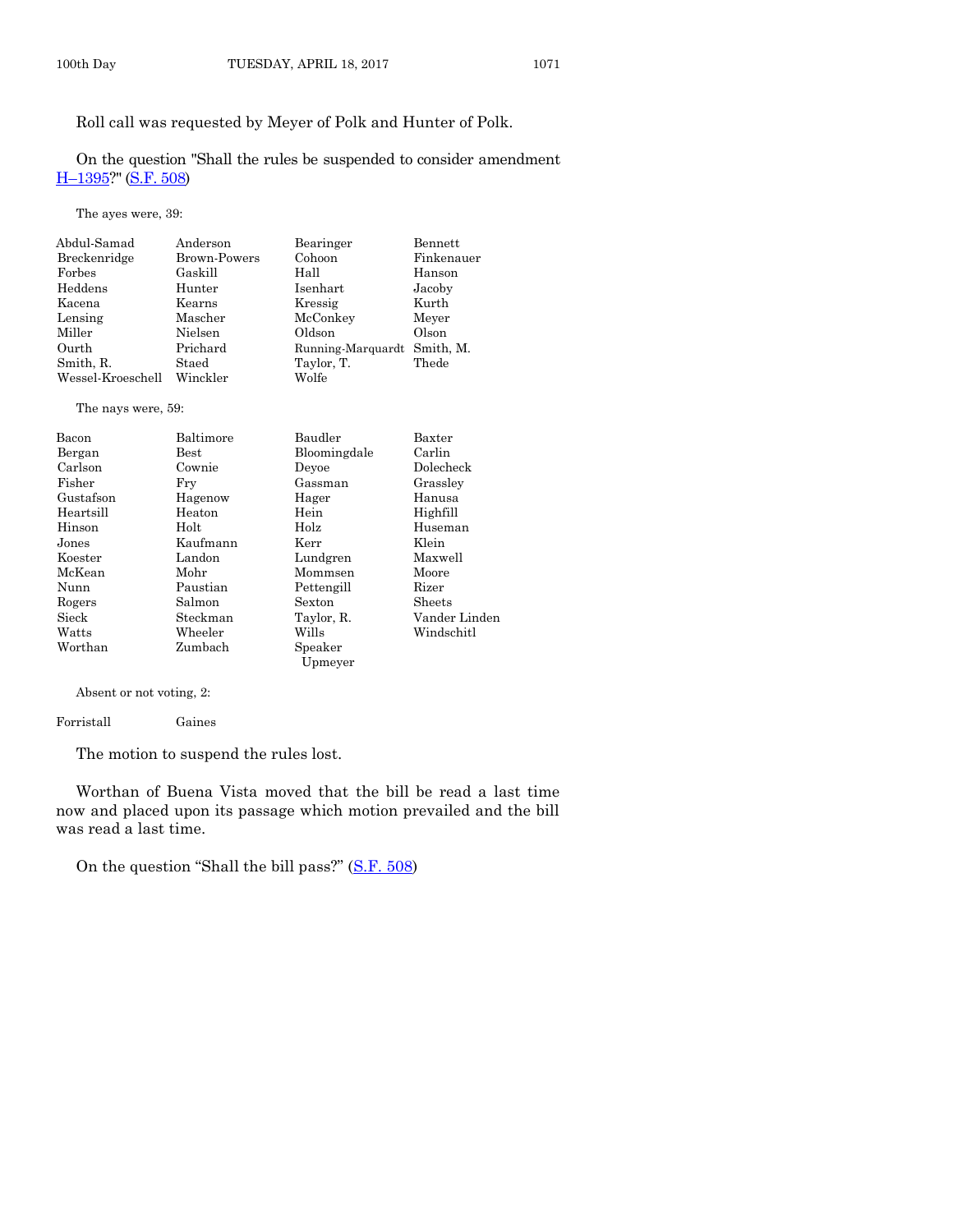The ayes were, 60:

| Bacon         | Baltimore | Baudler      | Baxter     |
|---------------|-----------|--------------|------------|
| Bergan        | Best      | Bloomingdale | Carlin     |
| Carlson       | Cownie    | Devoe        | Dolecheck  |
| Fisher        | Frv       | Gassman      | Grassley   |
| Gustafson     | Hagenow   | Hager        | Hanusa     |
| Heartsill     | Heaton    | Hein         | Highfill   |
| Hinson        | Holt      | Holz         | Huseman    |
| Jones         | Kaufmann  | Kerr         | Klein      |
| Koester       | Landon    | Lundgren     | Maxwell    |
| McKean        | Meyer     | Mohr         | Mommsen    |
| Moore         | Nunn      | Olson        | Paustian   |
| Pettengill    | Rizer     | Rogers       | Salmon     |
| Sexton        | Sheets    | Sieck        | Taylor, R. |
| Vander Linden | Watts     | Wheeler      | Wills      |
| Windschitl    | Worthan   | Zumbach      | Speaker    |
|               |           |              | Upmeyer    |

The nays were, 38:

| Abdul-Samad                 | Anderson     | Bearinger | Bennett           |
|-----------------------------|--------------|-----------|-------------------|
| Breckenridge                | Brown-Powers | Cohoon    | Finkenauer        |
| Forbes                      | Gaskill      | Hall      | Hanson            |
| Heddens                     | Hunter       | Isenhart  | Jacoby            |
| Kacena                      | Kearns       | Kressig   | Kurth             |
| Lensing                     | Mascher      | McConkey  | Miller            |
| Nielsen                     | Oldson       | Ourth     | Prichard          |
| Running-Marquardt Smith, M. |              | Smith, R. | Staed             |
| Steckman                    | Taylor, T.   | Thede     | Wessel-Kroeschell |
| Winckler                    | Wolfe        |           |                   |

Absent or not voting, 2:

Forristall Gaines

The bill having received a constitutional majority was declared to have passed the House and the title was agreed to.

#### Ways and Means Calendar

**[House File 622,](https://www.legis.iowa.gov/legislation/BillBook?ga=87&ba=HF622)** a bill for an act providing for the establishment of first-time homebuyer savings accounts in Iowa, including related individual income tax exemptions, and including applicability provisions, was taken up for consideration.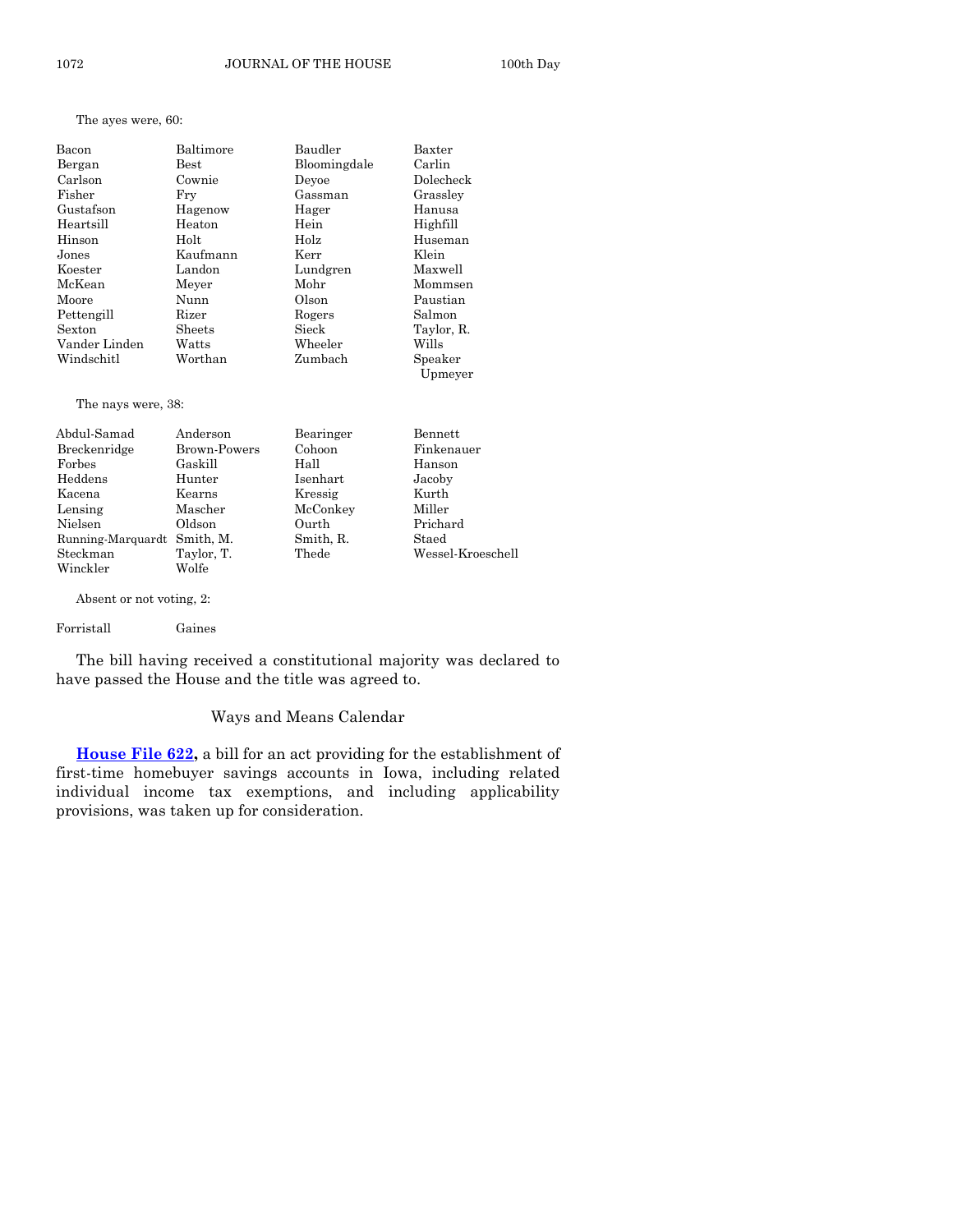#### [SENATE FILE 505](https://www.legis.iowa.gov/legislation/BillBook?ga=87&ba=SF505) SUBSTITUTED FOR [HOUSE FILE 622](https://www.legis.iowa.gov/legislation/BillBook?ga=87&ba=HF622)

Mohr of Scott asked and received unanimous consent to substitute [Senate File 505](https://www.legis.iowa.gov/legislation/BillBook?ga=87&ba=SF505) for [House File 622.](https://www.legis.iowa.gov/legislation/BillBook?ga=87&ba=HF622)

**[Senate File 505,](https://www.legis.iowa.gov/legislation/BillBook?ga=87&ba=SF505)** a bill for an act providing for the establishment of first-time homebuyer savings accounts in Iowa, including related individual income tax exemptions, and including applicability provisions, was taken up for consideration.

Mohr of Scott moved that the bill be read a last time now and placed upon its passage which motion prevailed and the bill was read a last time.

On the question "Shall the bill pass?" ([S.F. 505\)](https://www.legis.iowa.gov/legislation/BillBook?ga=87&ba=SF505)

The ayes were, 87:

| Abdul-Samad       | Anderson      | Bacon         | Baltimore    |
|-------------------|---------------|---------------|--------------|
| Baudler           | Baxter        | Bearinger     | Bennett      |
| Bergan            | $_{\rm Best}$ | Bloomingdale  | Breckenridge |
| Brown-Powers      | Carlin        | Carlson       | Cohoon       |
| Cownie            | Deyoe         | Dolecheck     | Finkenauer   |
| Fisher            | Forbes        | Fry           | Gaskill      |
| Grassley          | Gustafson     | Hagenow       | Hager        |
| Hall              | Hanson        | Hanusa        | Heartsill    |
| Heaton            | Hein          | Highfill      | Hinson       |
| Holt              | Holz          | Huseman       | Isenhart     |
| Jacoby            | Jones         | Kacena        | Kaufmann     |
| Kearns            | Kerr          | Klein         | Koester      |
| Kressig           | Landon        | Lundgren      | Maxwell      |
| McConkey          | McKean        | Meyer         | Mohr         |
| Mommsen           | Moore         | Nielsen       | Nunn         |
| Oldson            | Olson         | Ourth         | Paustian     |
| Pettengill        | Prichard      | Rizer         | Rogers       |
| Running-Marquardt | Salmon        | Sexton        | Sieck        |
| Smith, M.         | Smith, R.     | Staed         | Steckman     |
| Taylor, R.        | Taylor, T.    | Vander Linden | Watts        |
| Wheeler           | Wills         | Windschitl    | Wolfe        |
| Worthan           | Zumbach       | Speaker       |              |
|                   |               | Upmeyer       |              |

The nays were, 11:

| Gassman | Heddens                    | Hunter | Kurth         |
|---------|----------------------------|--------|---------------|
| Lensing | Mascher                    | Miller | <b>Sheets</b> |
| Thede   | Wessel-Kroeschell Winckler |        |               |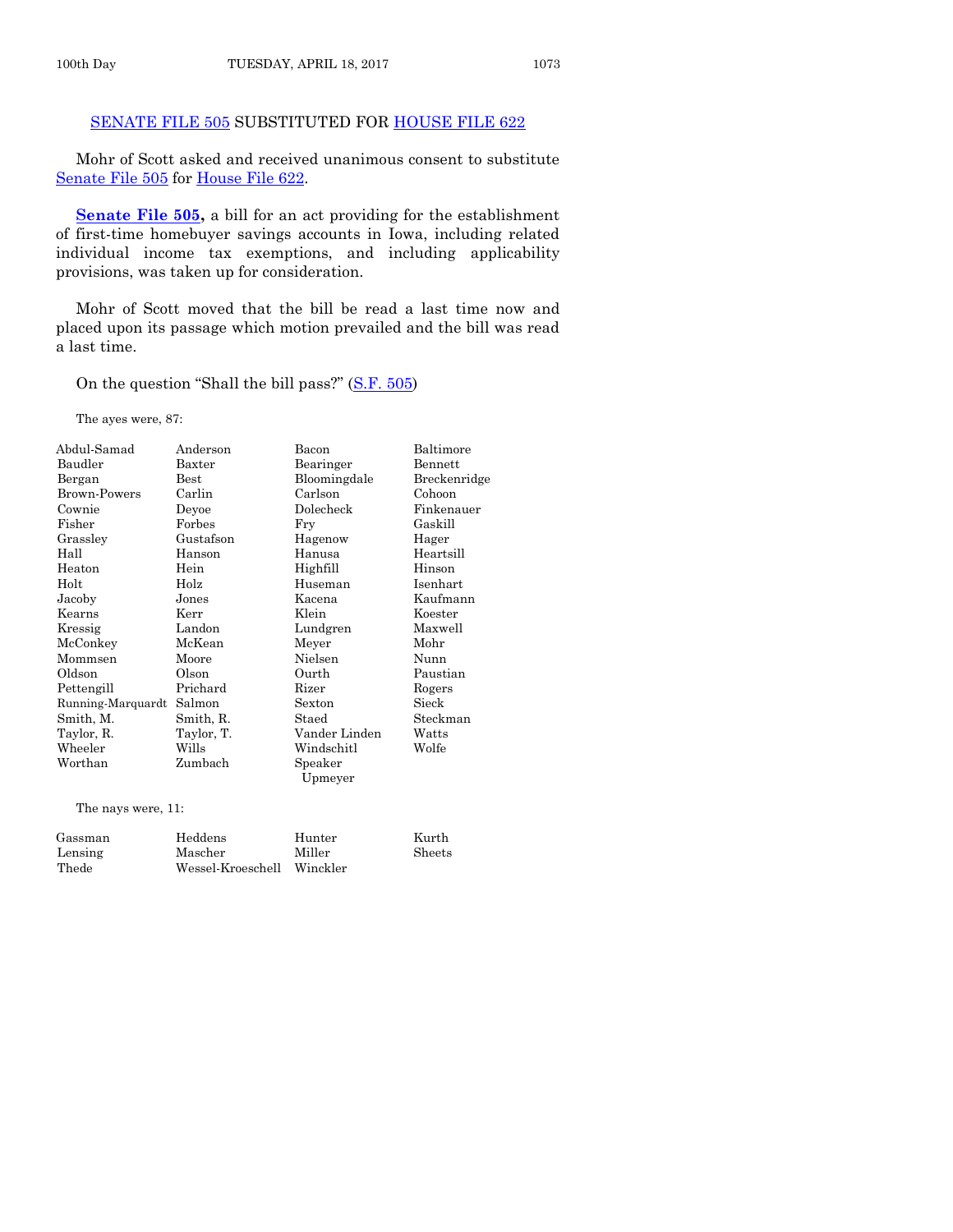Absent or not voting, 2:

Forristall Gaines

The bill having received a constitutional majority was declared to have passed the House and the title was agreed to.

#### LEAVE OF ABSENCE

Leave of absence was granted during voting as follows:

Finkenauer of Dubuque Forristall of Pottawattamie Gaines of Polk Running-Marquardt of Linn

#### HOUSE FILES WITHDRAWN

Hagenow of Polk asked and received unanimous consent to withdraw House Files 131, 170, 438, 558, 622, 641, 644 and 645 from further consideration by the House.

#### IMMEDIATE MESSAGES

Hagenow of Polk asked and received unanimous consent that the following bills be immediately messaged to the Senate: **House Files 69, 440, 526, 596, 636, 637** and **Senate Files 1, 445, 467, 505, 508, 509** and **510.**

#### SPONSORS ADDED

| Bennett of Linn         |
|-------------------------|
| Miller of Webster       |
| R. Smith of Black Hawk  |
| Steckman of Cerro Gordo |
|                         |
| Staed of Linn           |
|                         |

#### BILLS ENROLLED, SIGNED AND SENT TO GOVERNOR

The Chief Clerk of the House submitted the following report:

Madam Speaker: The Chief Clerk of the House respectfully reports that the following bills have been examined and found correctly enrolled, signed by the Speaker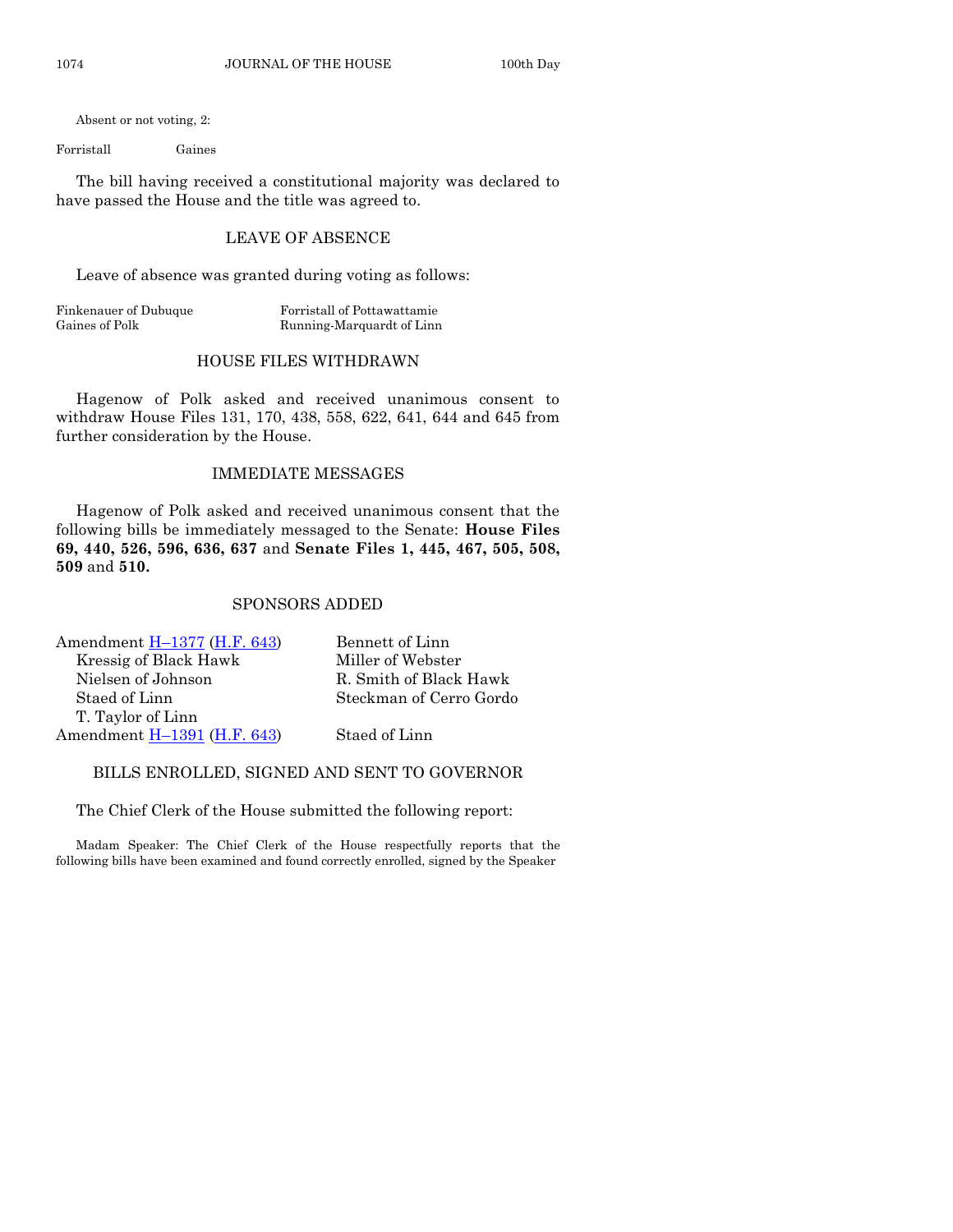of the House and the President of the Senate, and presented to the Governor for his approval on this 18th day of April, 2017: House Files 134, 146, 232, 234, 253, 263, 308, 314, 396, 410, 473, 485, 534, 543, 545 and 626.

#### CARMINE BOAL Chief Clerk of the House

#### SUBCOMMITTEE ASSIGNMENTS

#### **[House File 652](https://www.legis.iowa.gov/legislation/BillBook?ga=87&ba=HF652)**

Ways and Means: Vander Linden, Chair; Jacoby and Pettengill.

#### **[Senate File 506](https://www.legis.iowa.gov/legislation/BillBook?ga=87&ba=SF506)**

Ways and Means: Vander Linden, Chair; Forbes and Nunn.

#### COMMITTEE RECOMMENDATIONS

MADAM SPEAKER: The Chief Clerk of the House respectfully reports that the following committee recommendations have been received and are on file in the office of the Chief Clerk:

#### CARMINE BOAL Chief Clerk of the House

#### COMMITTEE ON APPROPRIATIONS

**Committee Bill** (Formerly [House Study Bill 205\)](https://www.legis.iowa.gov/legislation/BillBook?ga=87&ba=HSB205), making appropriations to the department of cultural affairs, the economic development authority, the Iowa finance authority, the public employment relations board, the department of workforce development, and the state board of regents and certain regents institutions, and properly related matters.

Fiscal Note: **No**

Recommendation: **Do Pass** April 17, 2017.

**Committee Bill** (Formerl[y House Study Bill 206\)](https://www.legis.iowa.gov/legislation/BillBook?ga=87&ba=HSB206), relating to appropriations for health and human services and veterans and including other related provisions and appropriations, providing penalties, and including effective date and retroactive and other applicability date provisions.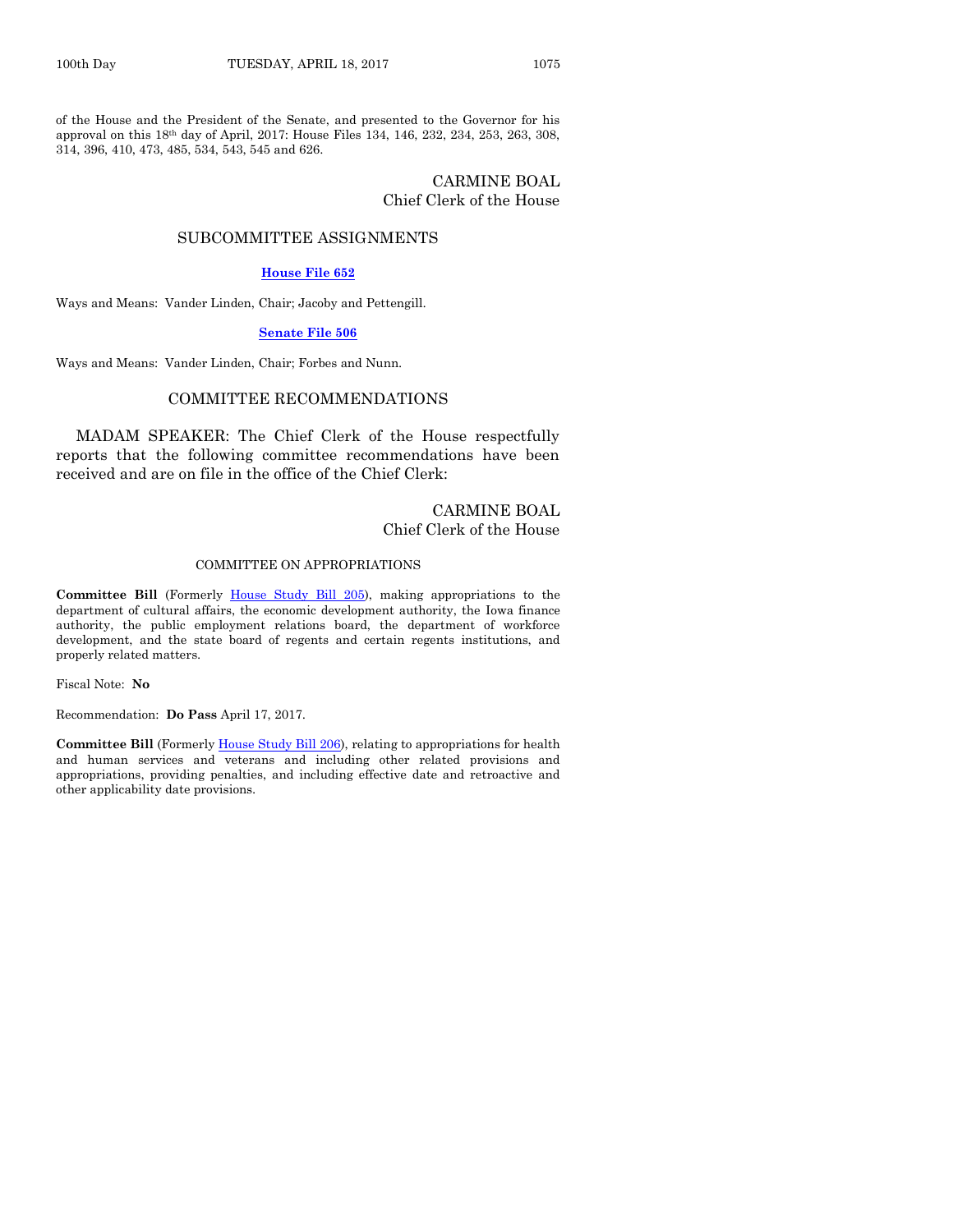Fiscal Note: **No**

Recommendation: **Do Pass** April 17, 2017.

#### COMMITTEE ON WAYS AND MEANS

Committee Bill (Formerly [House Study Bill 43\)](https://www.legis.iowa.gov/legislation/BillBook?ga=87&ba=HSB43), relating to the approval and imposition of local option sales and services taxes.

Fiscal Note: **No**

Recommendation: **Do Pass** April 18, 2017.

Committee Bill (Formerly [House Study Bill 195\)](https://www.legis.iowa.gov/legislation/BillBook?ga=87&ba=HSB195), relating to Iowa's urban renewal law by excluding the school foundation property tax from certain divisions of tax revenue and including effective date and applicability provisions.

Fiscal Note: **No**

Recommendation: **Do Pass** April 18, 2017.

#### AMENDMENTS FILED

| $n-1311$   | п.г.        | 643 |
|------------|-------------|-----|
| $H - 1378$ | H.F.        | 643 |
| $H - 1379$ | <b>H.F.</b> | 643 |
| $H - 1380$ | H.F.        | 644 |
| $H - 1381$ | <b>H.F.</b> | 641 |
| $H - 1382$ | H.F.        | 651 |
| $H - 1383$ | <b>S.F.</b> | 415 |
| H-1384     | S.F.        | 445 |
| $H - 1385$ | S.F.        | 475 |
| $H - 1386$ | S.F.        | 509 |
| $H - 1387$ | H.F.        | 643 |
| $H-1388$   | H.F.        | 643 |
| $H-1389$   | S.F.        | 499 |
| $H - 1390$ | S.F.        | 475 |
| $H - 1391$ | H.F.        | 643 |
| $H - 1392$ | <b>S.F.</b> | 510 |
| H-1393     | S.F.        | 510 |

H–[1377](https://www.legis.iowa.gov/legislation/BillBook?ga=87&ba=H1377) [H.F.](https://www.legis.iowa.gov/legislation/BillBook?ga=87&ba=HF643) 643 Cohoon of Des Moines Mascher of Johnson Mascher of Johnson Worthan of Buena Vista Mommsen of Clinton Watts of Dallas Jones of Clay Nunn of Polk Wheeler of Sioux Worthan of Buena Vista Huseman of Cherokee Breckenridge of Jasper Lensing of Johnson Running-Marquardt of Linn Bennett of Linn Ourth of Warren Hall of Woodbury